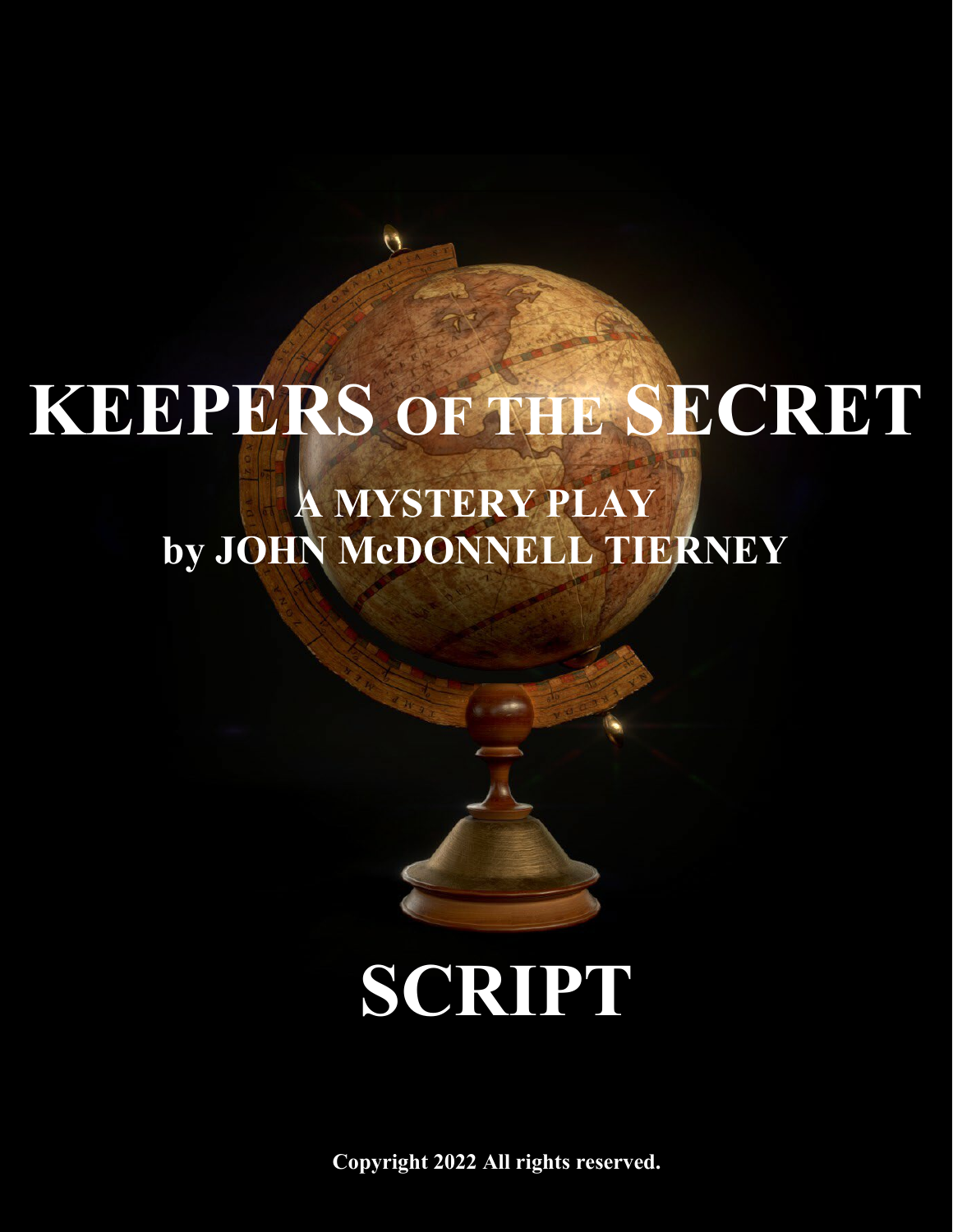Keepers of the Secret John McDonnell Tierney, Playwright Email: [drjackmct@gmail.com](mailto:drjackmct@gmail.com) Tel: 413-337-4338 Mail: PO Box 97, Shelburne Falls, MA

Cover Photo Credit: Globe by Sophie Iwamaoto, Montreal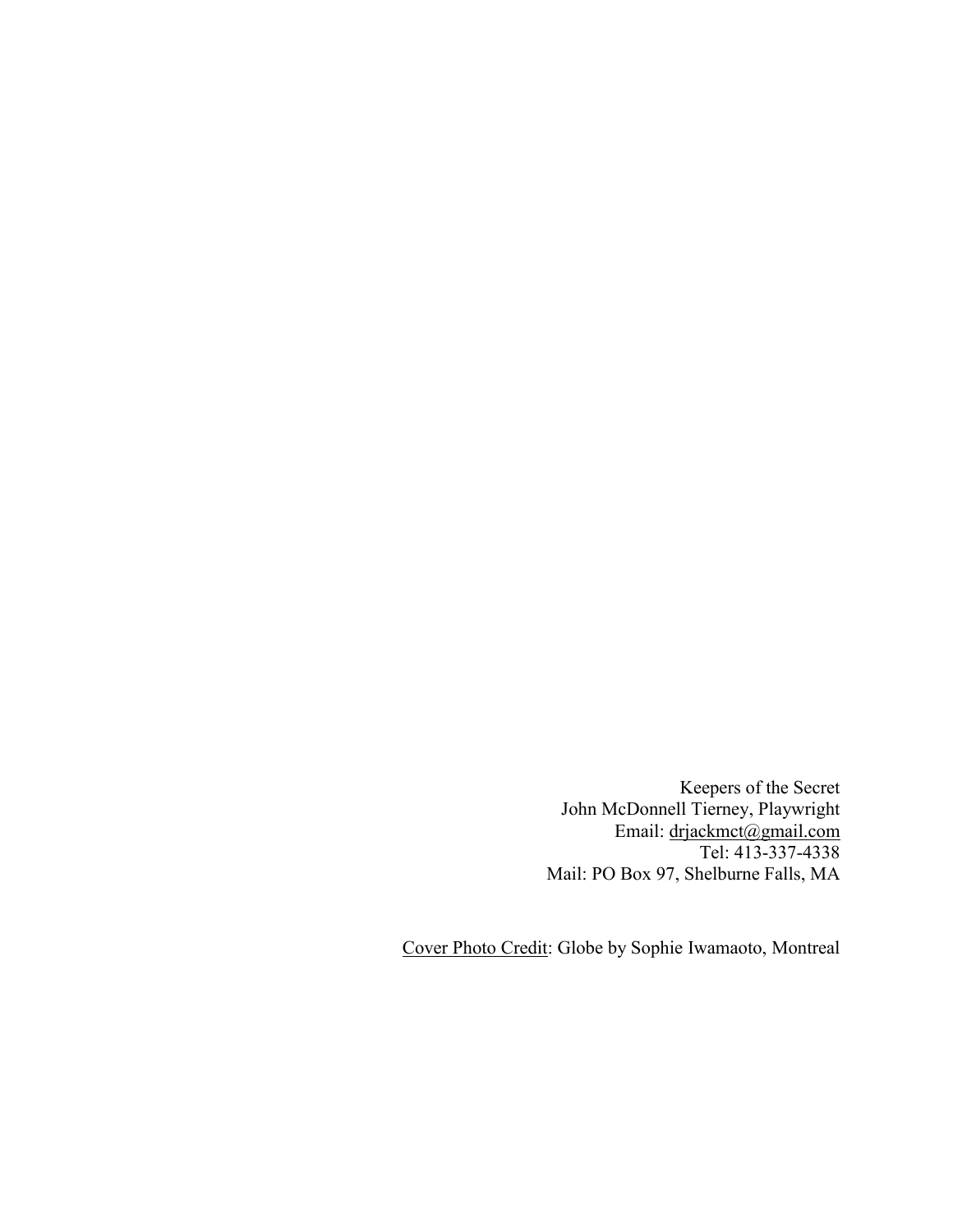#### **KEEPERS OF THE SECRET A MYSTERY PLAY by JOHN McDONNELL TIERNEY**

#### **CHARACTERS**

(in order of appearance)

**Sister Clara de Leon** An aging nun is Abbess of the Convent of St. Agnus, Dublin, Ireland. **Katheryn of Dublin**

An 20 year old postulant.

**Brittyn of Dublin**

Katheryn's longtime friend, another postulant.

#### **Brother Bertrand**

Librarian at St. Agnus Cathedral.

#### **Francisco Cisneros**

A Cardinal at the Vatican.

## **Tomás Torquemada**

Agent of Cardinal Cisneros and new Bishop at St. Agnus.

#### **SYNOPSIS**

Based on Judeo-Christian tradition and mythology, Keepers of the Secret focuses on Katheryn, a young postulant preparing for Holy Orders. Katheryn is informed by Sister Clara, Abbess of the Convent of St. Agnus in Dublin, that she had been "chosen" to reveal an ancient secret to the world, a secret that cannot be told, only discovered. Katheryn enlists the aid of Brittyn, her childhood friend and fellow postulant and Brother Bertrand, the Librarian at St. Agnus. Together they set off to discover the ancient secret, but there are forces that will do anything to prevent them from succeeding. Cardinal Francisco Cisneros, Protector of the Faith at the Vatican has searched his whole life for an ancient parchment believed to be given to Jesus of Nazareth by an angel, a messenger from God, 2000 years before in the Garden of Gethsemane. Cisneros has tracked the parchment to the Cathedral of St. Agnus where it was hidden by a Keeper of the Secret many years ago. Believing that what is written on that parchment could destroy the church, he sends his "Investigator," Tomás Torquemada, to Dublin as the new Bishop with instructions to find the parchment before Katheryn and her allies do "no matter what it takes." Torquemada will stop at nothing, including murder, to keep Katheryn from discovering the parchment and the ancient secret that could, indeed, destroy the church or change it forever. One thing is certain, tradition and mythology will never be the same again.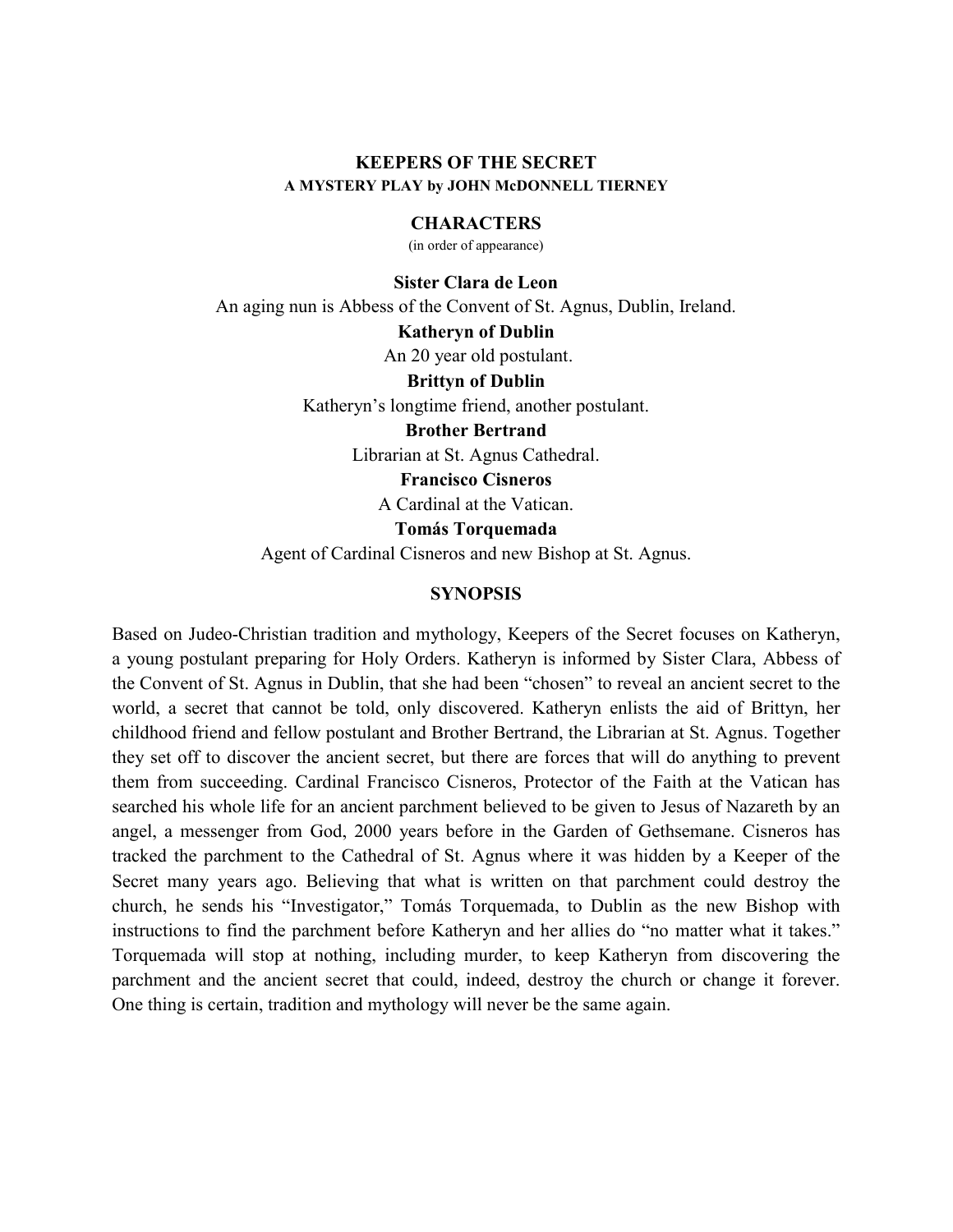## **KEEPERS OF THE SECRET A MYSTERY PLAY**

#### **SCENE I**

*The year is 1933. The setting is the Chapel at the Convent of St. Agnus in Dublin, Ireland. An aging nun, SISTER CLARA DE LEON, is seen at prayer. There is a knock at the door. CLARA crosses herself and rises.*

#### CLARA

Enter.

*KATHERYN, a postulant preparing to be admitted as a novice into the religious community of St. Agnus enters stage left and kneels before CLARA. Her head bowed, she is nervous and a little fearful.* 

#### CLARA

Welcome, my Daughter. Do you know who I am?

#### KATHERYN

I do, Mother...you are Sister Clara de Leon and you are well known among postulants.

#### CLARA

Really? What, pray tell, is well known?

#### KATHERYN

That you came her at age 20 from France as a postulant yourself and that you have served the church and God for neigh on fifty years, some 20 of them as Abbess here at the Convent of St. Agnus. They say you are the oldest sister of our order.

#### CLARA

Hmmm...you have been well informed...I am indeed an old woman, but not the oldest Sister of St Agnus. I am, however, the oldest active Abbess.

#### KATHERYN

*(fearing that she has offended)*  Oh, Holy Mother, I did not mean to imply...

> *Clara beckons KATHERYN to rise. She extends her hands to KATHERYN. Holding her hands, she gently speaks.*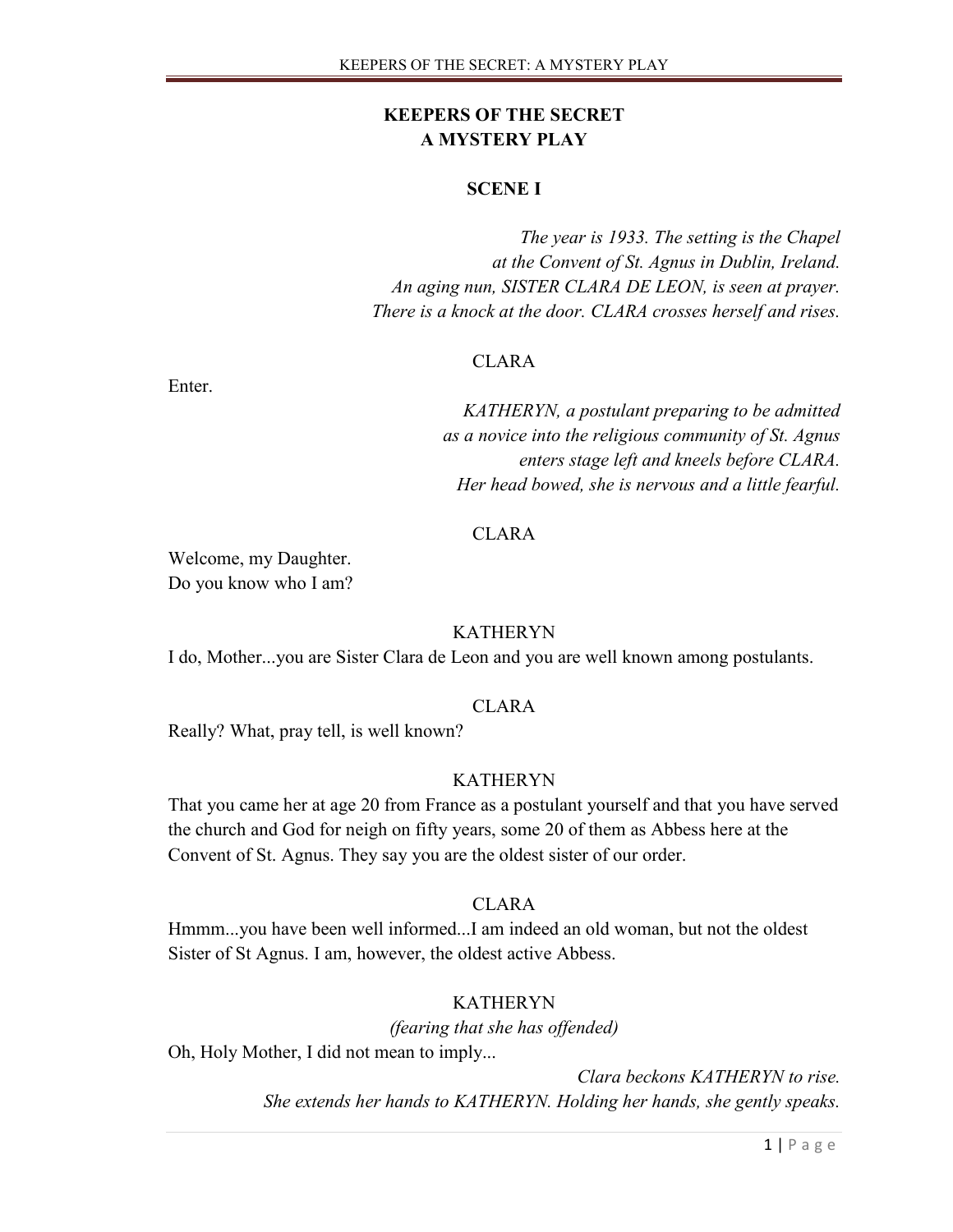## CLARA

Quiet now, Child...you did not offend...I know how old I am. Very soon I will celebrate my seventy-first year on this Earth. But there is something about me you that your sister postulants do not know... I am a keeper of a great secret.

## KATHRYN

A secret?

## CLARA

Yes Child...a very ancient secret passed down to me by generations of Keepers and it is my sacred obligation to pass it on once again.

## KATHERYN

I don't know what to say, Mother...I...I...

## CLARA

You are fine, Child...I know how easy it is to assume that old people are... how shall I put it...losing it?

## KATHERYN *(horrified)*

Oh, no...Mother...I don't think...

## CLARA

Be calm, child...time and experience will tell you whether the things I say to you today are the workings of a lucid mind. I will only ask you to consider the possibility that it is.

## KATHERYN

Of course, Mother.

## CLARA

Can you tell me why you are here.

## KATHRYN

I am here at St. Agnus that I may be admitted into this ancient community...

## CLARA *( interrupts)*

No, child, not here at St. Agnus, but here on this Earth. Why are you here? Why are you alive? Why do you exist?

## KATHERYN

I have always been taught, Holy Mother...that I am here, that I am alive, and that I exist to serve God.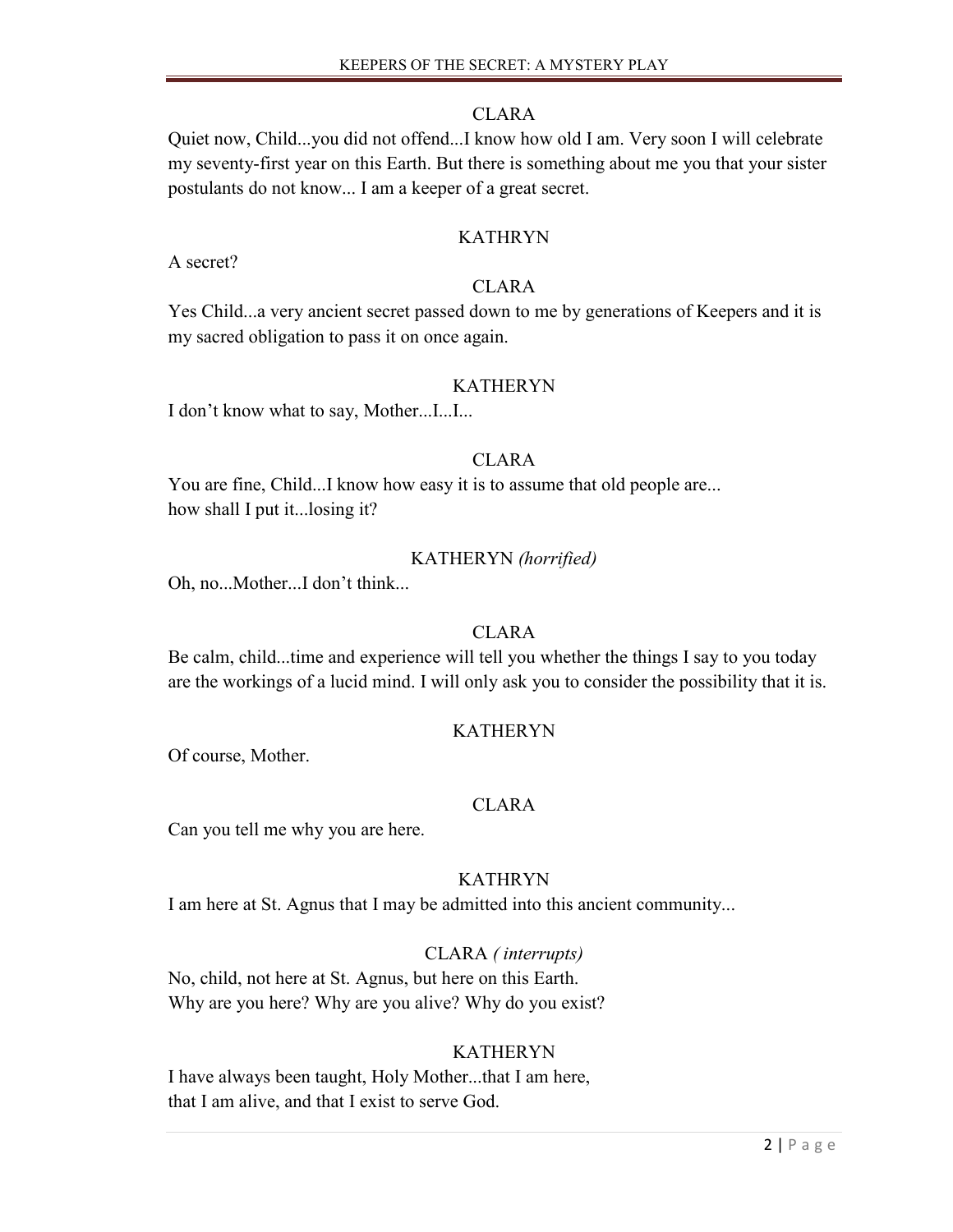## CLARA

Then you are mistaken, my daughter...

You exist, you are alive, and you are here because you have been chosen.

## KATHERYN

I don't understand, Mother. Chosen? Chosen by whom and for what?

## CLARA

You were chosen nineteen-hundred years ago in the Garden of Gethsemane, as was I, and as were hundreds of other Keepers of the Secret who came before me.

## KATHERYN *(alarmed)*

Mother!

Please do not tell me that I have been chosen to be the next Keeper of the Secret.

## CLARA

Quite the contrary, my dear child. You have not been chosen to be the next keeper, for I am the last.

## KATHERYN

Then, what...?

## CLARA

You, Katheryn of Dublin, you have been chosen to reveal that secret to the world.

## KATHERYN

But, Mother...you have not said...what is the great secret?

## CLARA

That, my dear Daughter...that you must discover for yourself. Now go, I must return to my prayers and you would do well to reflect on all that has been said here today.

*Lights down.*

## **End-of-Scene**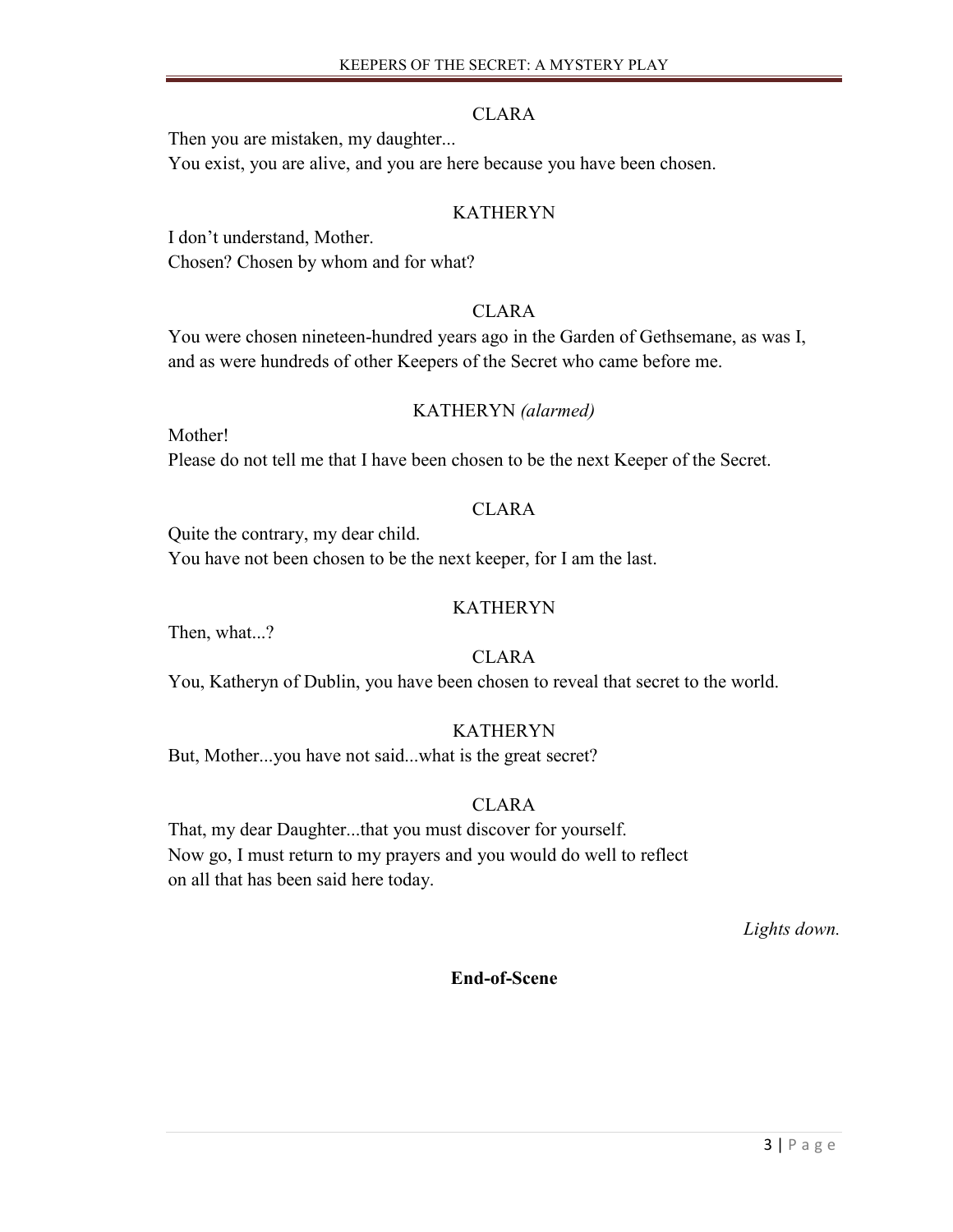#### **SCENE II**

*A hallway at St. Agnus outside the chapel. There is a small table center stage. On the table are a globe and a 1933 period telephone. Another postulant, BRITTYN, Katheryn's long-time friend waits for her pacing anxiously. KATHERYN enters from stage right. Brittyn bombards her with questions.*

#### BRITTYN

What? What!? Tell me, Katheryn...what did she want? What did she say to you?

> *BRITTYN continues to excitedly adlib the questioning for a few moments until KATHERYN finally speaks.*

#### KATHERYN

Enough! Quiet and I will tell you. You know that Sister Clara is very old?

#### BRITTYN

In her seventieth year...I hear.

## KATHERYN

And you know that sometimes elderly people experience, shall we say, "a diminishing of mental capacities."

#### BRITTYN

You think she's looney!?

#### KATHERYN

No, not looney...but perhaps...I don't know...losing it?

## BRITTYN

What exactly did she say that makes you think Sister Clara is "losing it?"

#### KATHERYN

She spoke nonsense...things that cannot be.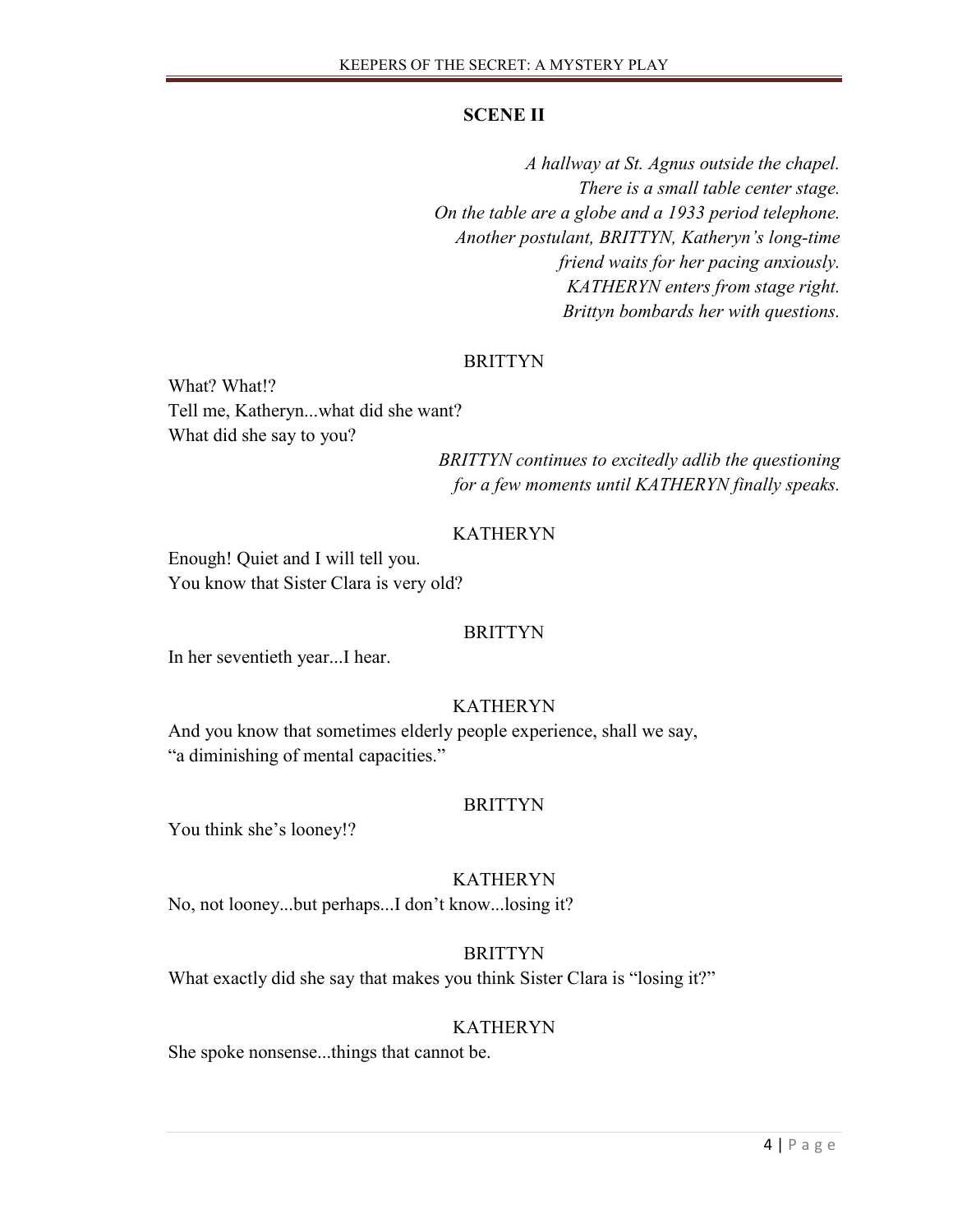Tell me...anyway.

## KATHERYN

She said I had been chosen...

## BRITTYN

Chosen? Chosen for...?

#### KATHERYN

It does not matter...it was the ranting of an old woman.

## BRITTYN

Tell me! Com'on! Com'on!

## KATHERYN

Okay, okay! She said...I was chosen 1900 years ago to reveal a secret.

## BRITTYN

Nineteen hundred years ago! Its 1933 now...so Sister Clara thinks you, Katheryn of Dublin were specifically chosen for some mysterious reason in the year...33AD!?

## KATHERYN

Yes! That's it! Her exact words were, "I –meaning her- am a keeper of a great secret and you – meaning me - have been chosen to reveal that secret to the world."

## BRITTYN

Now you must tell me! We tell each other all our secrets, do we not? So, Kate! What's the big secret?

## KATHERYN

I would tell you if I could. Sister Clara did not say what it was...she said I must discover it and then I must reveal it to the world.

## BRITTYN

That's it? She gave no guidance...no hint.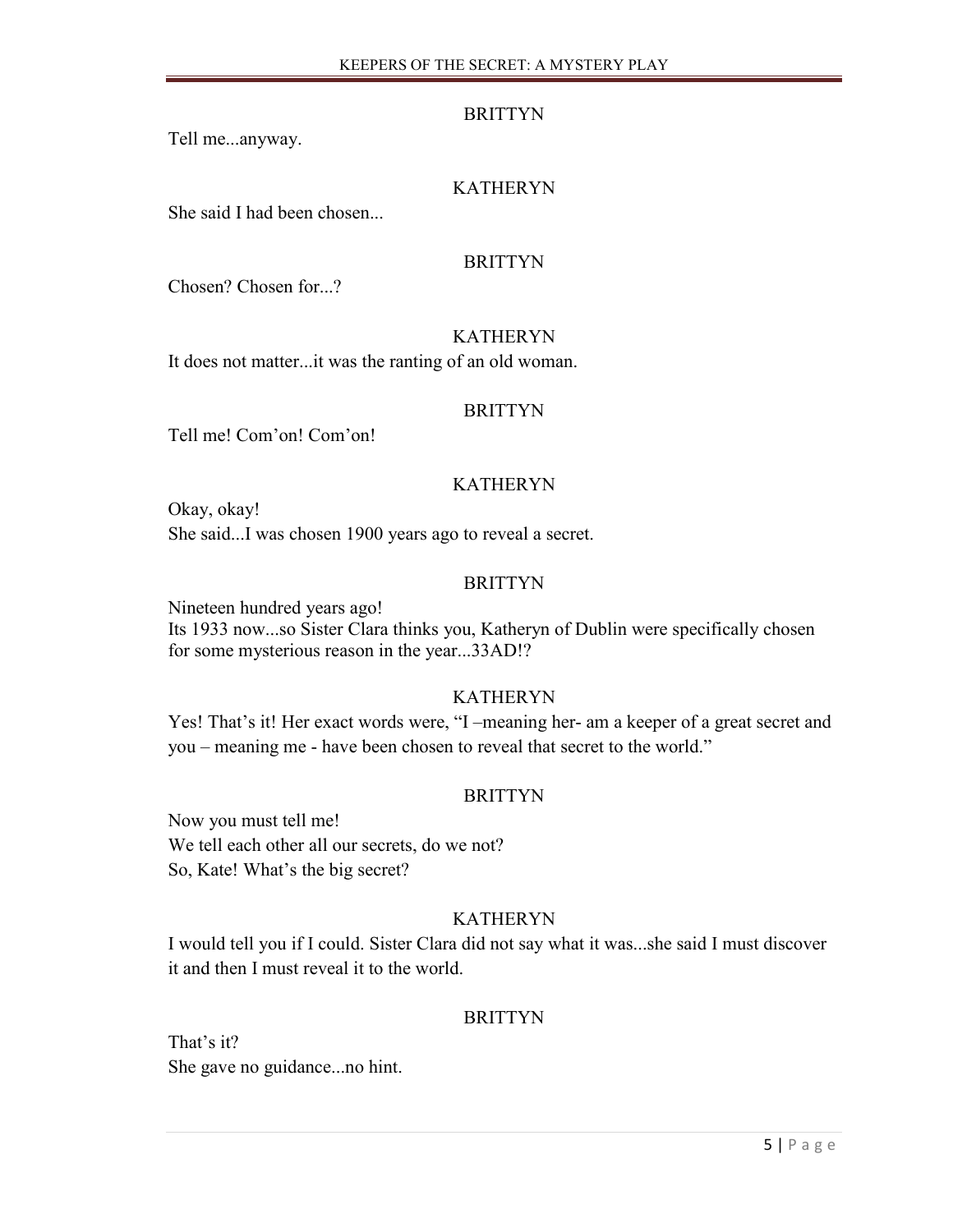## KATHERYN

No...she gave no guidance...no hint...

But she did say something that was most curious.

#### BRITTYN

Then tell me that a least.

## KATHERYN

She said that I had been chosen in a garden.

#### BRITTYN

A garden? What garden?

#### KATHERYN

This is going to sound crazy!

#### BRITTYN

Tell me, Kate...you can be so annoying!

## KATHERYN

Alright, alright!

It was Gethsemane...In Jerusalem where Jesus underwent the agony in the olive garden and was arrested the night before his crucifixion.

## **BRITTYN**

#### *(kind of to herself)*

If the Gospels are to be believed.

KATHERYN What did you say, Brit? *"If"* the Gospels are to be believed?!!

## **BRITTYN**

It was just a figure of speech... of course they are to be believed...but...

## KATHERYN

But?

*She pauses, remembering...*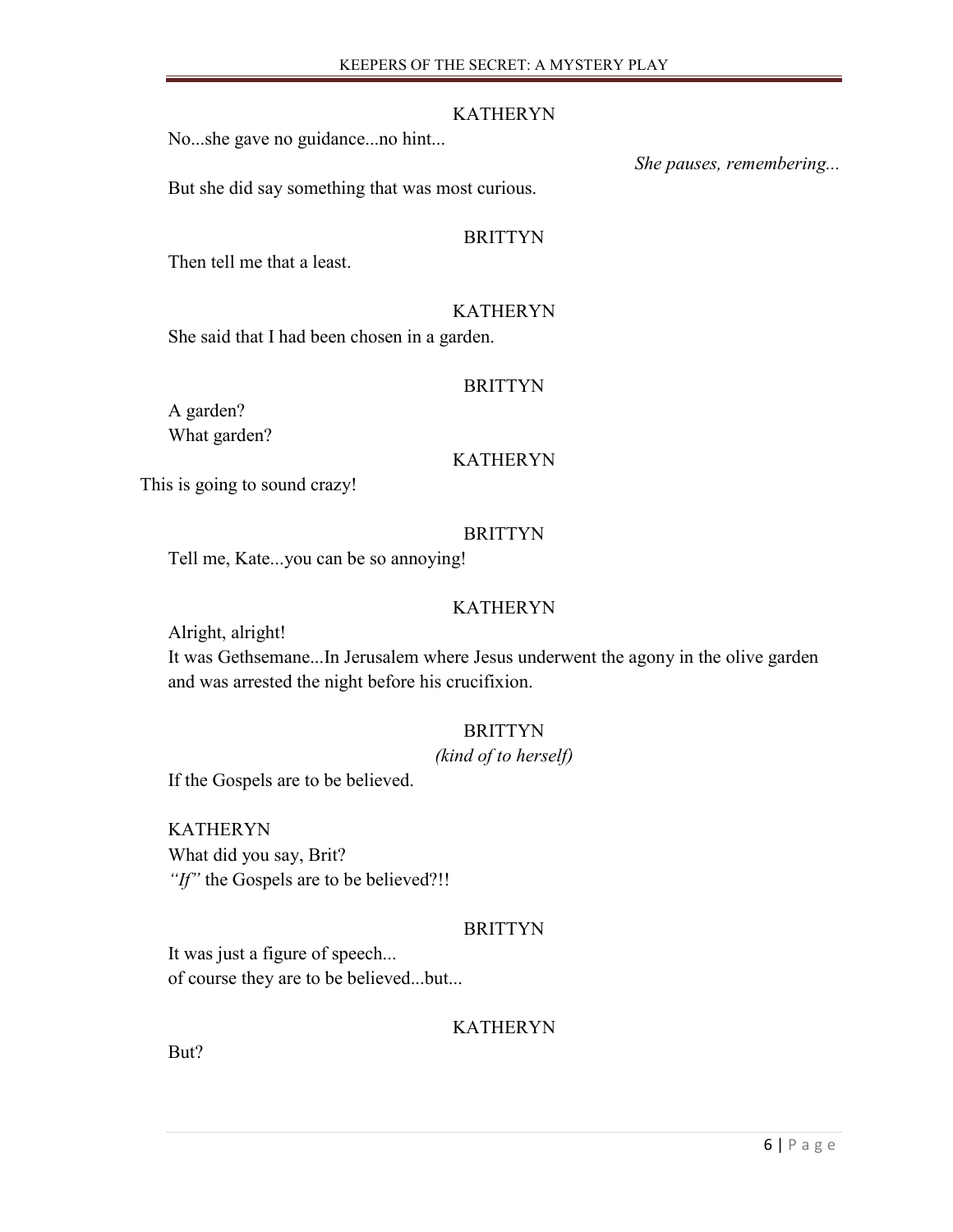But...still... I have these... *(hesitating)...*

KATHERYN Out with it...you have these...?

## **BRITTYN**

...these doubts! *(sighs)* I have...doubts *(almost sadly)* We came here together, Kate...friends forever because we believed the gospels... "The Good News!"

## KATHERYN

Yes...and...?

## BRITTYN

And how old were we when we came to believe this good news...who told us...Mathew? Mark? Luke? John? No! It was Father McMurphy in the basement of Holy Cross church. And we believed his story just as we believed that Santa Clause brought us toys at Christmas and the Easter Bunny delivered baskets of chocolate...we were children who never questioned.

## KATHERYN

And now you question?

## **BRITTYN**

I'm not questioning...I'm just...

## KATHERYN

Just what?

## **BRITTYN**

I'm just...just troubled...by it all. I mean it was forty-years after the crucifixion that Mathew wrote the first Gospel. And, it was several more years before Mark and Luke and John got around to telling the story. And almost 2000 years have passed since. I just can't help wondering if in centuries of telling and re-telling, translating and retranslating, printing and re-printing...someone got it wrong!

*Silence for a brief while until KATHERYN speaks quietly.*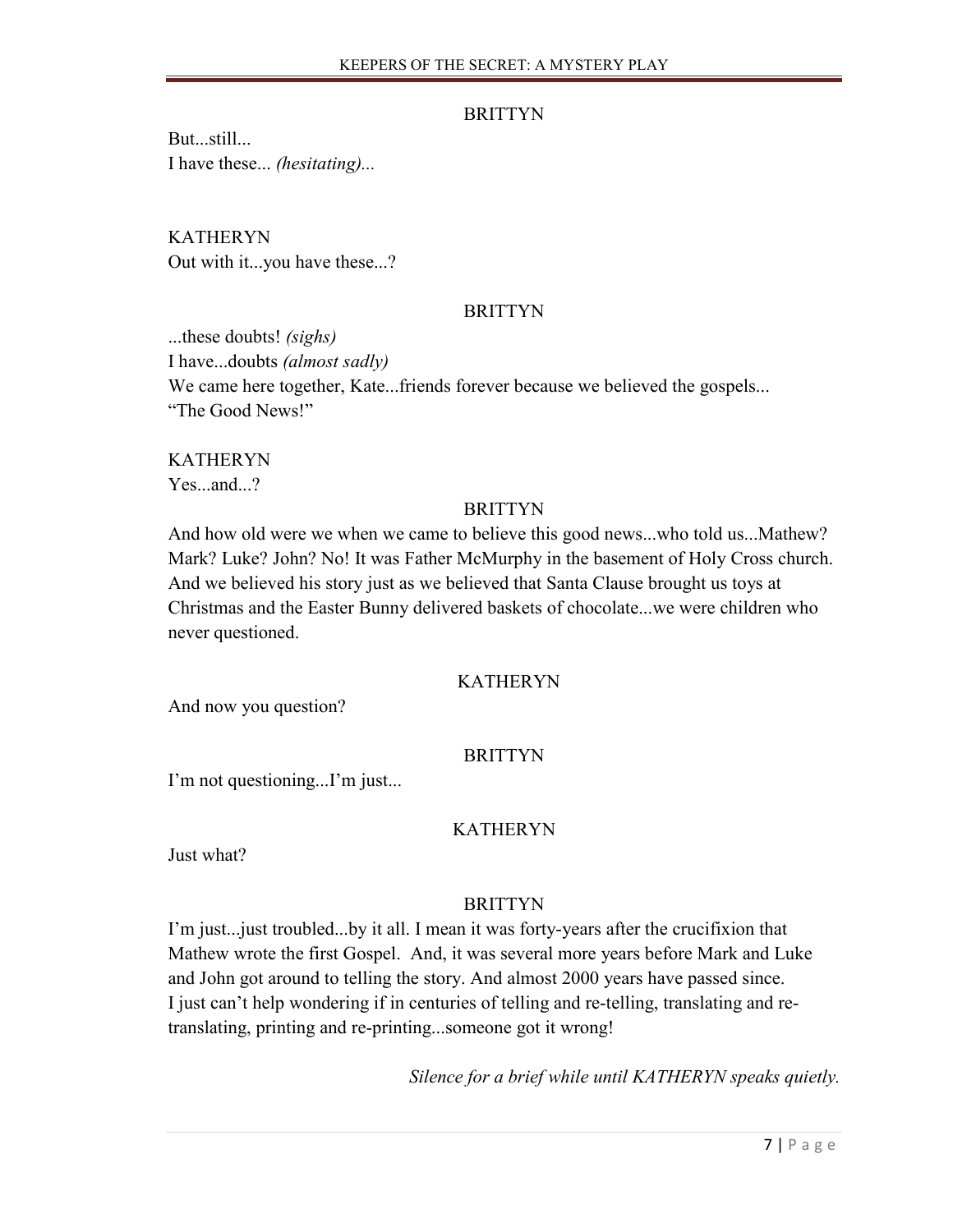## KATHERYN

Me too.

## BRITTYN

What...what did you say, Kate?

## KATHERYN *(louder)*

I said, "me too." I am also troubled... I have had these thoughts...these...doubts...like you. Can such things be put away, dismissed, disregarded when they return again and again?

## BRITTYN

No...They cannot. I have tried...I have prayed...I have told myself it is the voice of the devil I hear...that I may never speak of these evil thoughts...and yet...

## KATHERYN

And yet they remain.

## **BRITTYN**

Yes, they remain, unspoken...even among us true friends who tell all our secrets... this secret we have tolerated in silence...never spoken aloud until this moment. *(pause)* Perhaps this is a key to "The Secret" we must discover

## KATHERYN

*"We!?"* When did this become "we?" Sister Clara said *I* was "chosen."

## **BRITTYN**

But, don't we always do everything together...from when we were neigh on six or seven years old in the children's home? The nuns were kind, they did their best, but there were so many of us they could not take care of us all. We always needed to depend on each other and *we're not going to stop now!*

## KATHERYN

You're right...even though we fought all the time, we always came together when we needed support!

## **BRITTYN**

You know the old Irish saying, "An Irish family will argue and fight, but let a shout come from without...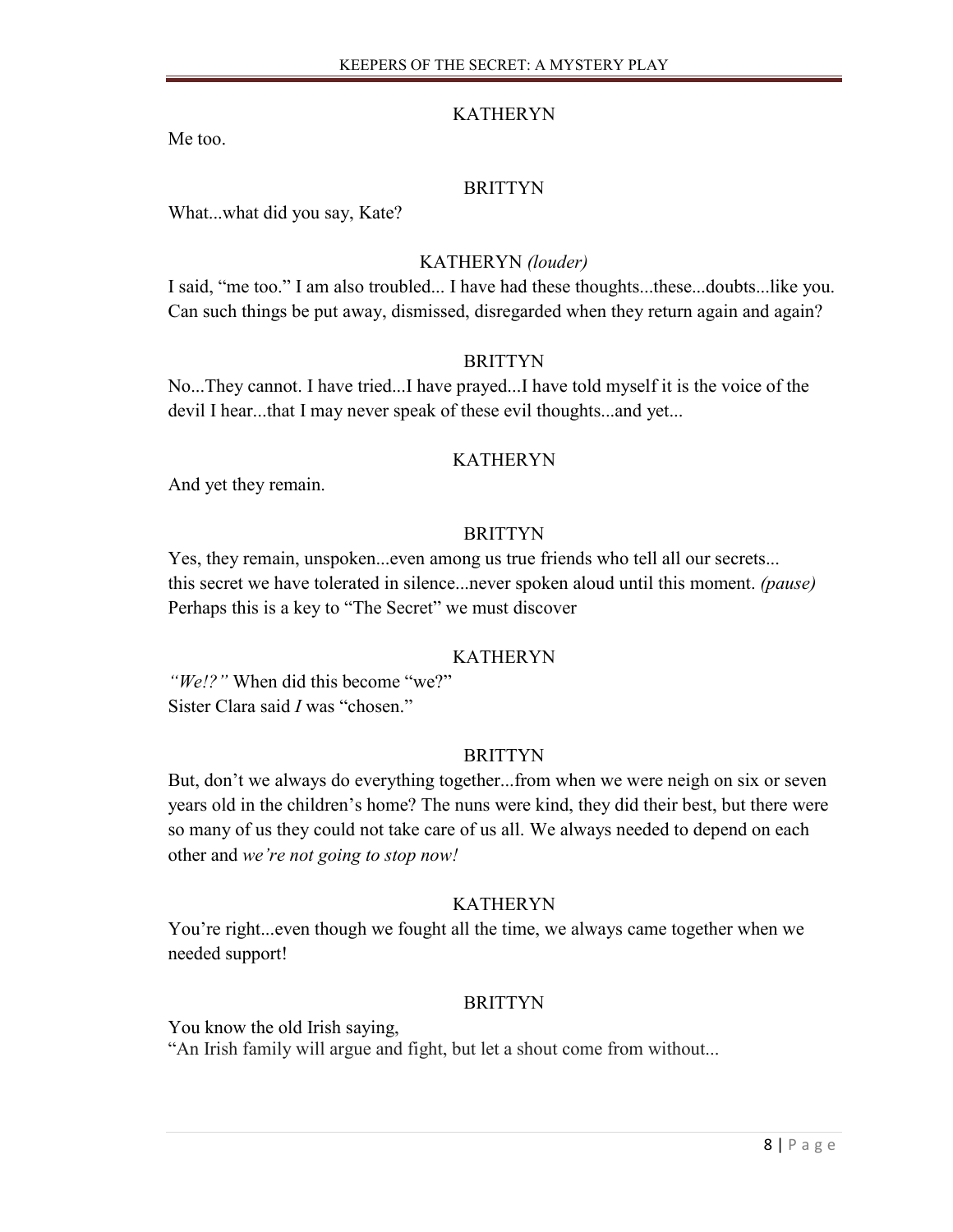#### KATHERYN & BRITTYN

*(in unison)*

...and see them unite!"

#### KATHERYN

So it's decided...we do it together!

As I see it, there are two possibilities: the first is that Sister Clara is lucid; the second is that she is not. If the latter is true, Sister Clara lives in a reality all her own and we can just humor her and get on with our lives.

#### BRITTYN

But, what if the former is true?

That Sister Clara somehow possesses some great knowledge, a profound understanding, a deep connection to*... (she hesitates)...*to God?

*They pause, reflecting on the implications of that thought.*

## **BRITTYN**

Think of it as a mystery...a "call to adventure" to be lived out in real time right here at St. Aggies!

#### KATHERYN

So...how does one go about solving a mystery? I mean, what do we know? We're only twenty years old; I think we're going to need help.

## **BRITTYN**

You're right! We need someone who knows what's going on, hmmm....someone with a history...

> *They pause, each trying to think of whom to recruit when, all at once, they blurt out the same name!*

KATHERYN & BRITTYN *(at the same time)*

"Friar Bertrand!"

*Lights down*

**End-of-Scene**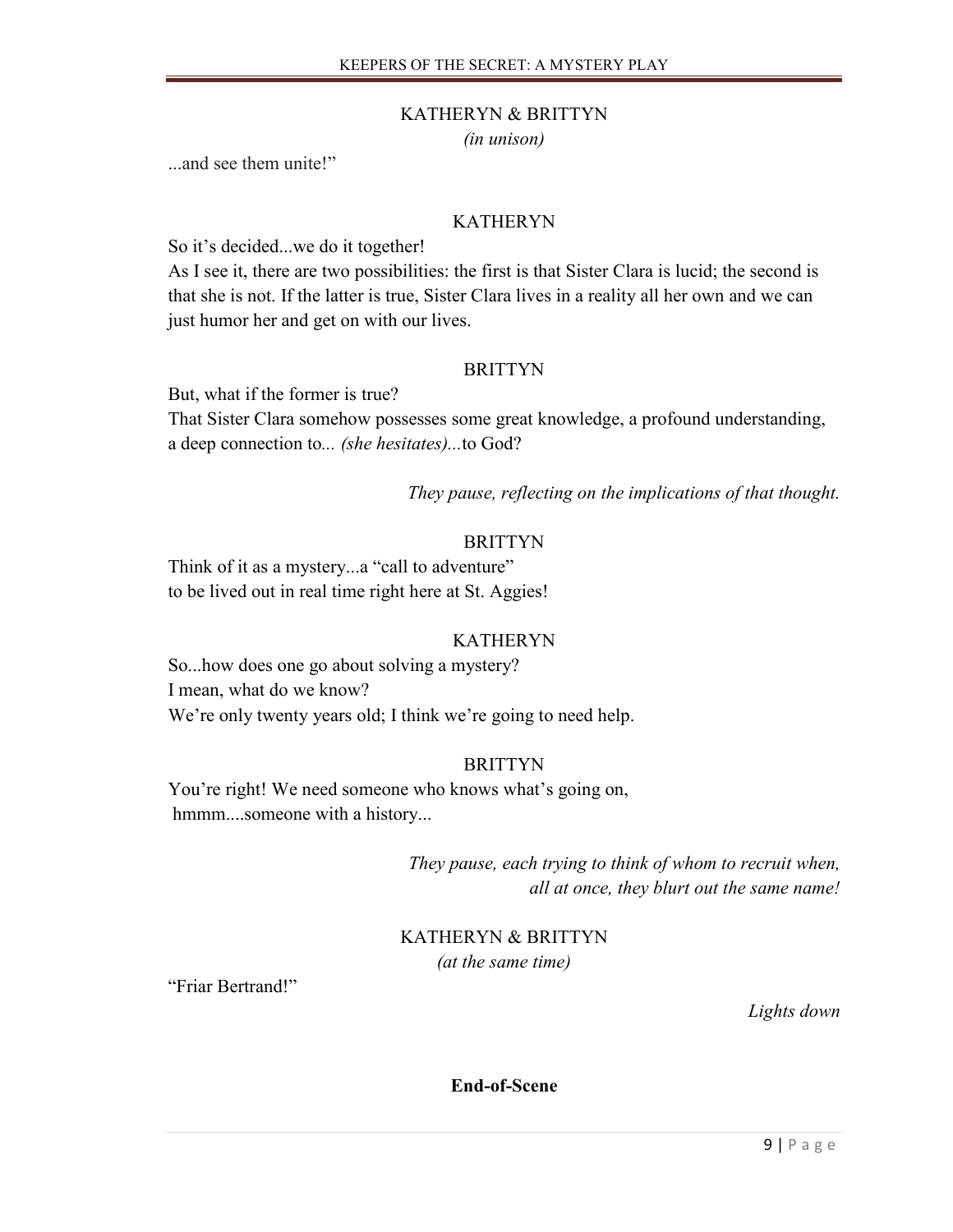## **SCENE III**

*The Library at St. Agnus Cathedral. There is small table to one side of the stage with a globe (same) and a period telephone on it. In the rear is a back-lit stained-glass window. On the back wall is a 1933 Calendar with the date clearly visible to the audience. There is a desk, center stage, piled high with books so that FRIAR BERTRAND sitting behind it cannot be immediately seen. He hears the KATHERYN and BRITTYN calling from off-stage!*

## KATHERYN & BRITTYN *(ad lib!)*

Friar Bertrand...Friar Bertrand??

*They enter, still calling for him when he pops up! He is clearly an aged fellow but seemingly full of energy.*

## BERTRAND

Yes! Yes! Yes! Come in.. come in...Ah *(seeing who they are)...* Brittyn, and Katheryn! I've been expecting you.

## KATHERYN

Expecting us!? How could you be expecting us when we, ourselves, did not know we were coming here until moments ago?

## BERTRAND

Let's just say...I had a feeling.

## KATHERYN

So...if you were expecting us, do you know why we've come?

## BERTRAND

This is a library. You came because you need to know more than you now know...you have a problem to be solved or a question to be answered and, I, the librarian of this library...I am here to answer your questions and help you solve your problem.

## **BRITTYN**

It's a "mystery!"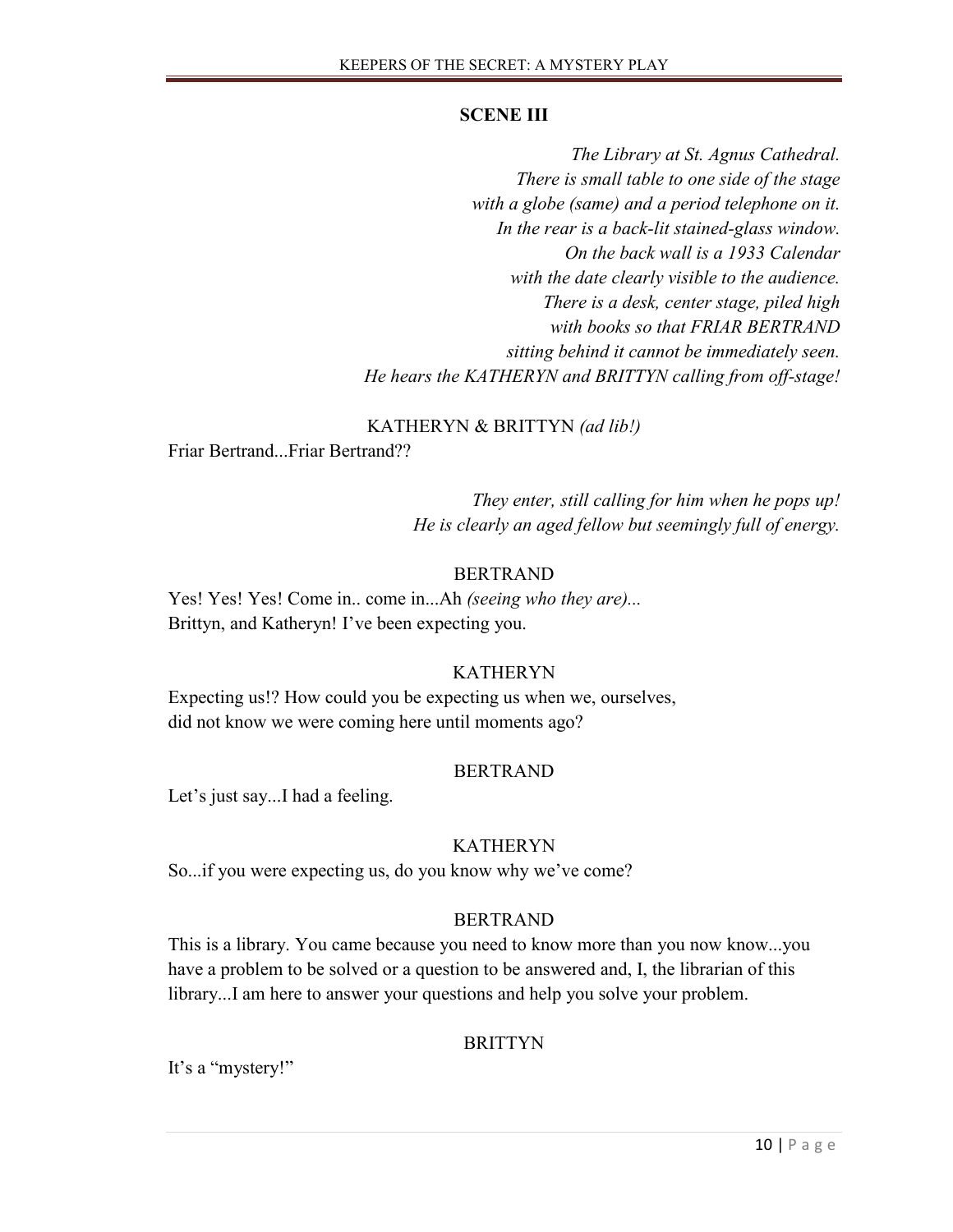## BERTRAND

Better yet...a mystery...what fun!

## BRITTYN

So...where do we begin?

## BERTRAND

At the beginning...tell me everything Katheryn, leave nothing out.

## KATHERYN

Very well...Early this morning I was summoned to Chapel. I did not know why, but when summed by Mother Abbess...you go. I was surprised... shocked really...to find myself all alone with Sister Clara. She told me that I had been chosen to reveal a secret, but she did not tell me what the secret is!

## BERTRAND

What do think it might be?

*They look a little uncomfortable...hesitating to say ...but then Katheryn speaks up...*

## KATHERYN

Well...it seems the two of us have just discovered that we've been keeping kind of a secret from each other.

## **BRITTYN**

We don't do that! We've always shared our secrets.

## KATHERYN

But we did...we kept this secret, not wanting to disappoint each other I think.

## BERTRAND

Is this a secret that cannot be told to your librarian?

*They look at one another wondering if they should tell.* BERTRAND

Come now...it is Friar Bertrand asking...I have kept many secrets for many years.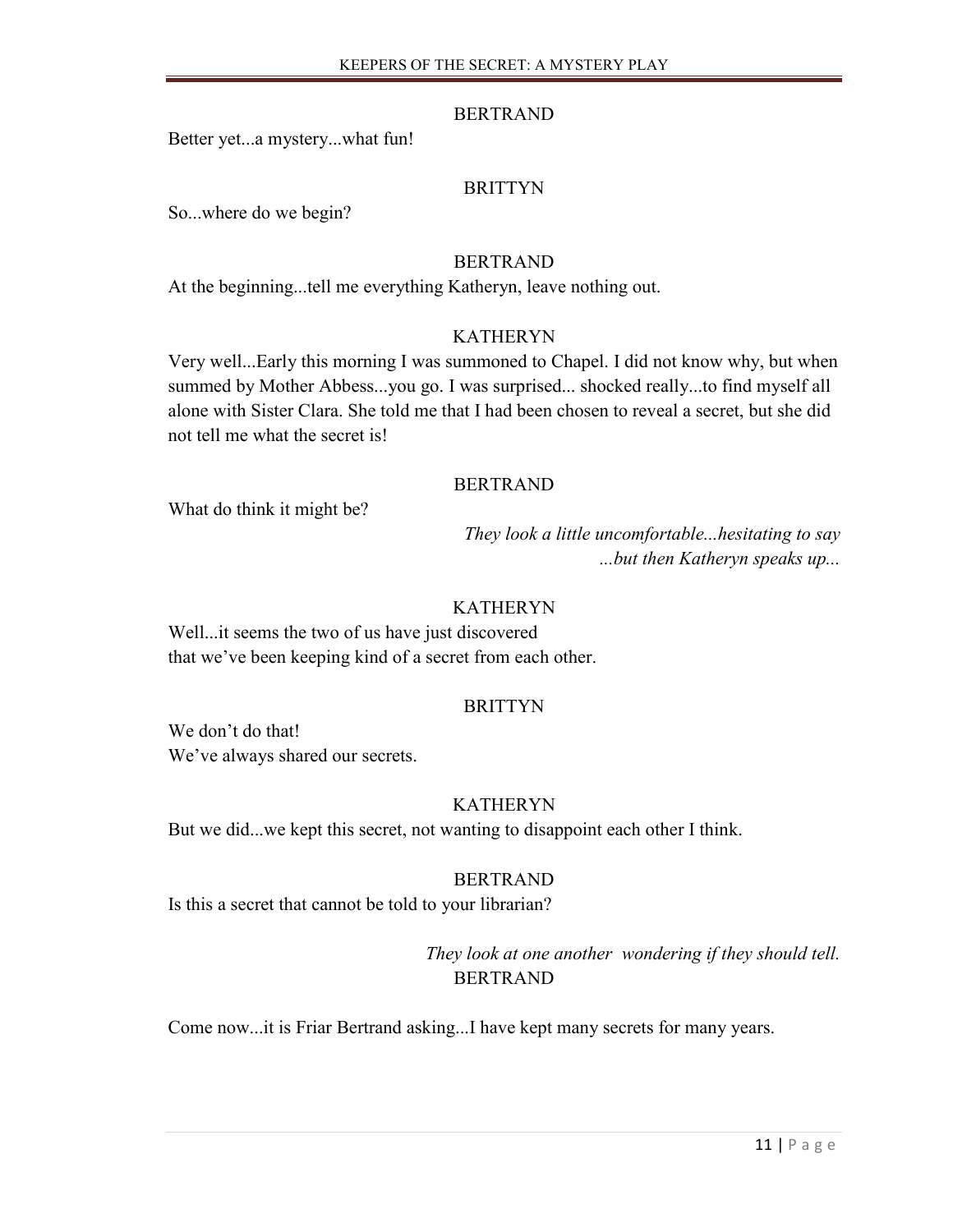## KATHERYN

One word... "doubt."

## BERTRAND

Doubt?

## BRITTYN

We have discovered that each of us harbor secret doubts.

## BERTRAND

Ah! I see. Well, this much I can tell you...you are not alone...we've all had doubts: you, me, Mother Abbess...even the Apostle Thomas had doubts. You've heard of "Doubting Thomas?"

## KATHERYN

Is that what we are then...like the Apostle Thomas who refused to believe the Jesus had arisen until he could see and feel

His crucifixion wounds?

## BERTRAND

You know your Gospels...but no...I do not see you as Doubting Thomas's... I see you as ordinary young women just trying to make sense of the world.

## KATHERYN

We don't need or want to make sense of the whole world, Brother; we just want to make sense of these persistent doubts and questions that pop in at the worst possible moments!

## BERTRAND

Fair enough! You've come to the right place. So...look around you...what do you see?

## KATHERYN

Where, Bertrand?

## BERTRAND

Here...in this library...what do you see?

## BRITTYN

I see books! Many books!

## KATHERYN

Books stacked to the ceilings, overflowing the shelves, I see books.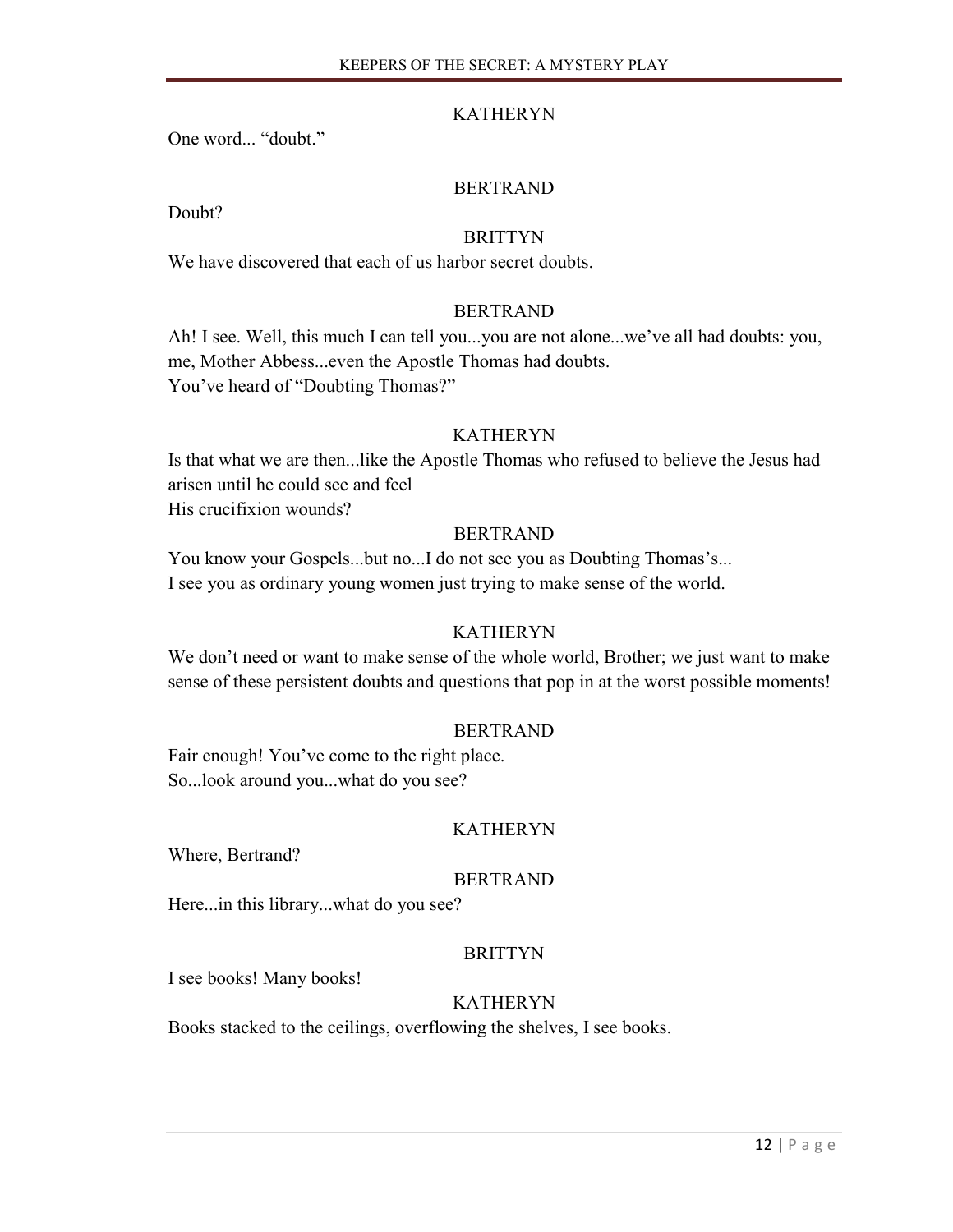#### BERTRAND

Books by *doubters!*

Look here...on my desk...pick up any book.

*KATHERYN does as she is told and reads the title aloud struggling with the Latin.*

#### KATHERYN

"De Revolutionibus Orbium Coelestium"

#### BERTRAND

Ah! One of my favorites by Nicolaus Copernicus written in 1543 if memory serves. How's your Latin, Katheryn; can you translate that title?

#### KATHERYN

Nay, Brother...my Latin is not that good.

#### BERTRAND

Well mine is and I will translate for you.... "On the Revolutions of Heavenly Spheres." You see, Copernicus doubted the church belief that Earth was at the center of the universe with the other planets, moons and stars revolving around the Earth.

#### **BRITTYN**

Here's an interesting book. Dialogue Concerning the Two Chief World Systems by Galileo Galilei.

#### BERTRAND

Yes; another favorite by another doubter! In 1632 Galileo wrote about Copernicus's new, sun-centered view of the solar system as a conversation between three characters; a supporter of Copernicus, an educated layman, and a dull thinker named Simplicio who represented the church position, and Galileo was soon standing before the Inquisition.

#### KATHERYN

And then there's Charles Darwin. Do you have Darwin here in this library?

#### BERTRAND

Indeed we do. Look here! *(He takes a book from a nearby shelf)* The Origin of Species, his theory of evolution by natural selection.

#### BRITTYN

I know about that! Darwin doubted the Church's view that species had existed in their current form since the moment of divine creation and that humans were privileged, above and apart from nature.

## KATHERYN

And he got in a lot of trouble for that, didn't he!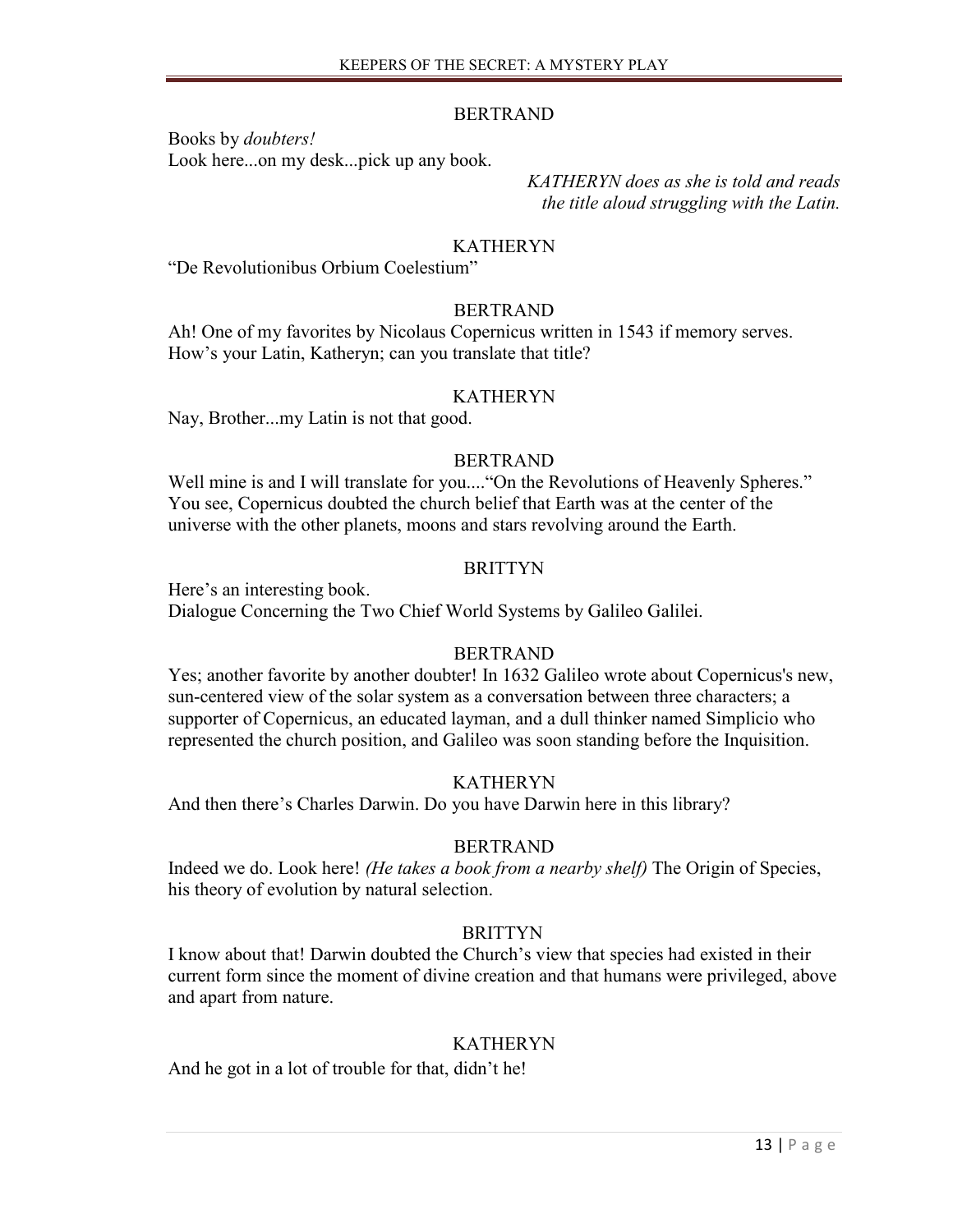#### BERTRAND

He did...in fact, he kept his ideas secret for almost two decades. So...do not worry about your secret doubts...focus on the mystery.

## KATHERYN

"The Secret" I must discover.

BRITTYN *(correcting Katheryn)*

The secret *we* must discover!

## KATHERYN

Right...*we* must discover.

## BERTRAND

Yes...do this together... "Two people shorten the road," as we Irish like to say. So... pursue this with an open mind and a spirit of adventure, but be forewarned, with every discovery there will be those who will say "nay." You will not face the Inquisition; but you will face opposition, perhaps *violent* opposition.

## KATHERYN

Sister Clara did not mention anything about violence...that this discovery may be dangerous. I say we assume Sister Clara is just old and...

## BRITTYN

Stop right there, Kate! I know what you are going to say. You are refusing this call to adventure...well, it's too late! You can try, but the questions will keep coming back. "What was the great secret Sister Clara had called upon me to discover?"

## KATHERYN

You're right! If I do not go on I will always wonder what I have missed.

## **BRITTYN**

So then...the adventure begins!

*Lights down.* 

## **End-of-Scene**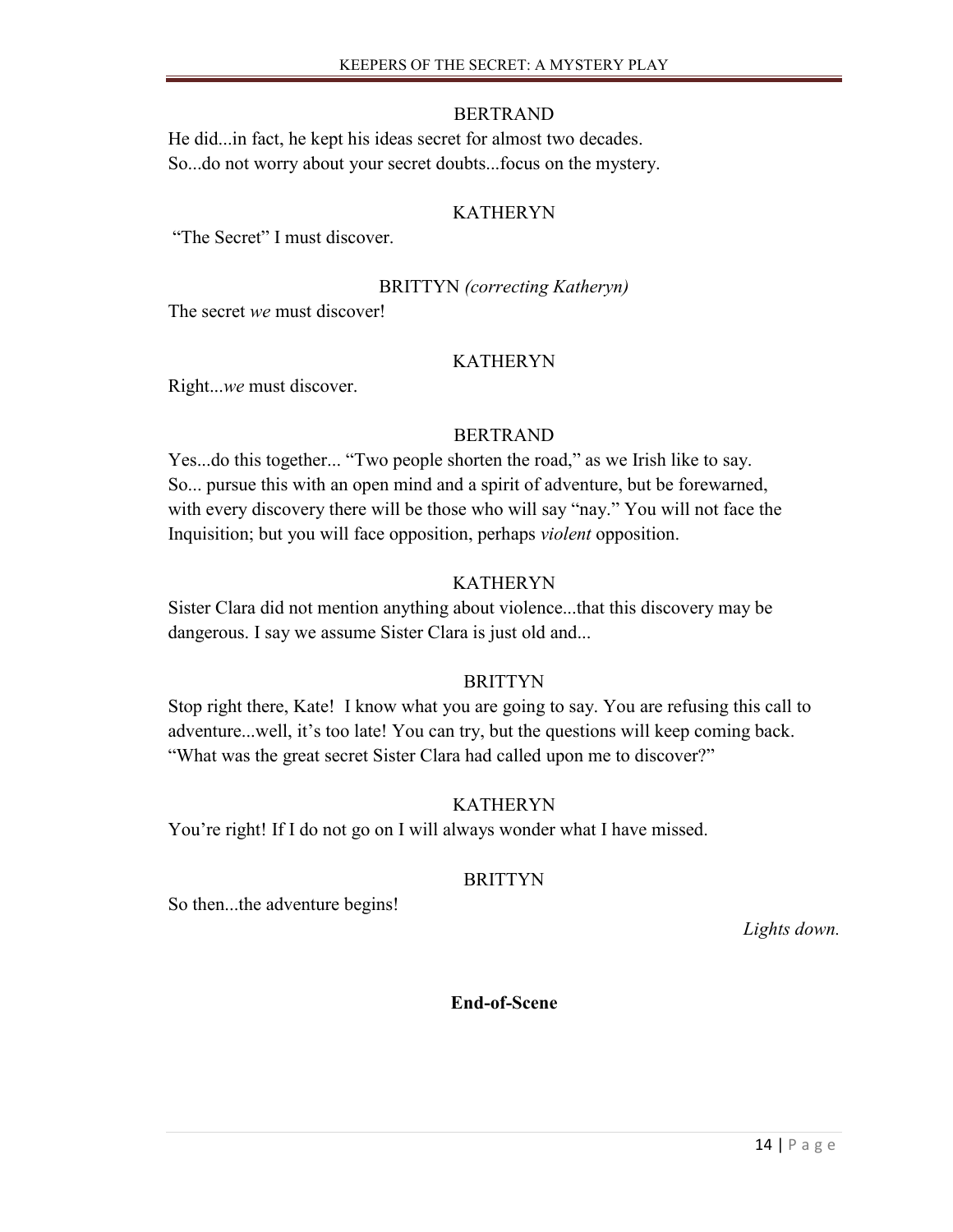#### **SCENE IV**

*The Vatican, Rome. The office of Cardinal Francisco Cisneros. The CARDINAL is busy at his desk when there is a knock at the door. It is BISHOP TOMÁS TORQUEMADA.*

## CARDINAL

Enter!

*The BISHOP enters. The CARDINAL offers his hand. The BISHOP kneels and kisses the CARDINAL's ring. He remains kneeling until given leave to stand.*

#### CARDINAL

Up! Up, Tomás. This is a great day for you! You have been called to a great adventure...a mission really.

#### BISHOP

A mission, your Eminence?

#### CARDINAL

Tomás, Tomás...it is just the two of us here, call me Francisco.

#### BISHOP

Thank you, your ex... (catches himself) Thank you, Francisco. You spoke of a mission?

#### CARDINAL

Yes...yes...a mission of the greatest importance; a mission that will save our Holy Mother Church from a dark force that at this moment raises its ugly head.

#### BISHOP

I was not aware that our Holy Mother Church needed saving.

## CARDINAL

I'm getting ahead of myself. Let me tell you why you are here.

## BISHOP

Please...I am greatly curious.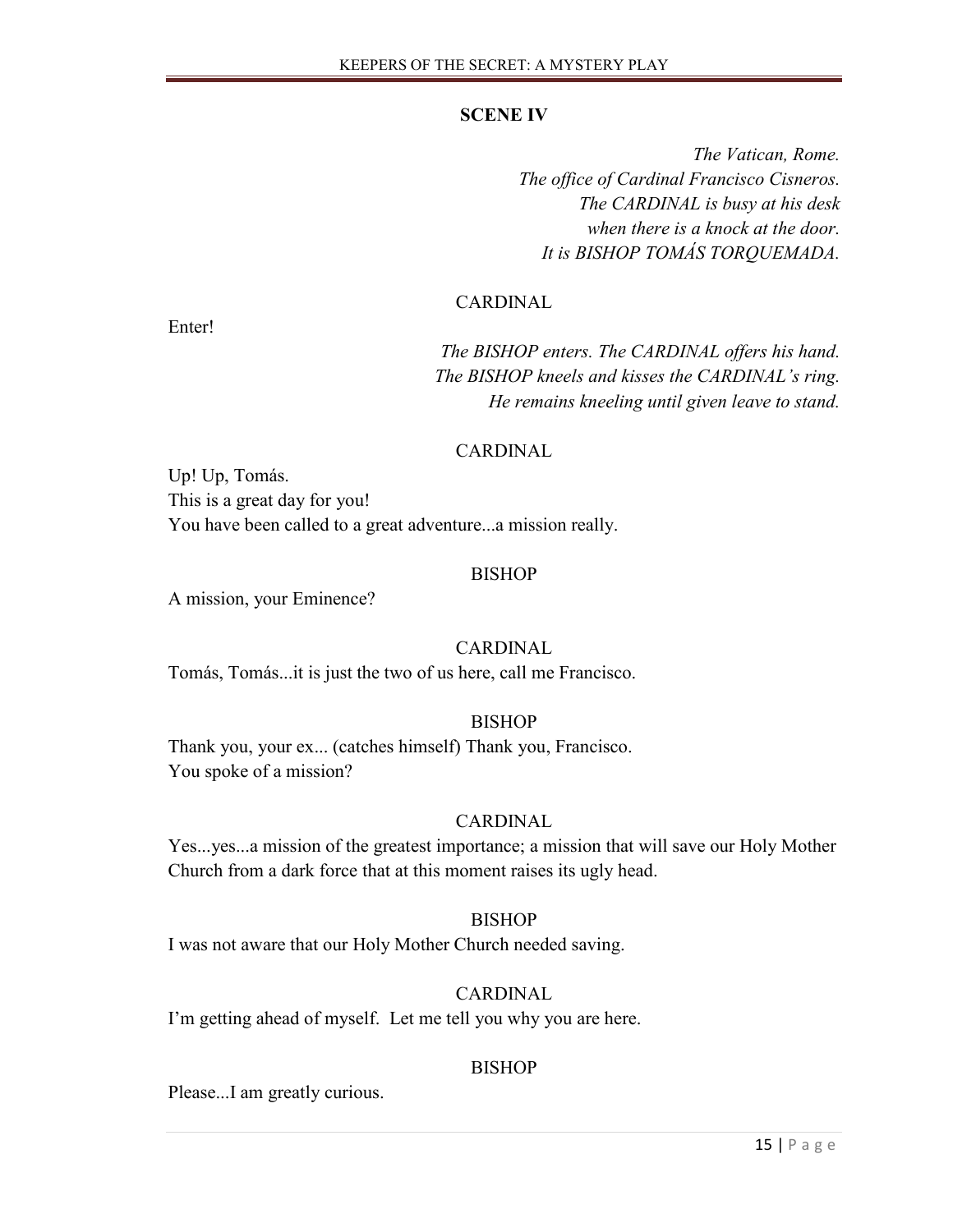*The CARDINAL opens up a thick dossier and begins to flip through the pages.*

## CARDINAL

What do you think this is, Tomás?

## BISHOP

I know what that is...I've assembled many such...it is a dossier that tells all about those whom I have...shall we say... "investigated?" But, I can tell even from here that this is not my work.

## CARDINAL

Yes! Yes...a good way to describe it...an "investigation," but who is the subject of this?

#### BISHOP

Again, Eminence, I do not know.

## CARDINAL

This is the dossier of a Friar Tomás Torquemada.

#### BISHOP

I don't understand...what...why...?

## CARDINAL

I have been...well, better said "observing" you for some time, watching you from afar... it's all in here...your whole life...your family history, your friends...

## **BISHOP**

I have no friends.

## CARDINAL

Oh? I am hurt, Tomás!

## BISHOP

I have no friends...save you, Francisco.

## CARDINAL

Ah, I am comforted that you regard me as a friend...but why is it that a man in his fortieth decade has no other friends than this ancient Cardinal.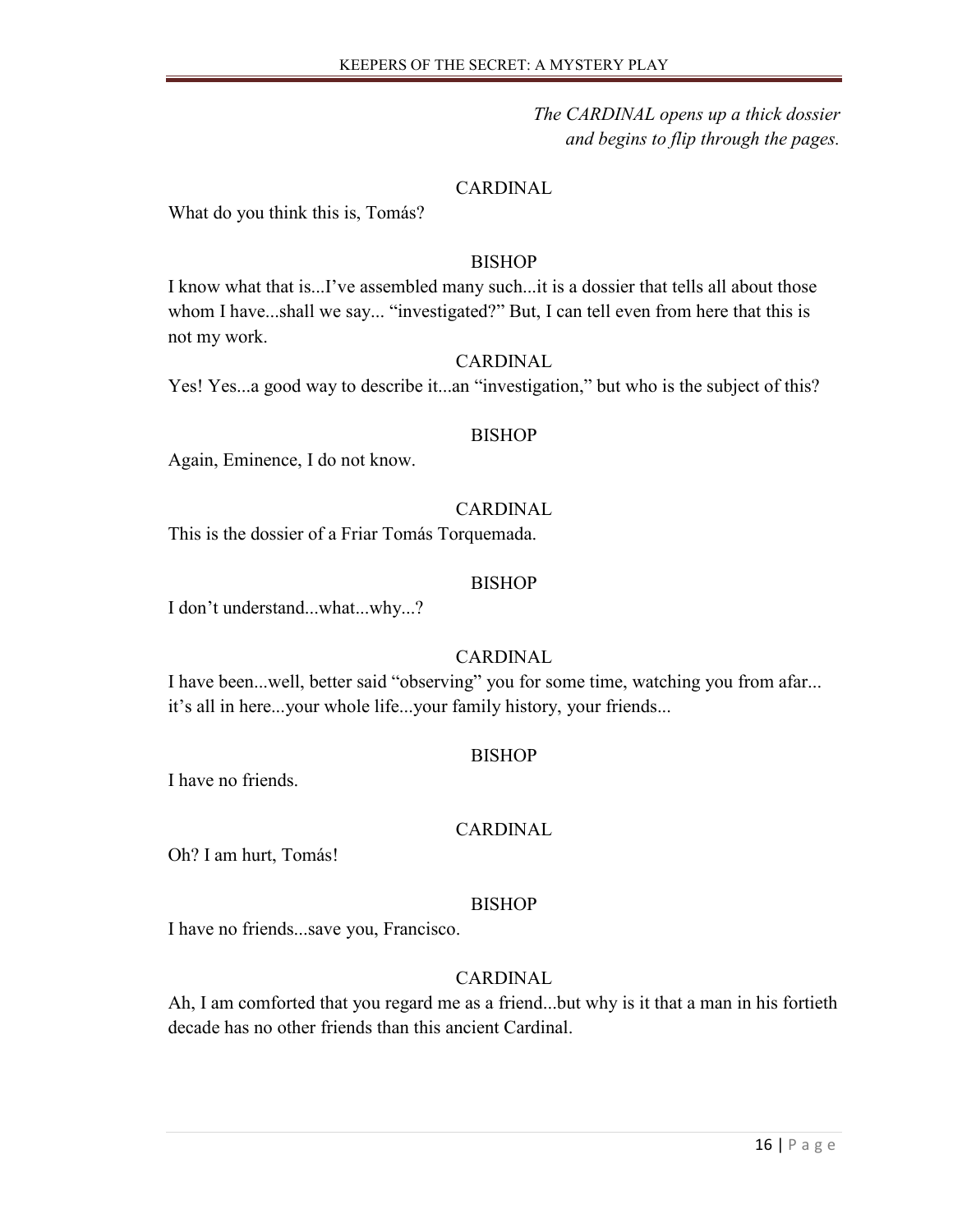Friends disappoint...sooner or later you discover their...their...their inabilities.

## CARDINAL

Hmmm...and what would those "inabilities" be?

## **BISHOP**

I am sorry, Eminence...I have already spoken out of turn...forgive me.

## CARDINAL

You do need forgiveness for speaking the truth. Yes...I know you have no friends...no true friends and I know why.

## BISHOP

They disappoint me?

## CARDINAL

Oh, my boy...much more than that...disappointment is part of every life...friends, or those that might be, have more than disappointed you...they have disenchanted, disillusioned, dissatisfied, and displeased you...and the emotions you feel toward them are, shall we say, not friendly.

## BISHOP

It is true...over and over again I have seen weakness, doubt, uncertainty and even disbelief hemorrhage from the mouths of those who should be certain. Doubt is the enemy of truth!

## CARDINAL

And what is the truth?

## **BISHOP**

Eminence...I would not deem to instruct you...

## CARDINAL

Humor me, Tomás. Pretend I am no more than a child...an innocent soul in need of hearing the truth.

## **BISHOP**

Very well...the truth is really quite simple... There is one true God and He has revealed himself as having always existed without any outside cause bringing Him into being. He is the creator of heaven and earth and the one who saves mankind from sin.

## CARDINAL

And how do you know such things?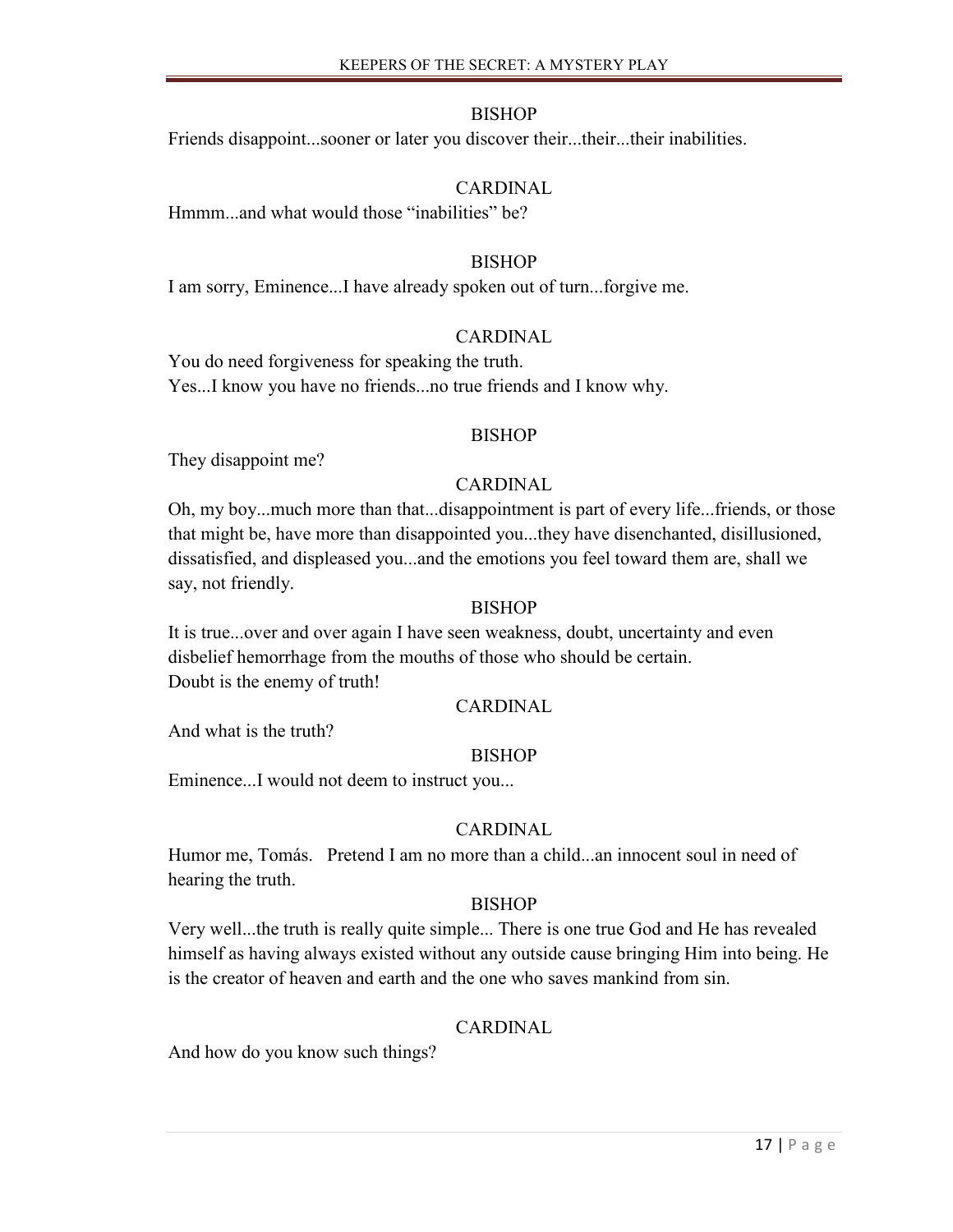Scripture, my Lord...the Holy Bible. The Bible is the inspired Word of God, the Scriptures are God's revelation of Himself to mankind; they are infallible, never wrong.

## CARDINAL

And what of those who doubt the truth? Those who doubt scripture...those who say, "The Bible is not 'never' wrong!"

## **BISHOP**

They blaspheme against the Holy Spirit...an unforgivable sin!

## CARDINAL

Very good...anticipated, but still quite good.

So now, Tomás, it is my turn to tell you a story; one that did not make it into the Bible, a story that has only been closely kept secret for nineteen-hundred years. But...if you choose to hear my tale, you must be willing to accept and carry out the mission.

## **BISHOP**

But, Eminence...you have not told me what the mission is to be.

## CARDINAL

Patience, Friar Tomás. Come to me here again...later tonight after midnight Mass and I will speak to you of the mission. But go now, my friend, pray for guidance, strength, perseverance in whatever tasks you may be given, never forgetting that what you do is for "the greater good."

And, Tomás...speak to no one of this.

*The BISHOP speaks not a word but kneels at the CARDINAL's feet to kiss his ring. Lights down as the BISHOP exits.*

**End-of-Scene**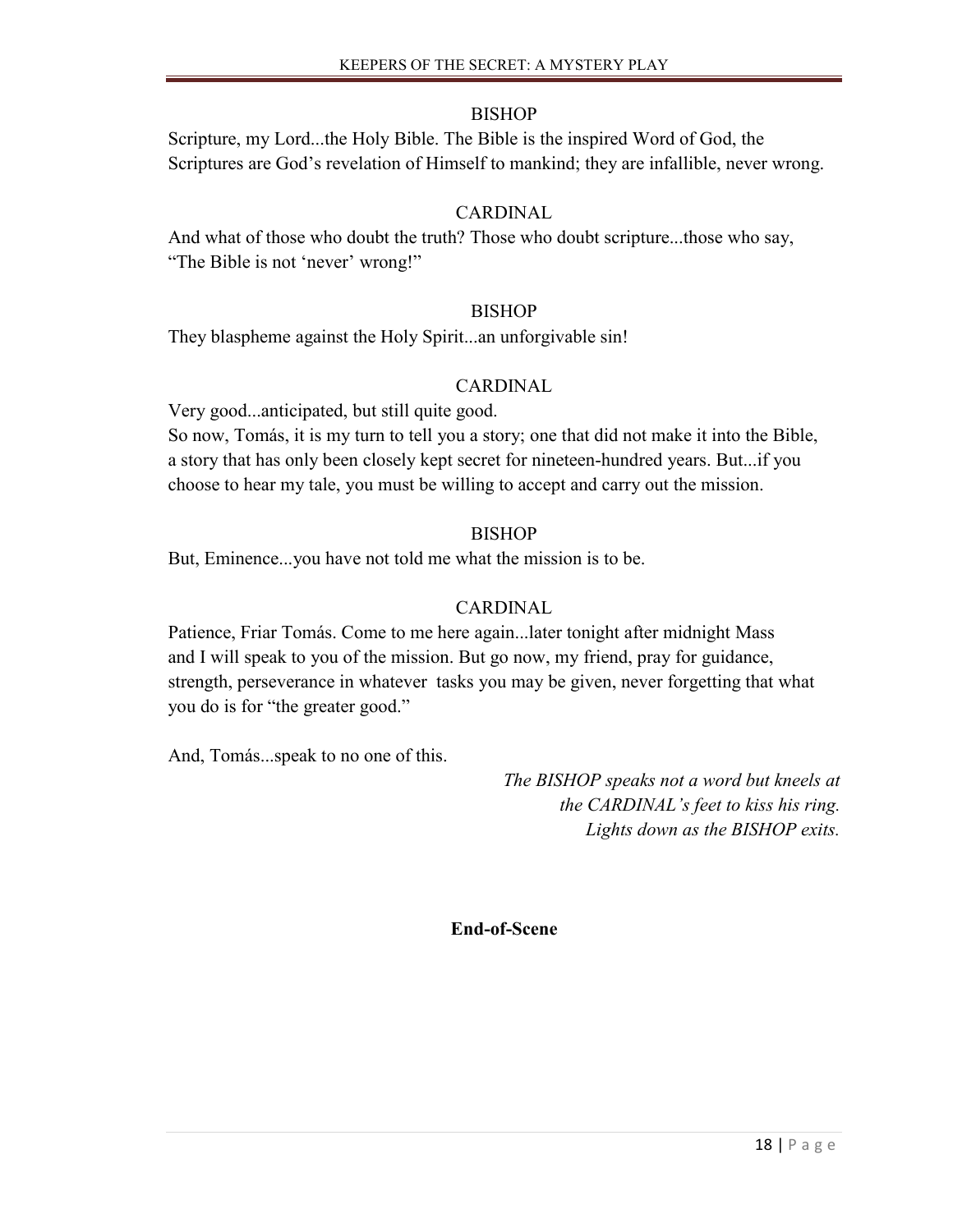## **SCENE V**

## *The Chapel at St. Agnus. SISTER CLARA is seen. We hear FRIAR BERTRAND'S voice off stage.*

#### BERTRAND

Clara, it's me, Bertrand! *(entering)* Reverend Mother...so good to see you looking well and so young!

## CLARA

You know, Bertie...it's a sin to lie?

## BERTRAND

Nonsense, Clara...we Irish have a saying, *"The older the fiddle, the sweeter the tune."*

#### CLARA

Enough of that. So...she came to you?

#### BERTRAND

As you predicted...and not alone.

CLARA

Brittyn?

## BERTRAND

As you predicted.

## CLARA

And you, Bertie?

## BERTRAND

Mentor, guide, confidant, confessor...whatever they need.

## CLARA

We do not have much time... Bishop Godfrey has heard from the Vatican and I have heard from him.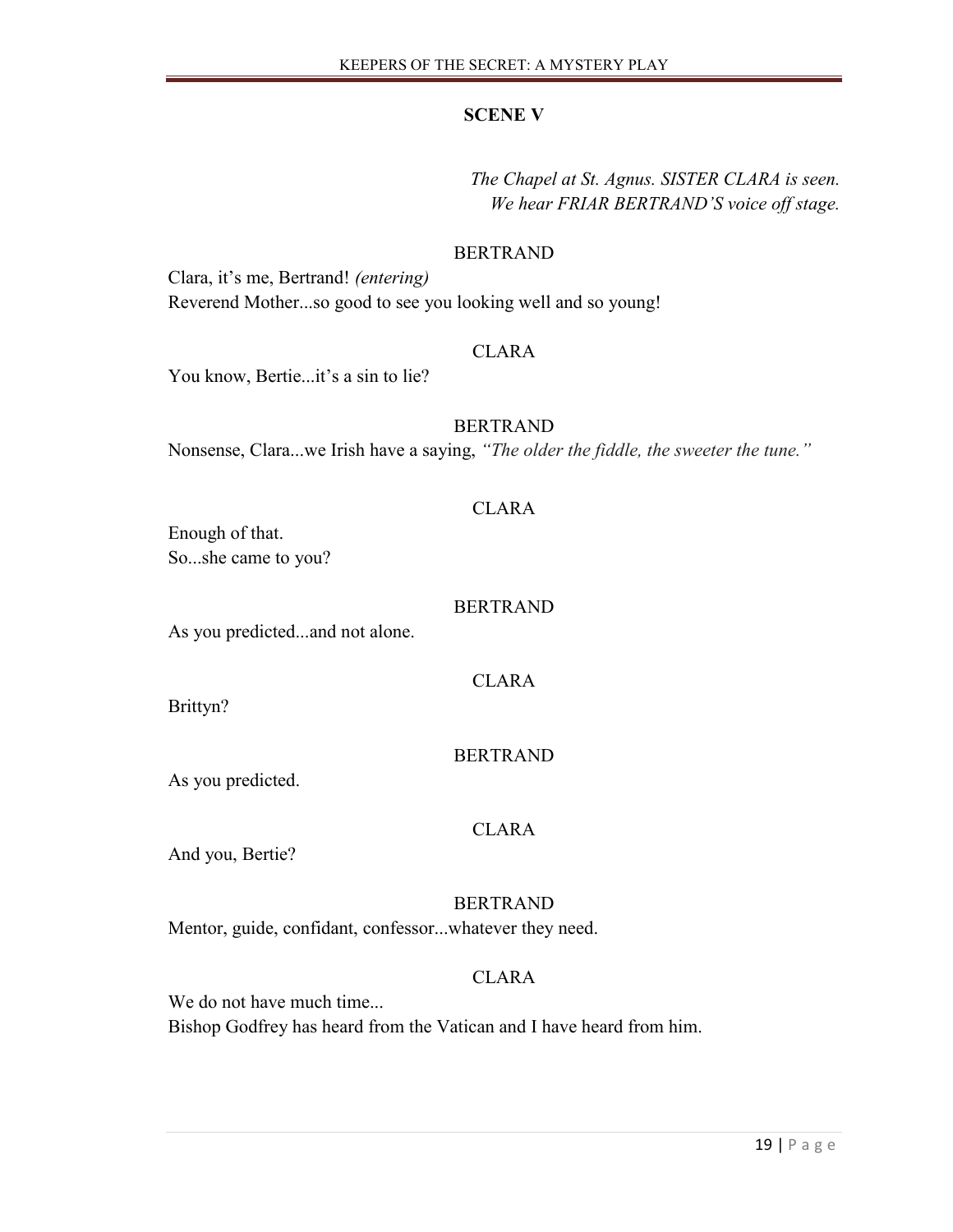#### BERTRAND

A message from the Vatican? Did he say from whom?

Cisneros.

## CLARA

#### BERTRAND

Cardinal Cisneros! That scoundrel?

## CLARA

That's what Bishop Godfrey called him...and a lot worse! They are sending someone to replace him here at St. Agnus.

#### BERTRAND

Replace Godfrey? But why?

#### CLARA

He did not say why. Godfrey is to return to Rome and the new Bishop, Tomás Torquemada will be here soon!

#### BERTRAND

*(alarmed to hear that name!)*

Torquemada!? The scoundrel's dog!

#### CLARA

You see now why there is not much time? The Grand Inquisitor has returned many times, each time in the body of one who shares his evil with one purpose.

#### BERTRAND

To prevent "The Secret" from being rediscovered. Then the postulants are in grave danger. Be assured, Torquemada will not hesitate to...

#### CLARA

Say no more...the walls have ears. Katheryn and Brittyn need to know.

## BERTRAND

I will speak to them later in the Library; there only God's ears will overhear my story.

*Lights down.*

## **End-of-Scene**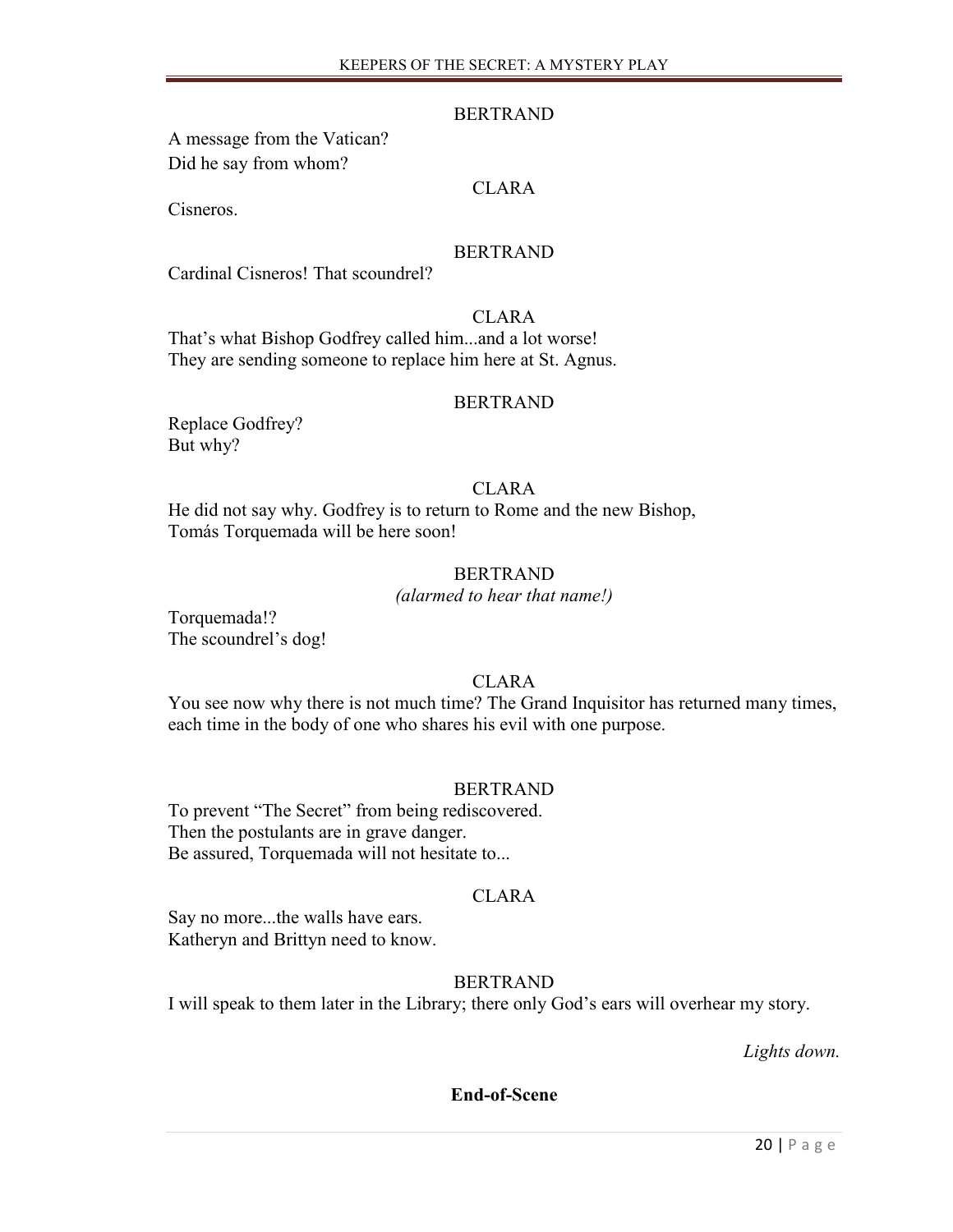## **SCENE VI**

*The Library. KATHERYN, BERTRAND, BRITTYN off-stage. They enter as they speak their lines.*

## KATHERYN

Friar Bertrand? Friar Bertrand...its Katheryn and Brittyn!

## BRITTYN

You wanted to see us!

#### BERTRAND

Yes...yes...indeed I do want to see you. There is something you need to know.

## KATHERYN

We're listening, Friar.

## BERTRAND

But, first...let me ask you both... Do you know the story of the Garden of Gethsemane?

## KATHERYN

Yes, we do, we know it well.

## BRITTYN

Everyone knows the story of Gethsemane, Friar Bertrand.

## BERTRAND

Tell me the story.

## KATHERYN

But Friar...why are we to tell you a story you already know?

## BERTRAND

Because, Katheryn, I have asked you to.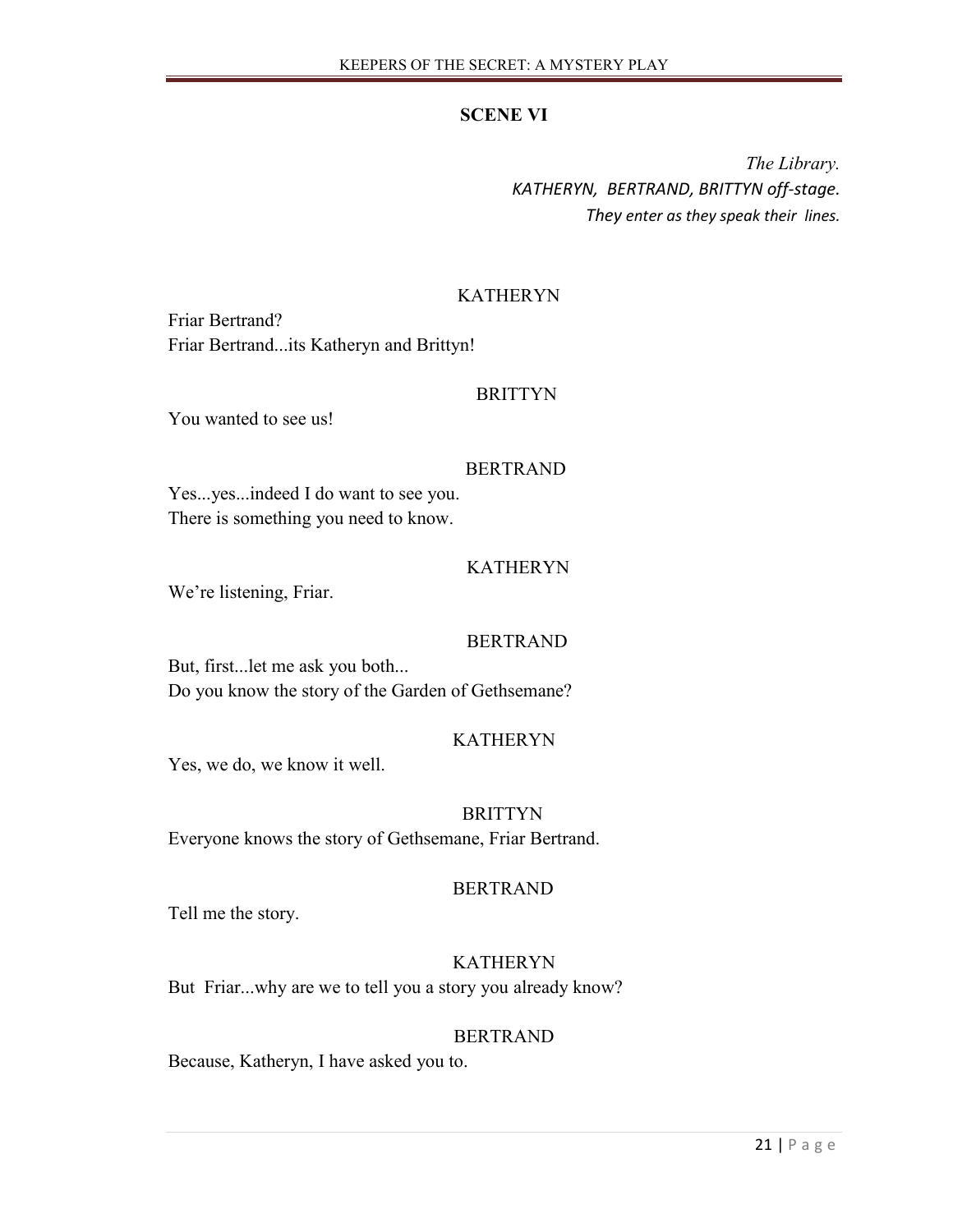## KATHERYN

Well, as you know, there are four versions: Matthew 26, Mark 14, Luke 22, and John 18. But the core story goes like this...

## BRITTYN

## *(picking up where KATHERYN left off)*

After the Last Supper, Jesus led His disciples to the Garden of Gethsemane. When they got there, Jesus drew Peter, James, and John aside and asked them to stay with Him "To the point of death; remain here and keep watch with me" is how Mathew put it as I recall.

## KATHERYN

## *(picking up where BRITTYN left off)*

But Peter, James, and John did not keep watch with Jesus, they fell asleep and, while they slept, an Angel appeared to Jesus...

## BERTRAND *(interrupting)*

Excellent...stop right there where the angel appears.That is where my story begins, with the angel. What you are about to hear is a story suppressed for centuries... But be forewarned...once you hear it you cannot unhear it.

## KATHERYN

Oh, Friar Bertrand...perhaps we should not be hearing...

## BRITTYN *(interrupting)*

Be quiet, Kate! Go on, Friar...tell us the story, please!

## BERTRAND

When Jesus found his closest disciples, Peter, James, and John sleeping among the Olive Trees, He woke them and told them that he had been visited by the Angel.

## BRITTYN *(impatient)*

Yes, Friar, we know the story. God sent an angel to comfort our Lord in his time of agony.

## CARDINAL

What you do not know, Brittyn and Katheryn is what the angel said to Jesus to comfort Him.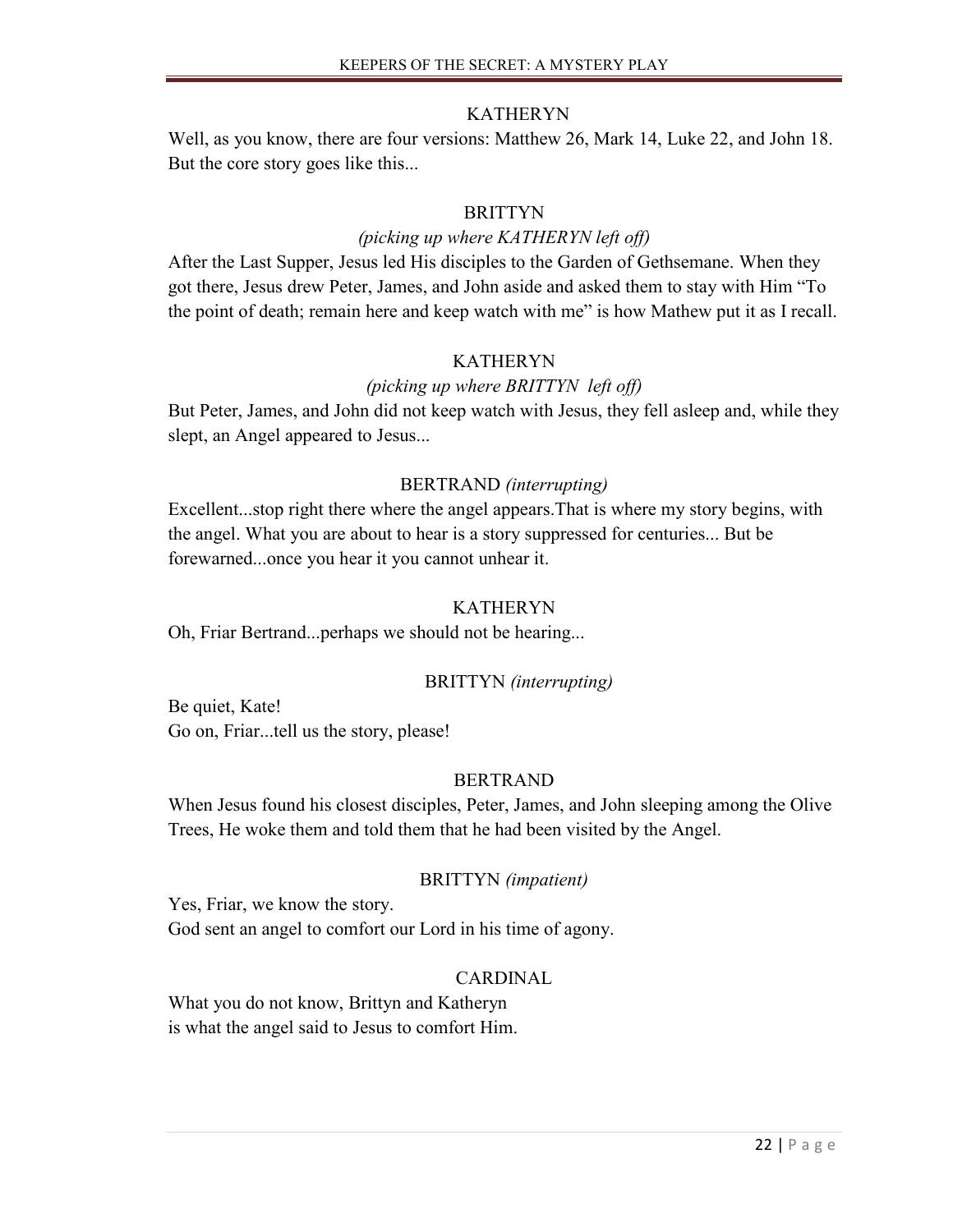## KATHERYN

How could we know what cannot be known? Jesus did not tell Peter, James or John the comforting words that were spoken, at least they did not tell others or surely they would have appeared in at least one of the Gospels.

## BERTRAND

*Unless*... Jesus instructed them not to. What if Jesus told Peter, James and John that it was a secret...a secret that they might only share with one other human being?

## KATHERYN

One other...who else knew the secret?

## BERTRAND

I have a friend, Friar Toby, my counterpart in the Vatican Library. He has been at his post for more than fifty years. There is little that transpires at the Vatican without Toby's knowledge...he specializes in secrets.

## KATHERYN

And your friend, Toby...does he know "the secret."

## BERTRAND

Alas, no...but he has informed me that there are forces at work connected to the secret that may be a grave danger to you both.

## **BRITTYN**

What forces?!!

## KATHERYN

What danger?!!

## BERTRAND

Not now...later...I will summon you again when I know more. There is, for the present moment, nothing to fear. Go now to your duties and your prayers...God be with you.

> KATHERYN & BRITTYN And with you, Friar Bertrand.

> > *Lights down.*

**End-of-Scene**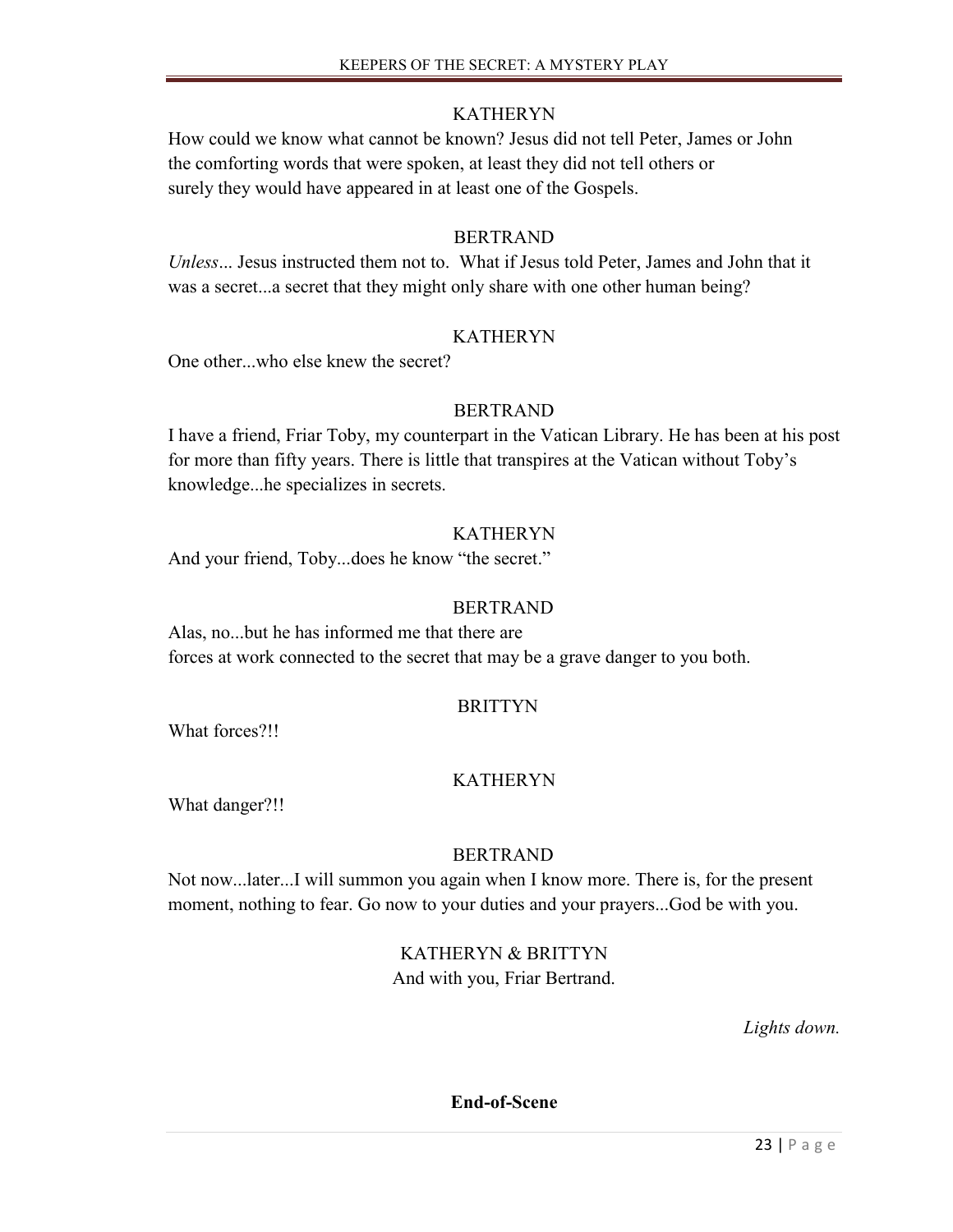## **SCENE VII**

*The Cardinal's office. They are engaged in conversation as lights go up.*

## BISHOP

So...Francisco...I am still in the dark; still not understanding what my mission is to be

## CARDINAL

Yes...yes...I know...I do understand and I will tell you more, but first, you must assure me that you are ready.

## BISHOP

Eminence...Francisco...for many years now you have given me tasks, tasks that others might have balked at, yet I have never hesitated, never questioned the righteousness. Nor do I hesitate now and my only question is for clarity. What would you have me do?

## CARDINAL

You have heard of "The Lost Gospel?"

## BISHOP

Rumors...nothing more! The supposed "lost" Gospel is the source of the evil rumors that Jesus married the prostitute Mary Magdalene.

## CARDINAL

No, my son, not Magdalene.

## BISHOP

Then who?

## CARDINAL

There was discovered a few years ago an ancient document in the vaults of the Vatican library. This 1,500 year old manuscript written on scritta paper and translated from the Aramaic reveals that Jesus married a virgin named Mary.

## BISHOP *(Shocked and alarmed)*

Jesus married The Virgin Mary!??

## CARDINAL

Not *"the"* Virgin Mary; *"a"* virgin *named* Mary. And from this union came a child whose name was...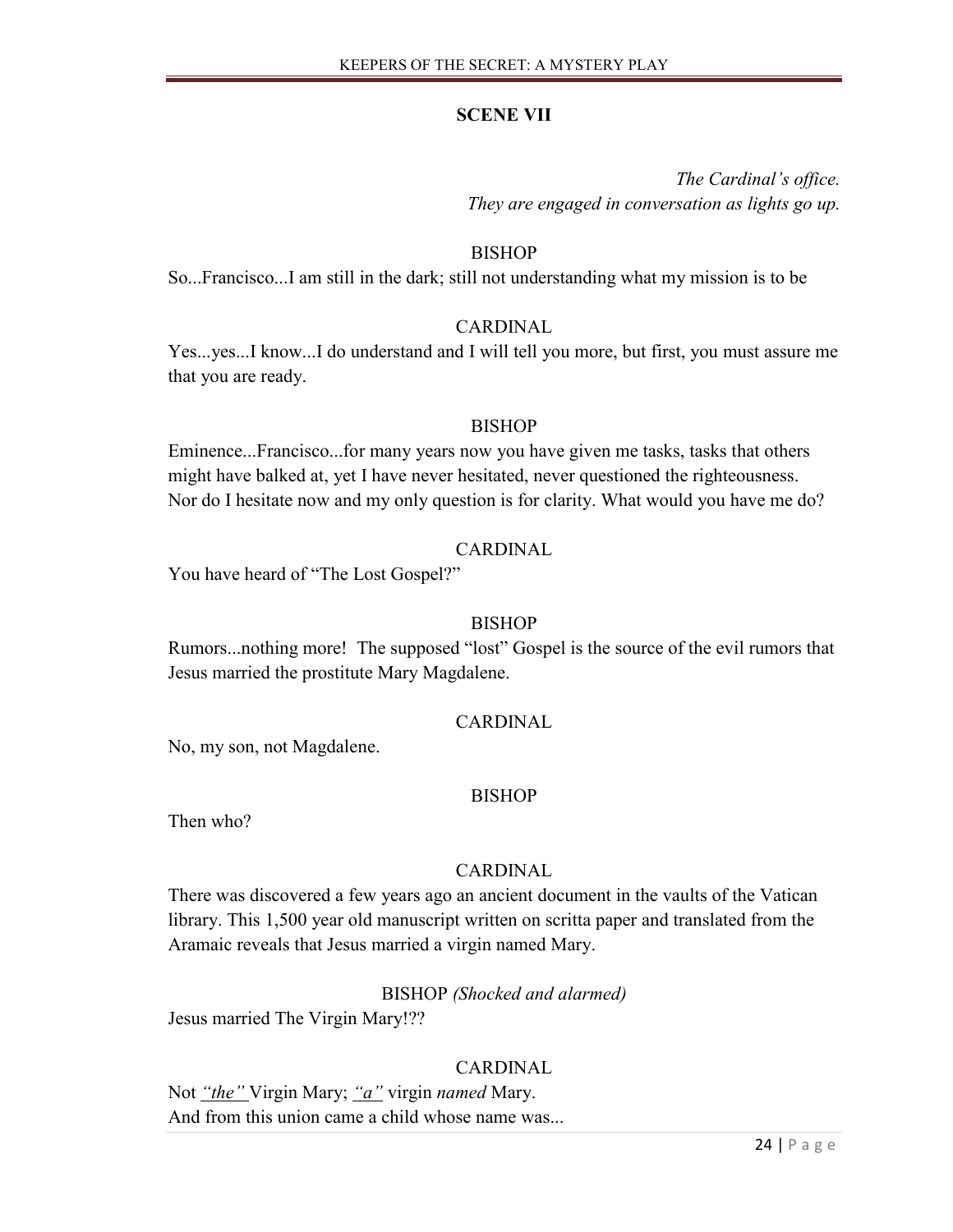## BISHOP (*Interrupting)*

Judah! That's no secret...all part of the rumors. Jesus did not have a son...I'm sure of it.

## CARDINAL

And you can be sure of it. Mary, the wife of Jesus, gave birth to a daughter!

## **BISHOP**

A daughter?! A daughter named Judah...a male child's name?

## CARDINAL

No, not Judah...Judith.

## **BISHOP**

Francisco! Let us assume for the sake of argument that you are correct, that Jesus married a virgin named Mary who gave birth to a daughter. Then why would the rumor-makers believe it was a male child named Judah?

## CARDINAL

I have asked myself that question many times. I have discussed and debated with... *(he hesitates)...*with knowledgeable others.

## **BISHOP**

And what did you and these "knowledgeable others" conclude.

## CARDINAL

You asked about the "rumor makers..." We think that the maker of this Judah rumor was Jesus himself.

## BISHOP

Jesus! Jesus? But why?

## CARDINAL

Jesus knew his fate, that he would be arrested, found guilty of plotting against the rule of Rome, and that he would die on the cross. And, He also knew that the Romans would go after his son, lest- the "Son of" the Son of God should carry on his Father's earthly mission.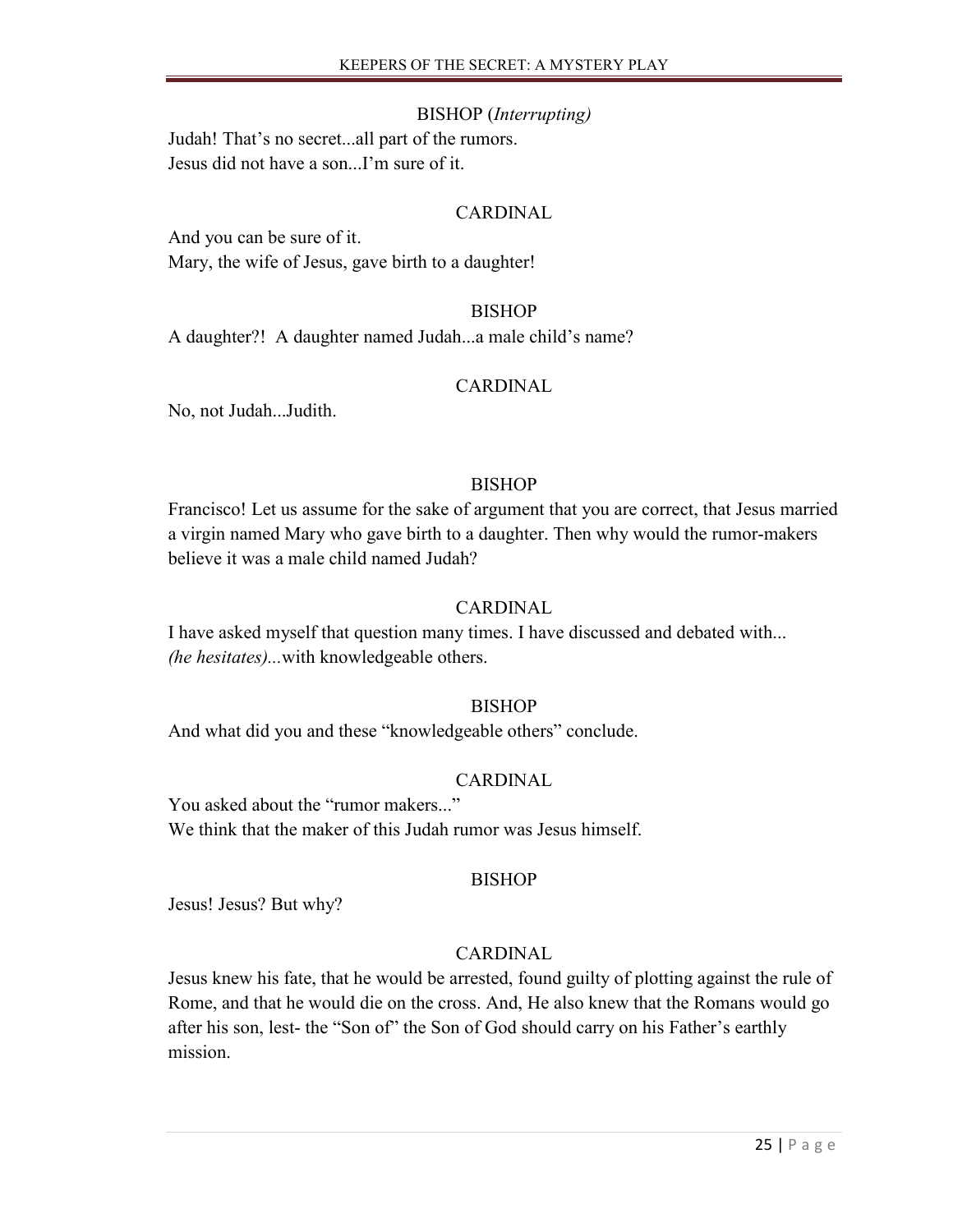Ah! I see...the Romans would not be looking for a girl child as long as the rumors spoke of a boy child...a boy named Judah.

## CARDINAL

And, the strategy worked...the daughter, Judith, lived a long and fruitful life full of the Holy Spirit and, perhaps more significantly to your mission Tomás, is that before she died she passed on that Spirit, Jesus's Spirit!

## BISHOP

Passed it on? How...how is that possible?

## CARDINAL

Since when has "possible" been a consideration? We believe Jesus's Mother was a virgin. We believe Joshua made the Sun cease to move in the sky. We believe hundreds of people rose from the dead! We believe many impossibilities and never ask how is that possible. So, why now? Jesus was God. God is omnipotent; He can do anything. And if Jesus wanted his Spirit to continue to live within a human body forever, then He could, would, and, we think, did do it!

## BISHOP

Forever!? Are you saying there may be someone alive today is...I dare not say it...

## CARDINAL

Then I will say it for you. We believe there is a human being alive today who is Jesus, The Christ returned as promised?

## BISHOP

If it became known....it...it would change everything!

## CARDINAL

And that is your mission, Tomás...to ensure that this story is never made known, that it is *kept* a secret.

## **BISHOP**

But how would it become known now if not already?

## CARDINAL

A good question...one that brings us back to the Garden of Gethsemane nineteen-hundred years ago.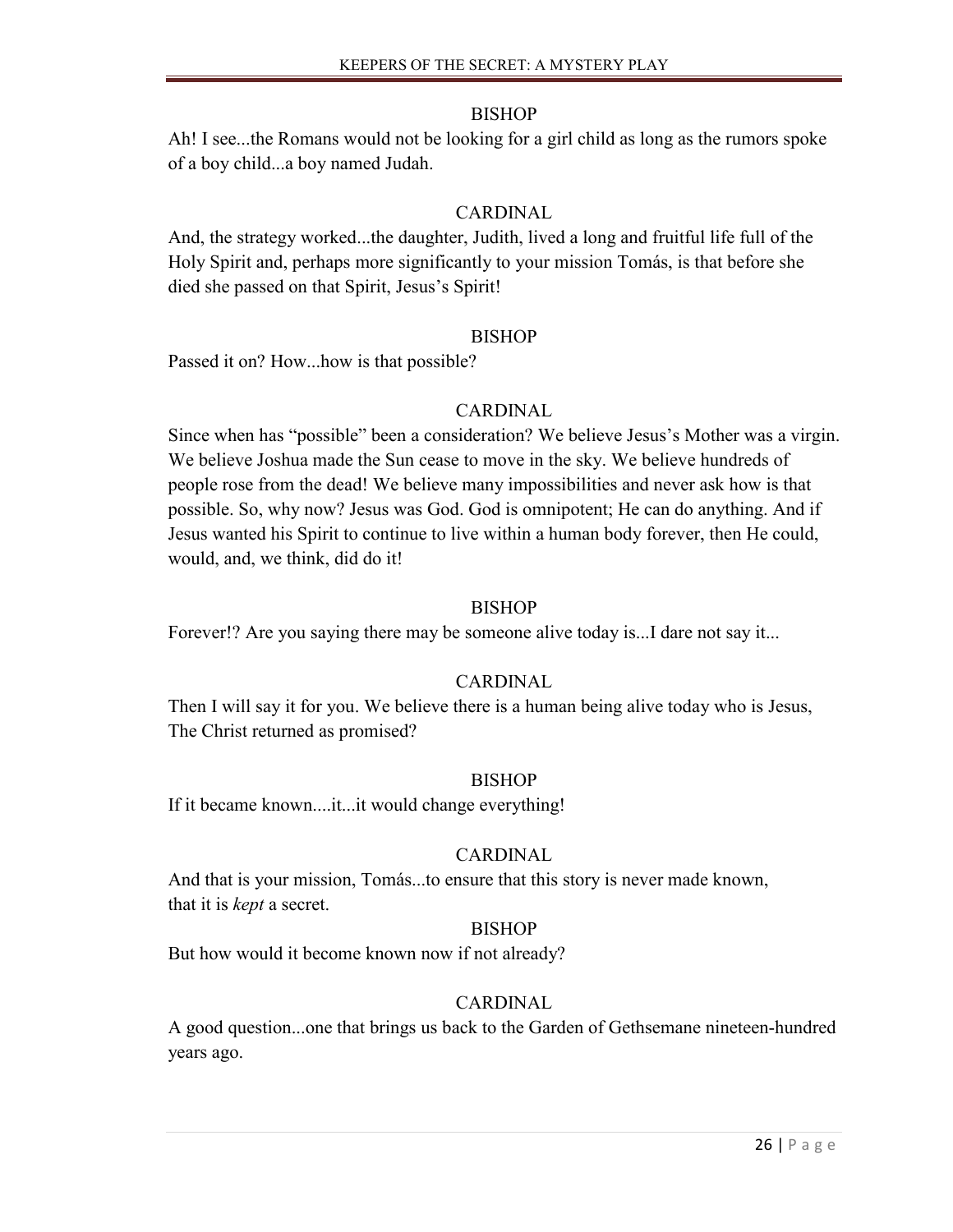You mean when God sent and Angel to comfort our Lord in his hour of agony in the olive garden?

## CARDINAL

Yes, exactly...the document purports that the Angel comforted Jesus with the knowledge that, though He Himself would perish, his Spirit would live forever. And with that, the Angel gave unto him a parchment with the names of all those, as yet unborn, who would carry on; vessels of the Holy Spirit until it was time for him to return.

## BISHOP

My God!

## CARDINAL

Precisely; but you have not heard the rest of it.

## BISHOP

There's more?

## CARDINAL

Much more...the 1,500 year old manuscript that was discovered also revealed that this Gethsemane Parchment with the names of hundreds of women was spirited out of the Middle East sometime in the 3rd century. It then made its way around the world many times.

## BISHOP *(startled)*

Wait...wait...you said hundreds of *women*?!

## CARDINAL

Yes...women! The first name on the list, we believe, was Judith of Nazareth, but the rest are as yet unknown, but we do believe that it was to be only women carrying the Holy Spirit as if it were a unborn child waiting to be born.

## **BISHOP**

So then, where is this Gethsemane Parchment...this list of women...has it been found?

## CARDINAL

The exact location of the parchment has been hidden for centuries. It has been moved from place to place time and time again whenever it was suspected that investigators were on to it.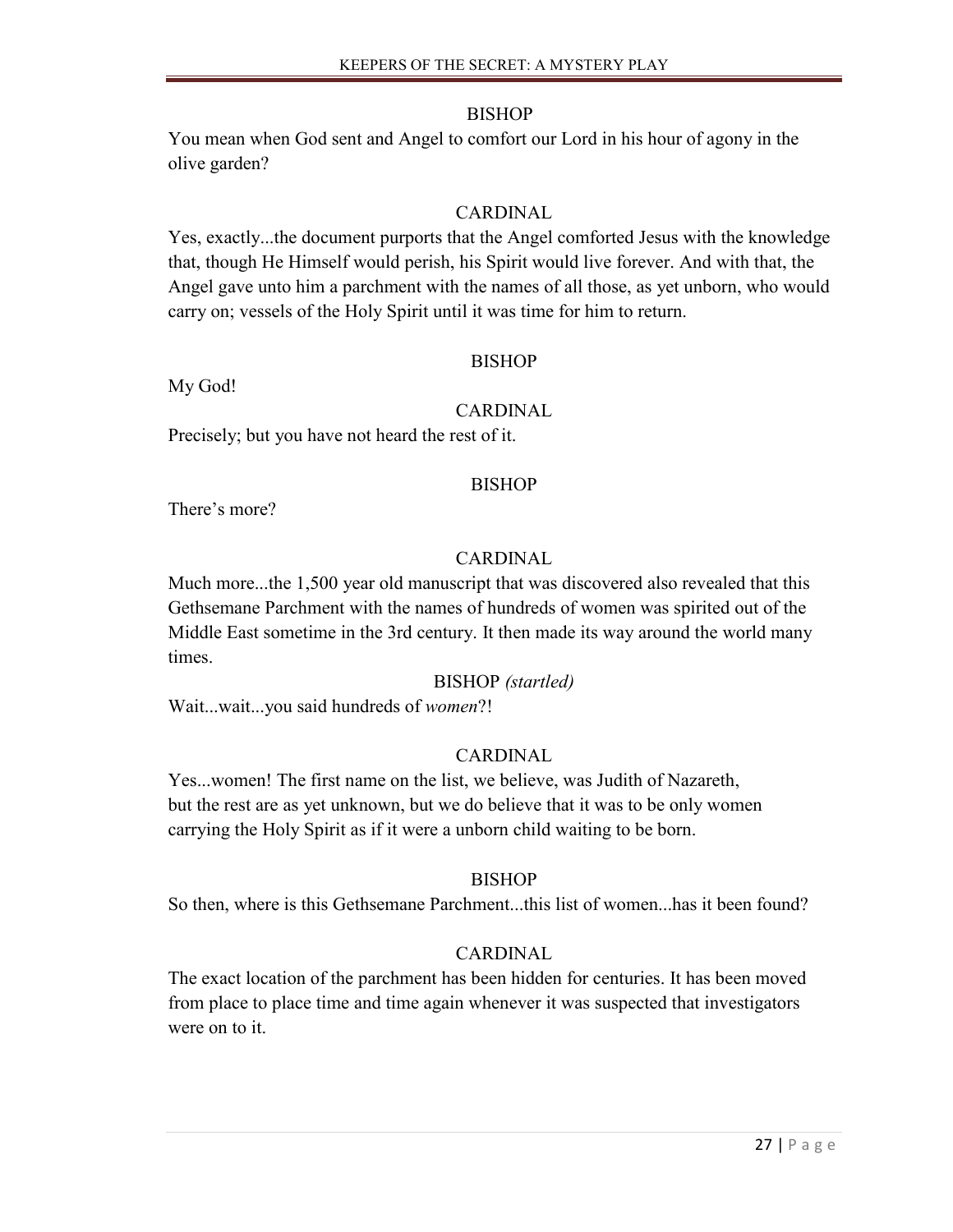But, Francisco...you know more now...I can hear it in your voice. Where is the parchment?

## CARDINAL

Ah, Tomás...you are very astute. Recently, we have come to believe that the original parchment is hidden in the Library at the Cathedral of St. Agnus in Dublin. The secret has been kept for years now by a Sister Clara de Leon. But Clara is now very old and she knows that it must be passed on soon to the next Keeper.

## BISHOP

And who is the next Keeper...do we know?

## CARDINAL

We do not. It will be your mission to go to Ireland, to St. Agnus and discover who the next Keeper of the Secret is to be and see to it that she never discovers the ancient parchment, never learns the truth.

## BISHOP

And, if I am too late to prevent this discovery?

## CARDINAL

Then see to it that she and anyone else that she speaks to comes to spend eternity at the right hand of God...sooner than later.

## BISHOP

You would have me break a commandment?

## CARDINAL

Remember "the Greater Good,' Tomás. Go now...they are expecting a new Bishop...you, Tomás Torquemada...you are the new Bishop of the Cathedral of St. Agnus. You leave for Dublin tonight!

## BISHOP

Tonight!? But Francisco, I do not have the vestments of a Bishop...a cassock, a mitre, pectoral cross, ecclesiastical ring and zucchetto. I have only this simple Friar's robe.

## CARDINAL

There is no time...you will receive your Bishop's vestments in a few days. In the meantime; you dress as you are. Now, go with the Grace of God.

*Lights down.*

**End-of-Scene**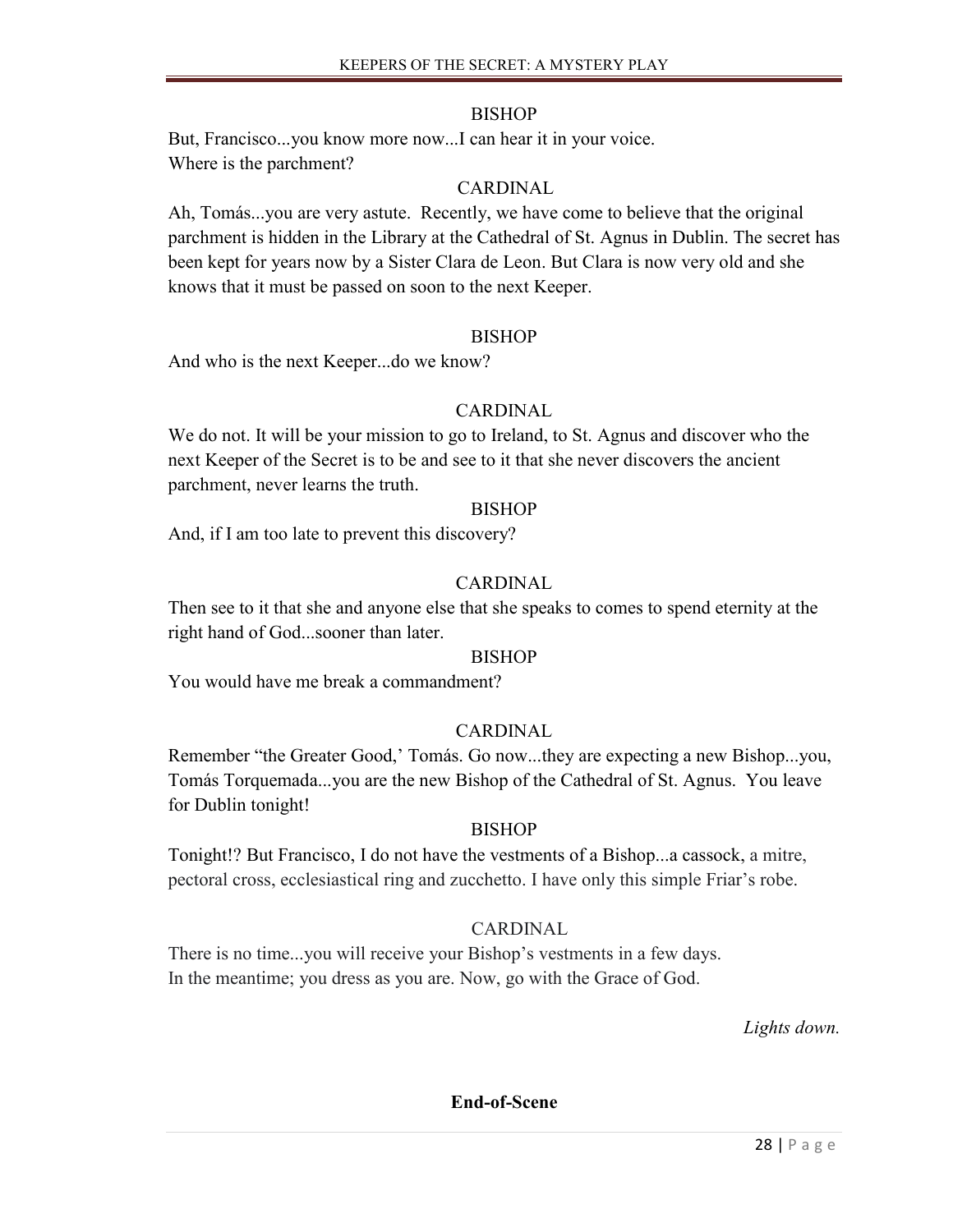## **SCENE VIII**

*The next day. The hallway with the table, globe and telephone. KATHERYN & BRITTYN enter carrying flowers that they place on the table. They are getting ready to receive the Bishop.*

## **BRITTYN**

This is so exciting...a new Bishop sent from the Vatican.

## KATHERYN

I shall miss Godfrey.

## BRITTYN

Yes, me too...but they say this Bishop is a very handsome man...

KATHERYN *(mock disapproval)* Brittyn! What matters is that he be a very holy man.

## BRITTYN

Holy and handsome!

*BERTRAND enters pushing CLARA in her wheelchair. BRITTYN and KATHERYN kneel for CLARA's blessing then they fade back.*

## CLARA

So, Berti...has he arrived?

## BERTRAND

Yes indeed...late last night...in a storm.

## CLARA

How fitting...thunder and lightning all night...I heard it. So, have you told them? *(indicating Brittyn and Katheryn)*

## BERTRAND

Told them?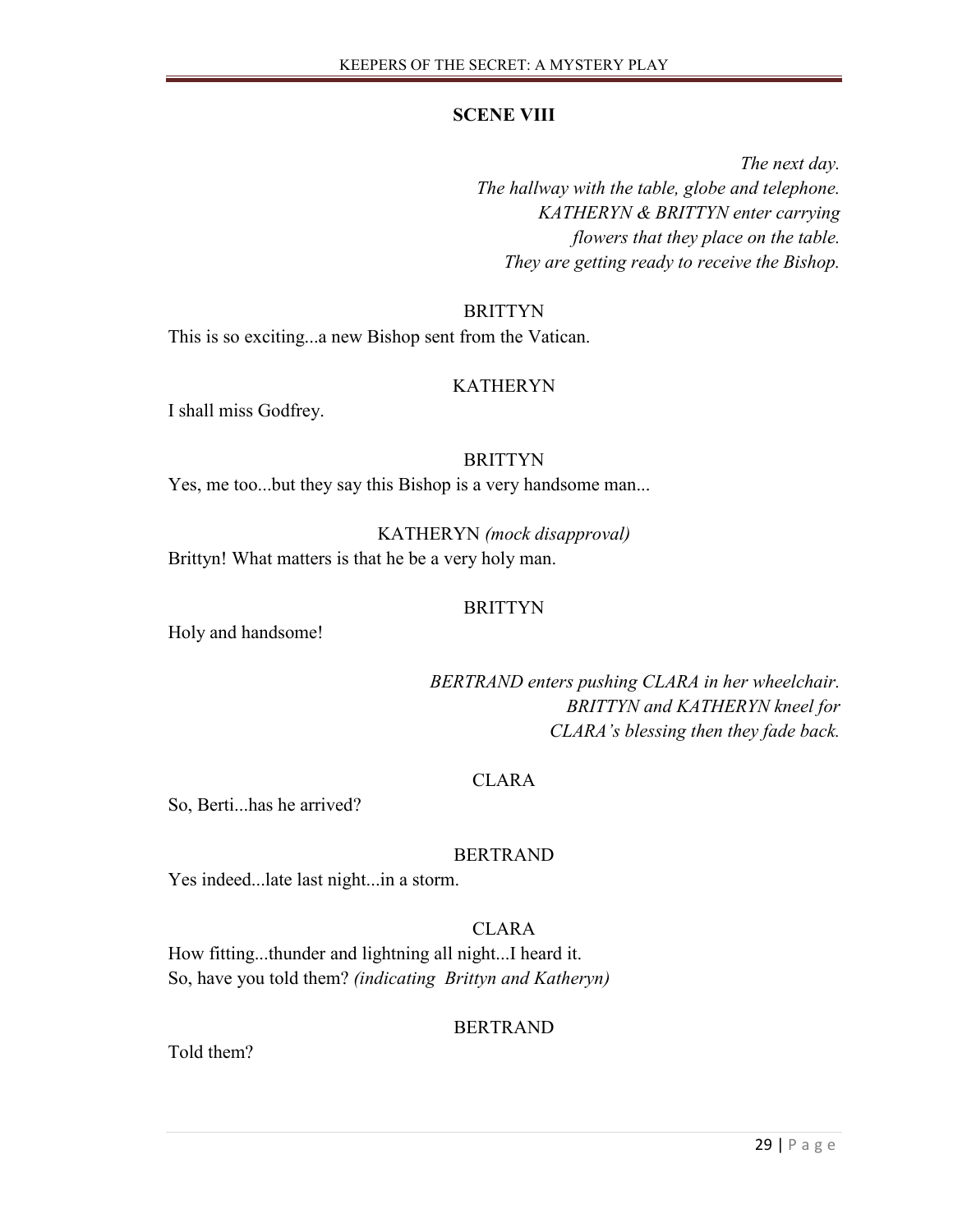## CLARA

About Bishop Tomás Torquemada, namesake and direct descendent of Tomás de Torquemada the first Grand Inquisitor of the Spanish Inquisition.

#### BERTRAND

Heavens no, Clara...I saw no need to alarm them...yet.

#### CLARA

Yet?

#### BERTRAND

We do not know Torquemada's intentions. If they are malevolent, he will reveal himself.

*There is a loud knock on the door. The BISHOP enters. BERTRAND immediately goes to greet him, kneeling and kissing his ring.*

BERTRAND *(speaking as he rises)* Your Eminence! Welcome to St. Agnus. I am Friar Bertrand.

## BISHOP

Yes, Brother...your good work in the Library is well known. I am so pleased to finally meet you. You must show me all your books. I'm especially interested in the ancient texts...there is so much wisdom to be gained.

#### BERTRAND

I shall look forward to that, your Grace. But now, allow me to introduce Sister Clara de Leon, Mother Abbess here at St Agnus.

> *CLARA leans forward expecting to be offered the ring but surprisingly, the BISHOP goes to her and kneels at her feet.*

## BISHOP

Bless me, Mother...my heart beats with heavenly joy to meet you.

## CLARA

You are very charming, your Grace.

## BISHOP

Please, Mother...call me Tomás. *(noticing Katheryn and Brittyn)* And who do we have here? *(extending the ring)*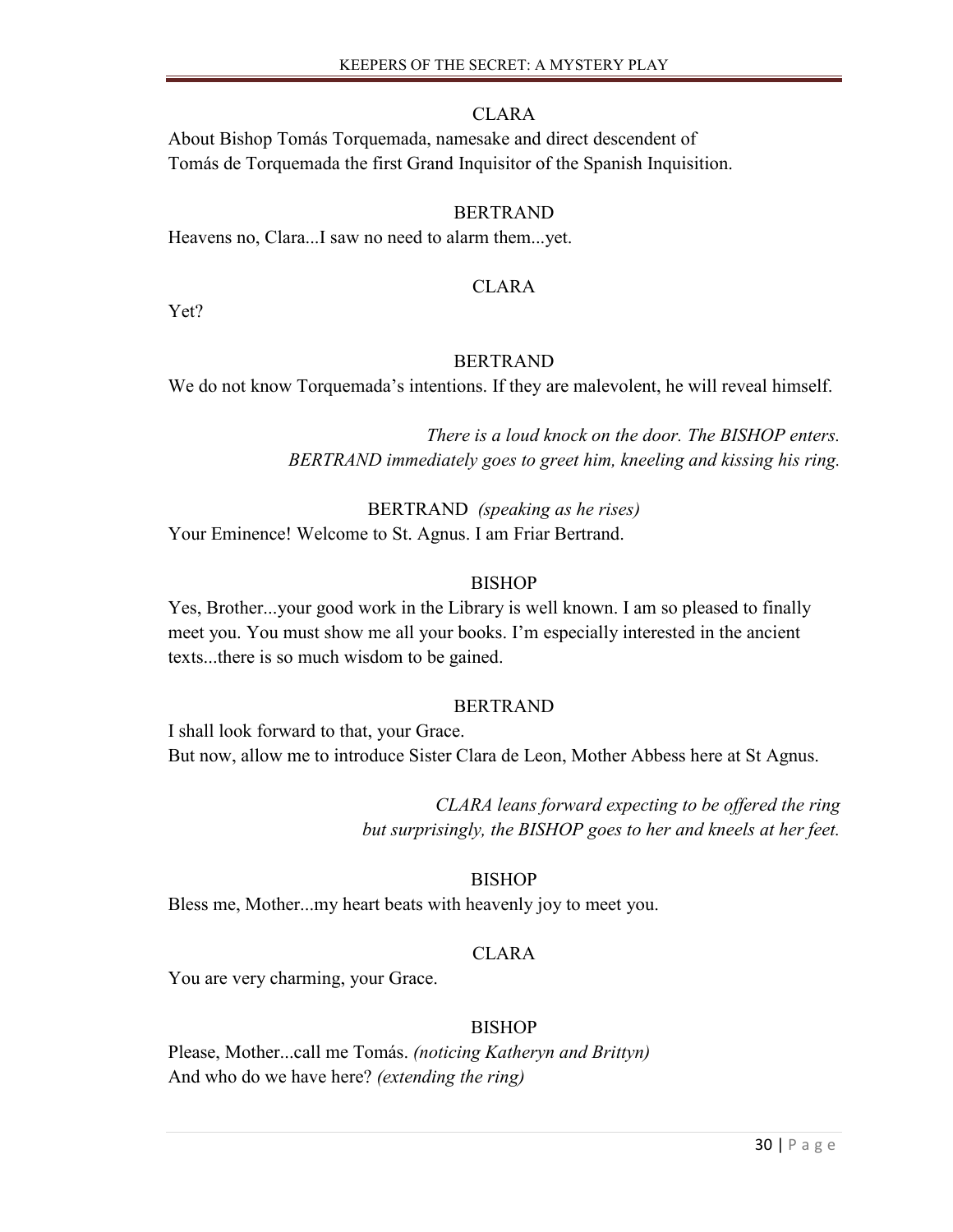## KATHERYN *(kissing the ring)*

I am Katheryn, your grace and this is my friend Brittyn.

## BRITTYN *(kissing the ring)*

Your Grace.

## BISHOP

Up...up, my children. I am so looking forward to getting to know you all well, you are the future of the church. Don't you agree, Mother Abbess...perhaps one of these young people will carry on for you someday.

## CLARA

Someday, Tomás, but not today. I have much yet to do in this life and I have no plans to leave it soon.

## BISHOP

Of, course Mother...you are an inspiration to us all, yet I find myself reminded of what our Hebrew brethren are wont to say at such times as these..."Mensch tracht un Gott lacht." ...But, now, dear friends, I have a lot of unpacking and praying to do, so if you will excuse me...

## BERTRAND

Of course, your Grace. *(Beckons the postulants)* Come...Katheryn, Brittyn...say good day to Bishop Torquemada.

> *They all kiss his ring and the BISHOP exits. They stand in silence for a moment, and then KATHERYN speaks.*

## KATHERYN

Sister Clara, what was it he said when you said you had no plans to leave this world?

## CLARA

He said, "Mensch tracht un Gott lacht;" it is a Yiddish expression... it means "Man plans and God laughs."

*Lights down.*

## **End-of-Scene**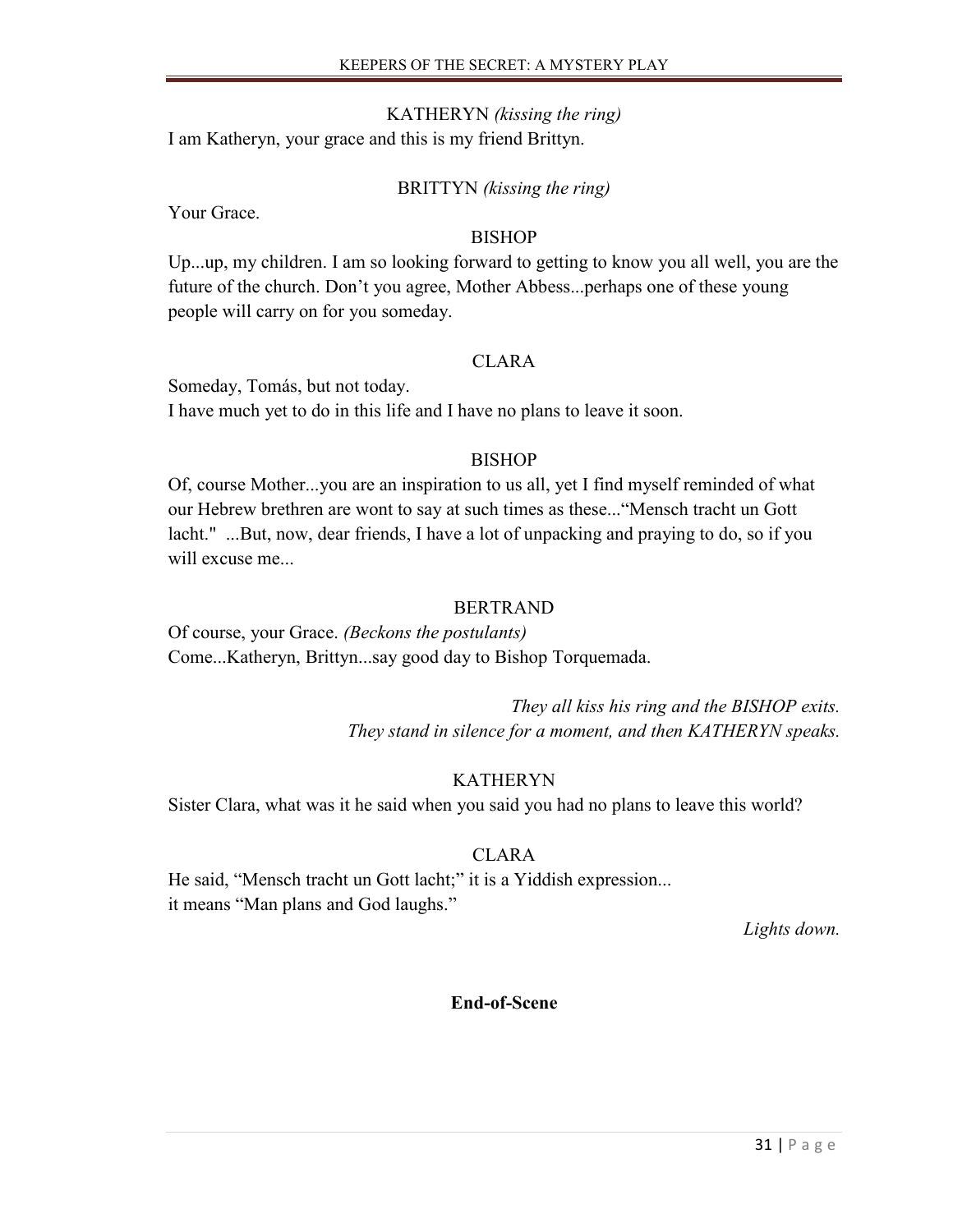## **SCENE IX**

*The Library. FRIAR BERTRAND is busy behind his desk. KATHERYN and BRITTYN enter somewhat excited.*

## KATHERYN

Friar Bertrand? Come out, come out wherever you are...

## BERTRAND

Here! Here, my Children!

## BRITTYN

Tell us, Brother...why the urgency?

## KATHERYN

Your message, "Come at once!" was most curious.

## BERTRAND

I am sorry if I alarmed you, but yes this is a matter of urgency.

## KATHERYN

We are here, Brother...tell us all.

## BERTRAND *(hesitating)*

Alas...I cannot tell you "all," for most of the "all" is a secret, and I've already told you I'm good at keeping secrets...yours and others.

## BRITTYN

Then, just tell us what you need, Brother.

## BERTRAND

I need you to sit and listen.

*POSTULANTS sit. They are very curious.*

It's about Bishop Torquemada; he is not what he seems to be.

## KATHERYN

He seemed quite charming, as Sister Clara said.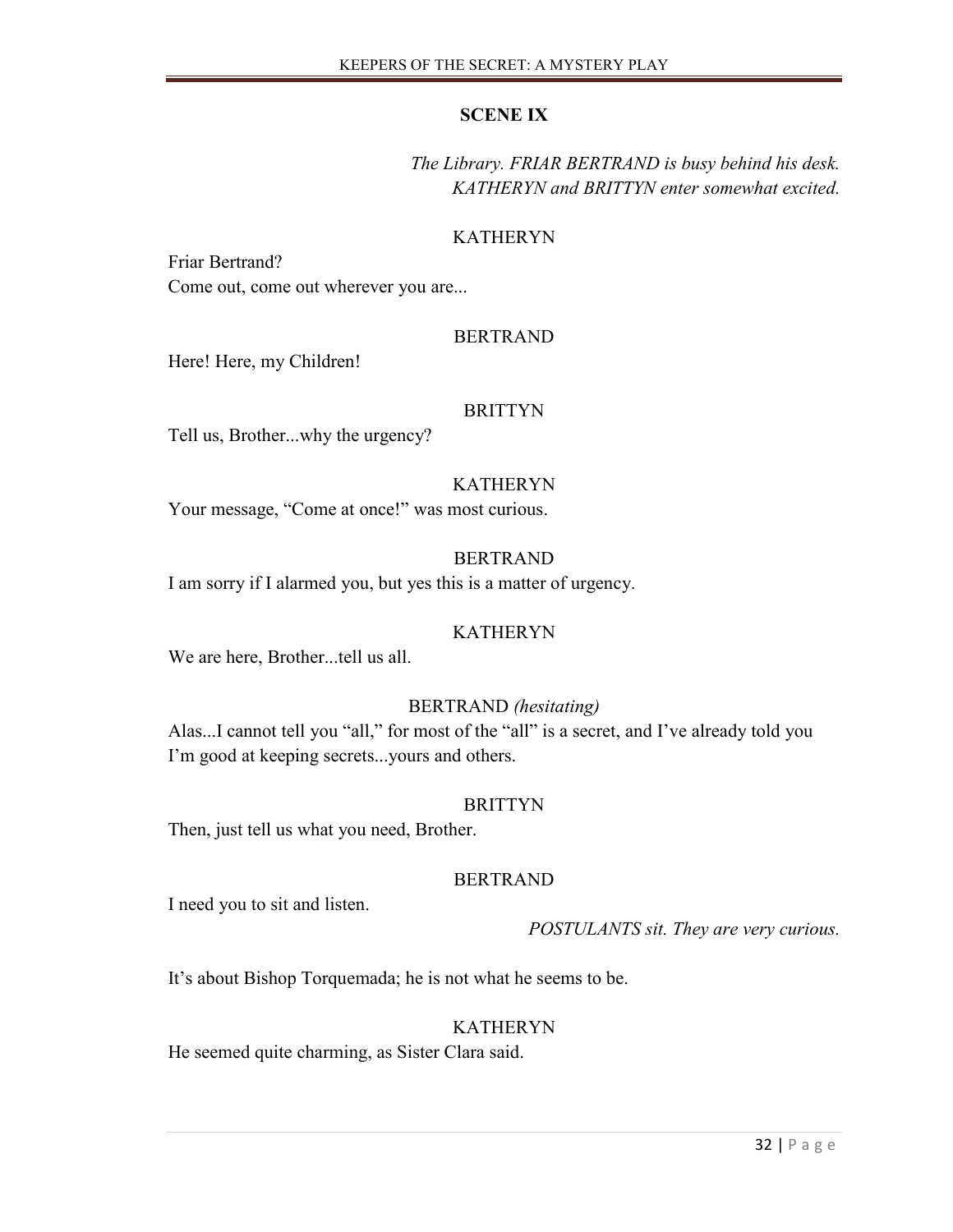And handsome...*(Katheryn elbows Brittyn)...*er, holy...he seemed quite holy.

## BERTRAND

Handsome? If you say so, but "holy?" He is no angel.

## KATHERYN

What do you mean, Brother?

## BERTRAND

I have a friend, Friar Toby, my counterpart in the Vatican Library. He has been at his post for more than fifty years. There is little that transpires at the Vatican without Toby's knowledge...he specializes in secrets.

## KATHERYN

More secrets?

## BERTRAND

Many more...Toby has communicated to me the activities of a certain person... a Cardinal Francisco Cisneros. His title is Protector of the Faith but what he really protects is the story.

## BRITTYN

What story?

## BERTRAND

The story... you know Mathew, Mark, Luke and John...the "story." More to the point, he protects a particular interpretation of the story...a very strict 15th Century interpretation of the story and he regards anyone who doubts or questions as an enemy of the church. It is he who sent your handsome Bishop who will do whatever he has been tasked to do.

## KATHERYN

And what is his task...what is he here to do if not the duties of Bishop?

## BRITTYN

You would think he'd have time for little else. Bishop Godfrey was the busiest person I've ever known...you know..."bishoping."

## KATHERYN

I ask again.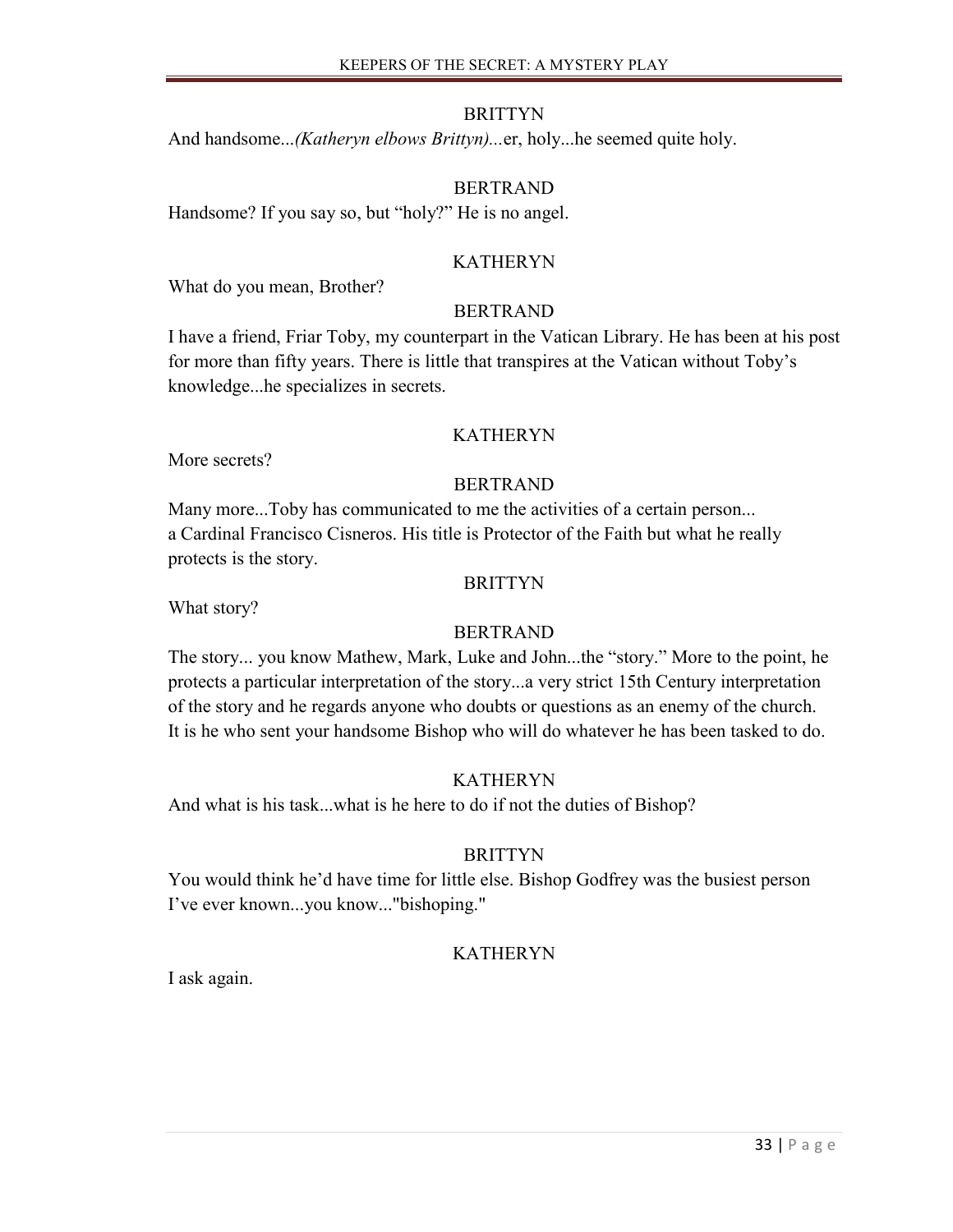## BERTRAND

Toby was not sure if he got the whole of it but it seems Torquemada is looking for a very ancient document written on parchment. All we know is that whatever it is only recently came to light for Cardinal Cisneros and even more recently for our new Bishop, something to do with a manuscript that was recently found in the Vatican Library, that's how Toby knew about it. It mentions the parchment but does not say what is written there.

## KATHERYN

Another mystery?

## BERTRAND

Or the same mystery?!!

## KATHERYN

You think this is somehow connected to the secret...you know, the "big" secret?

## BERTRAND

If I've learned anything in my seventy-six years on this earth, it that everything connects, so we should assume that what Katheryn is out to discover, Torquemada is out to locate. I'm guessing he will find his way to our library here soon.

## KATHERYN

Yes, I recall him saying he wanted to visit and that he was particularly interested in ancient texts.

## BRITTYN

"So much wisdom to be gained," I think is what he said.

## BERTRAND

And that's why I said urgent, we urgently need to find that document...so, let's start looking. It won't be on this level, I know every book and piece of paper up here, but it's been a while since I've been down in the cellars and crypts. So...off-we go!

> *BERTRAND and the postulants exit. There is a brief pause then we hear The BISHOP as he enters.*

## **BISHOP**

Hello...Friar Bertrand are you here? Its Bishop Torquemada come to see the library.

*Getting no response, The Bishop looks around a bit, taking books from shelves, looking in cabinets...searching. He notices the telephone on the table with the globe. He goes to the phone and makes a call.*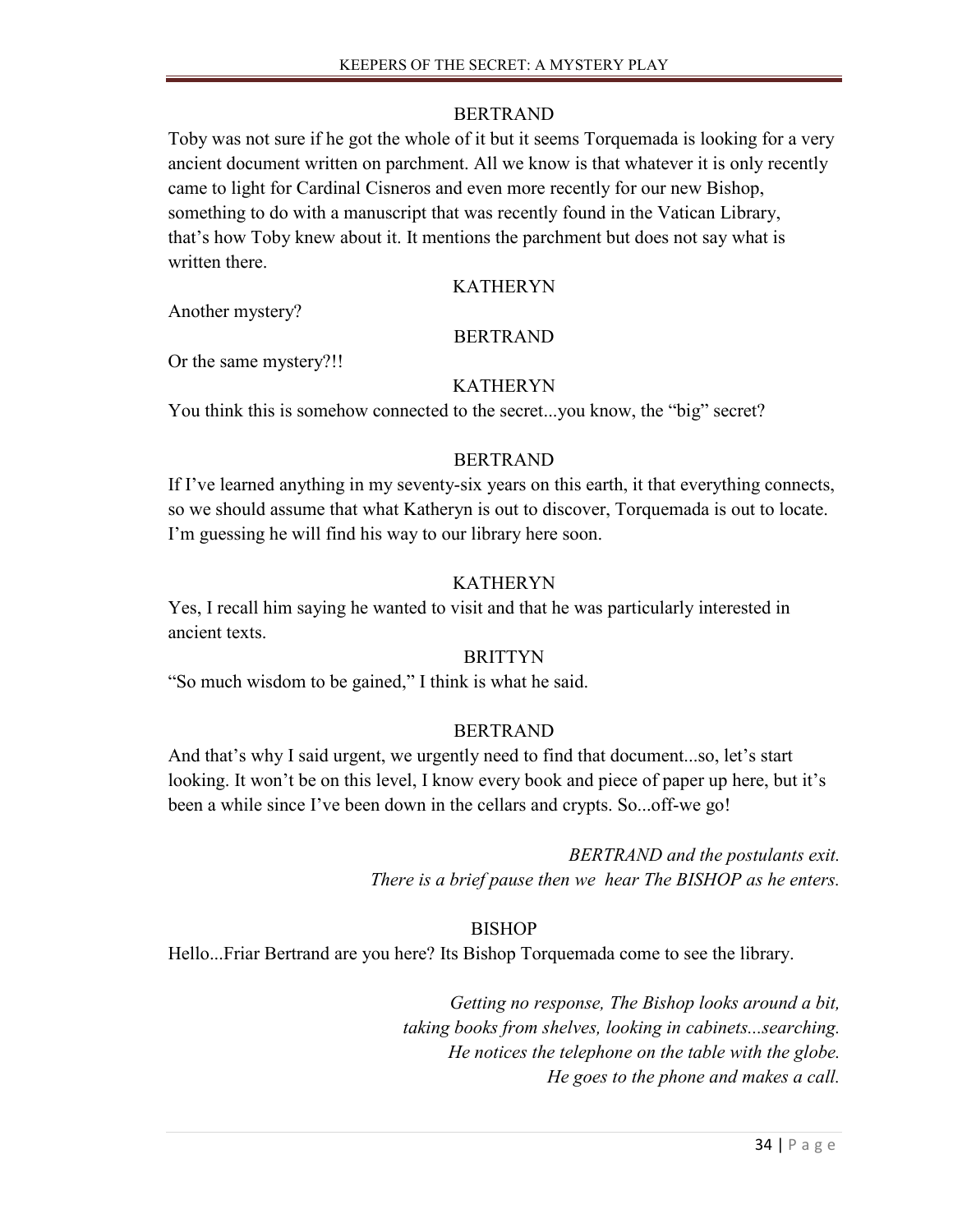Hello! Is this Friar Antonio answering? Oh, hello Anthony...it's Tomás calling from Dublin for Cardinal Cisneros. Yes, of course...I can wait.

> *The BISHOP absentmindedly spins the globe as he waits, then suddenly perks up.*

## **BISHOP**

Your Eminence! Its Tomás calling from Dublin.

I'm here and I've met the old lady... she seems very astute for her age, and I've met Friar Bertrand, the librarian... *(pause)* "a scoundrel?"...why do you say that? *(pause)* Ah...I see...well do not worry, I know how to handle scoundrels!

I'm in the Cathedral Library as we speak...I have found nothing yet... there must be more to this...another level up or down...I will keep looking. But, Francisco, here's what I called to tell you. I've met two young women, postulants at St. Agnes. Either of them could be the one, the chosen one. *(pause)*

> *We hear voices off stage. BERTRAND and the POSTULANTS are returning.*

## BISHOP

I need to hang up...someone's coming. Yes, yes...and bless you too.

*As the BISHOP hangs up the phone, BERTRAND and the POSTULANTS enter. They stop in their tracks when the see the BISHOP.*

## BISHOP

Ah! Friar Bertrand! I was hoping to find you.

*The BISHOP extends the ring but BERTRAND ignores it.*

And look who's with you! Let's see if I remember...*(he points to each incorrectly)*...Katheryn and Brittyn?

## BRITTYN

No, your Grace...I'm Brittyn...this is Katheryn.

*They both kneel to kiss the BISHOP's ring as he extends his hand to them.*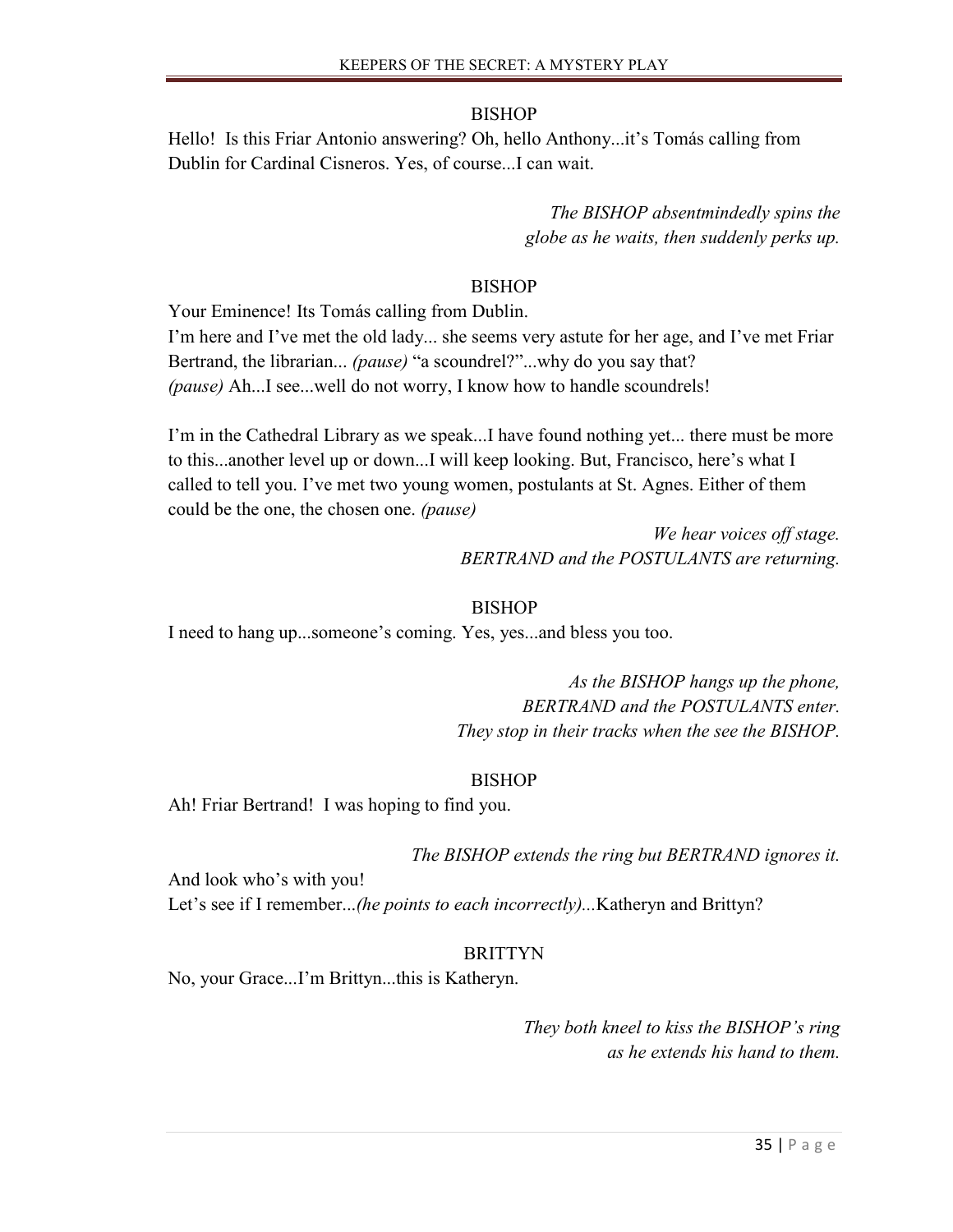Ah...of course...Katheryn and Brittyn.

## BERTRAND

## *(interrupting the Bishop and addressing postulants)*

So, my children, we shall continue the book cataloging later tonight perhaps or after Mass in the morning. I give you leave to pursue your prayers and other duties.

> *POSTULANTS adlib good-byes and exit leaving BERTRAND and BISHOP alone.*

## BISHOP *(watching them leave)*

Fine young women, Bertrand, tell me about them.

## BERTRAND

Not much to tell, your Grace, I'm sure there are many other things about St. Agnus's that you'll need to know...I am privy to most everything that happens here.

## BISHOP

Actually, I'd like to hear more about Katheryn and Brittyn; they are, after all, the future of Holy Mother Church.

## BERTRAND

Very well...the three came to us as orphans raised by the Sisters at The Home for Unwed Mothers and Children in Galway. They have never known anything but the religious life so it was no surprise when they chose to continue that life as Sisters of St. Agnus themselves.

## BISHOP

And their birth mothers?

## BERTRAND

They never knew their birth mothers, the sisters were their mothers from infancy.

## BISHOP

Records?

## BERTRAND

We have none...we don't even have family names...sur names. In fact, the names Katheryn and Brittyn were given to them by the sisters as babies.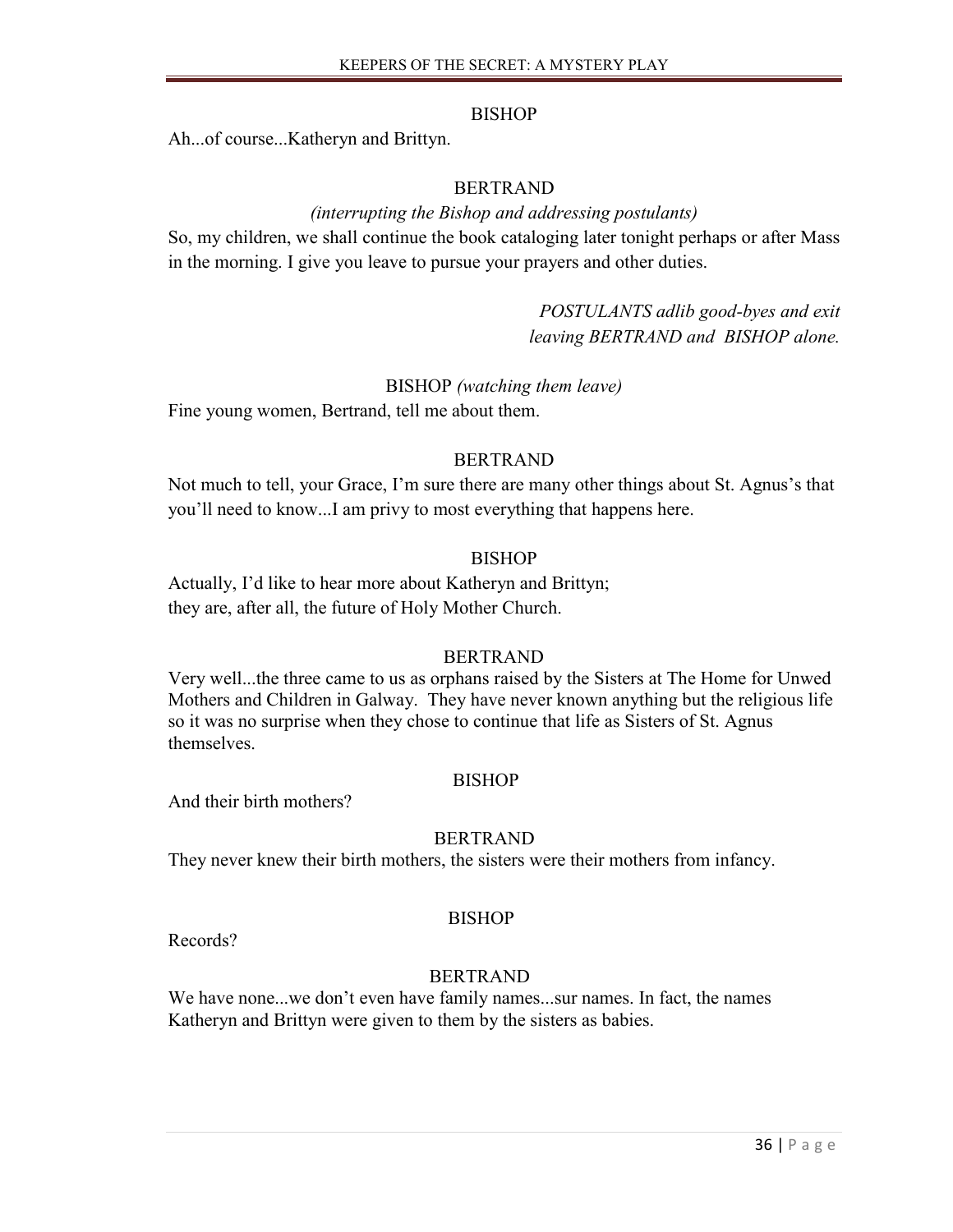Tell me; in the time you've known them, has either one in particular stood out.

## BERTRAND

Stood out? How do you mean?

## BISHOP

You know...more capable, independent...mmm...more intelligent than the other?

#### BERTRAND

Your Grace, I have not observed significant differences between them... *(suspiciously) ...*but why do you ask?

#### BISHOP

As I have said, the future of the church.

*BERTRAND pauses in thought for a moment then decides to change tactics*

## BERTRAND

Enough of this charade, Torquemada, I know why you are here.

#### BISHOP

You would speak to your Bishop thusly!?

#### BERTRAND

You are no Bishop! I see no purple! You are a priest as am I. I speak to you as an equal and in doing that I afford you more courtesy than you deserve for, in truth, I see you as no more than the attack dog of that scoundrel Cisneros!

#### BISHOP

"Scoundrel" you say, Priest. He calls you "scoundrel" as well.

## BERTRAND

It matters naught to me what he calls me. We do have a history, your Cardinal and I, so it is no surprise.

## BISHOP

So, we understand each other then...but we need not be adversaries.

## BERTRAND

How so?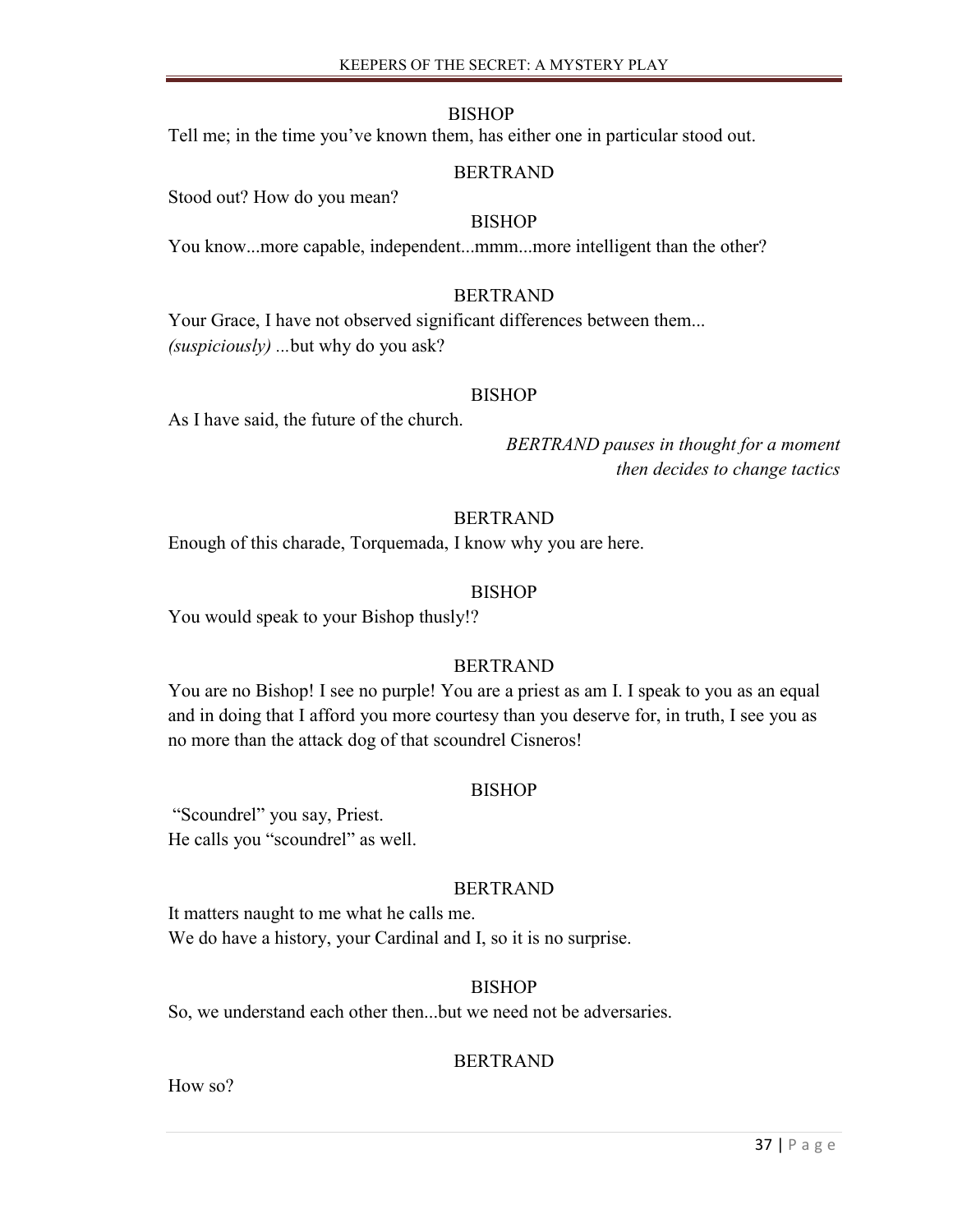We are both servants of the Lord.

We both care deeply about Holy Mother Church, do we not?

## BERTRAND

That is perhaps the one thing share, we *do* care, but we do not, I think, share a view on how *to* care for Holy Mother Church. You would have us live in the time of your ancestor and infamous namesake notorious for the severity of his judgments and punishments. He was responsible for more than 2000 burnings!

## BISHOP

Of heretics! Burning of heretics! But Brother...that was my ancestor many generations removed...I am not he!

## BERTRAND

Fair enough...so, what do you want?

## **BISHOP**

I want to know what you and the postulants were doing before I came in, certainly not "cataloguing" books. I think you were searching for something...something you were never meant to find. I am sure that your spy in the Vatican Library has been keeping you informed. That will not happen again I assure you.

## BERTRAND

What are you saying?

## BISHOP

Sad news, I'm afraid. It seems that Friar Toby was suffering from a weak heart. The Lord called him home the day I left for Ireland...I am sorry to have missed the funeral.

## BERTRAND *(shocked and upset)*

I've known Toby for more than half a century...he was a strong as a bull! Did you have anything to do with his sudden demise?

## BISHOP

Brother...you offend your Bishop again? Should you not now mourn the loss of your friend?

## BERTRAND

I will mourn Toby in time, priest, but know now that I am your enemy and I will do anything necessary to protect Brittyn and Katheryn.

## BISHOP

So be it...if you choose to do the work of the devil then you are indeed my enemy!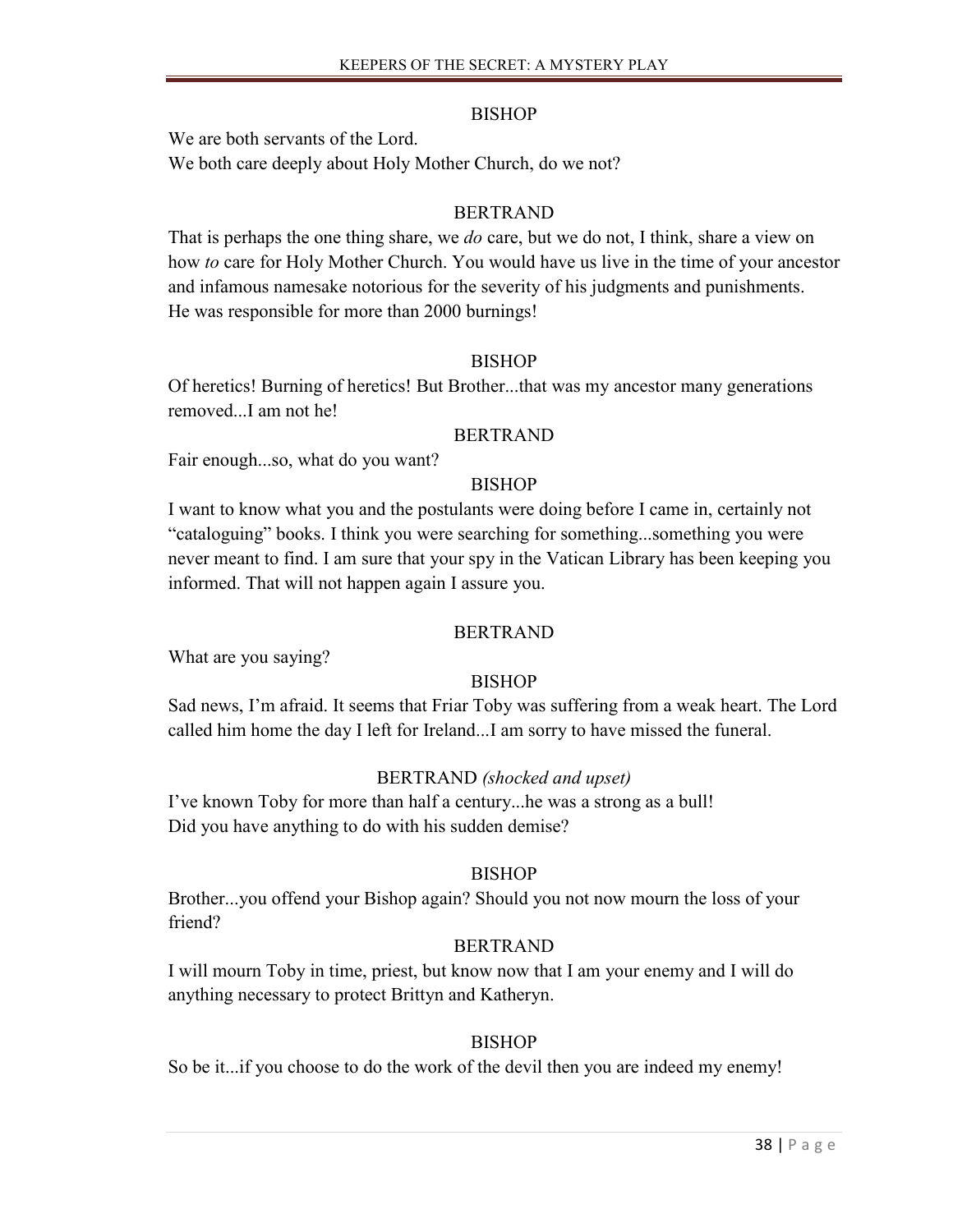## BERTRAND

We shall see who does the work of the devil, but for now be gone from this library! You are not welcome here.

## BISHOP

Cardinal Cisneros will hear of this. You may claim I am not your Bishop, but he is undisputedly your Cardinal; you must obey him.

## BERTRAND

Enough! I will deal with Cisneros. Now out! Out! "*Go n-ithe an cat thú is go n-ithe an diabhal an cat*!"

**BISHOP** I do not speak your Gaelic gibberish, Irishman.

## BERTRAND

Then I will translate for you, Spaniard... it's an old Irish curse... *"May the cat eat you and may the Devil eat the cat!"*

BISHOP I'm going, Bertrand...but I have just one question for you before I go.

> BERTRAND Speak it!

BISHOP How's your heart, Friar?

*Lights down.*

**End-of-Scene**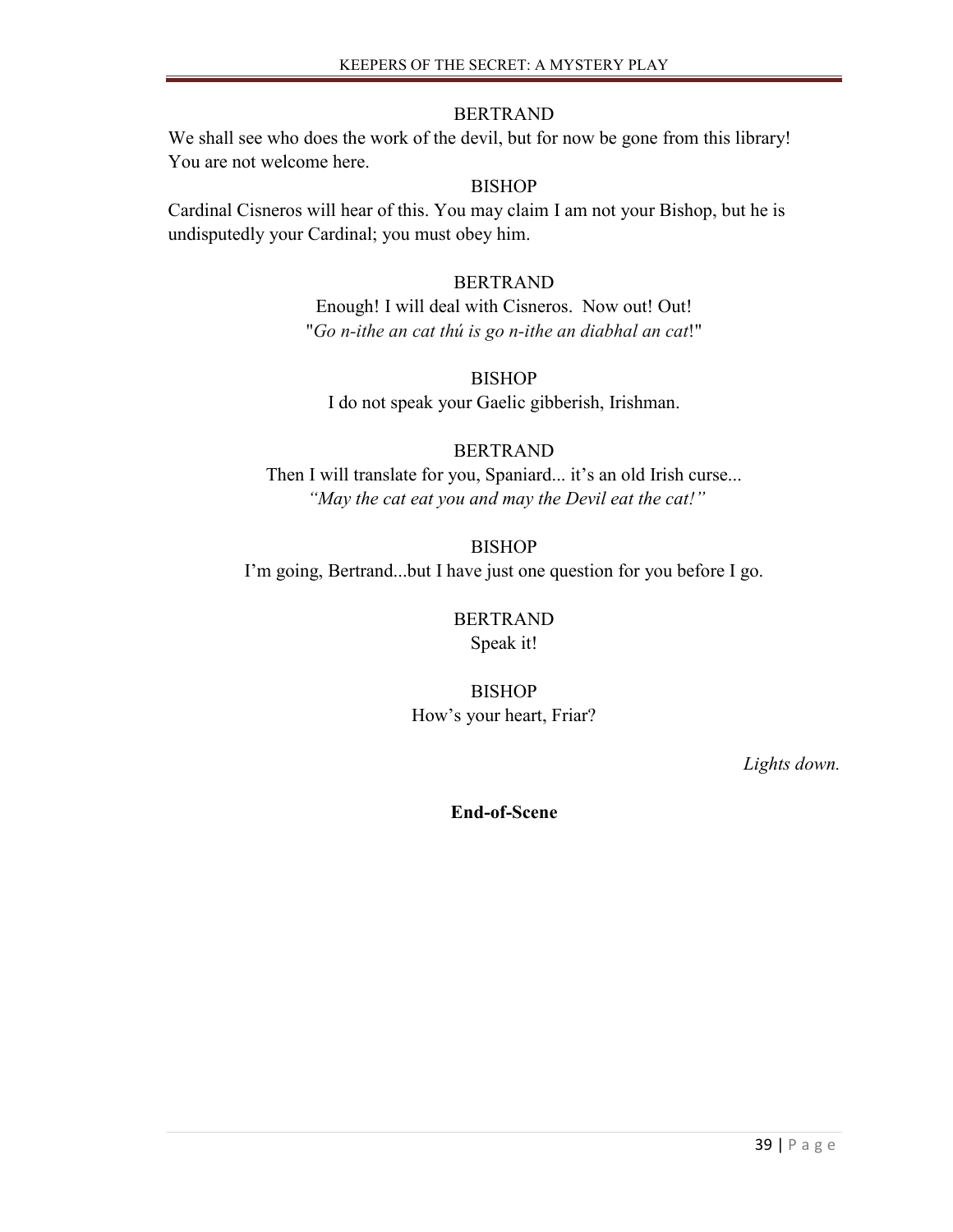## **SCENE X**

*The hallway at the Convent of St. Agnus. The POSTULANTS are in a heated conversation!*

## KATHERYN

I wish we had not listened at the door. Friar Bertrand told us to attend to our duties and prayers.

## BRITTYN

But we did listen, and we heard what the Bishop said there at the end.

## KATHERYN

We heard more than that! And the problem is once we've heard we cannot unhear.

## BRITTYN

I thought that name was familiar, Torquemada, but I could not place it, but when the Spanish Inquisition came up!

## KATHERYN

That's when it hit me too. Our Bishop is the great-great-great-great-great-great-greatgreat-great-great-great-great-great-grandson of Tomás de Torquemada.

## BRITTYN

Thirteen "greats!" Thirteen generations of Torquemadas! That name has been synonymous with religious bigotry and cruel fanaticism ever since the Inquisition.

## **KATHERYN**

And it would seem our Bishop may be inclined to carry on the family tradition.

## BRITTYN

But is he really our Bishop? Friar Bertrand does not seem to think so.

## **KATHERYN**

Bishop or priest, it matters naught. We've already heard him threaten Friar Bertrand, "How's your heart, Brother?"

## BRITTYN

Yes, that's just what he said, after telling him that his friend Toby had suddenly died from a weak heart!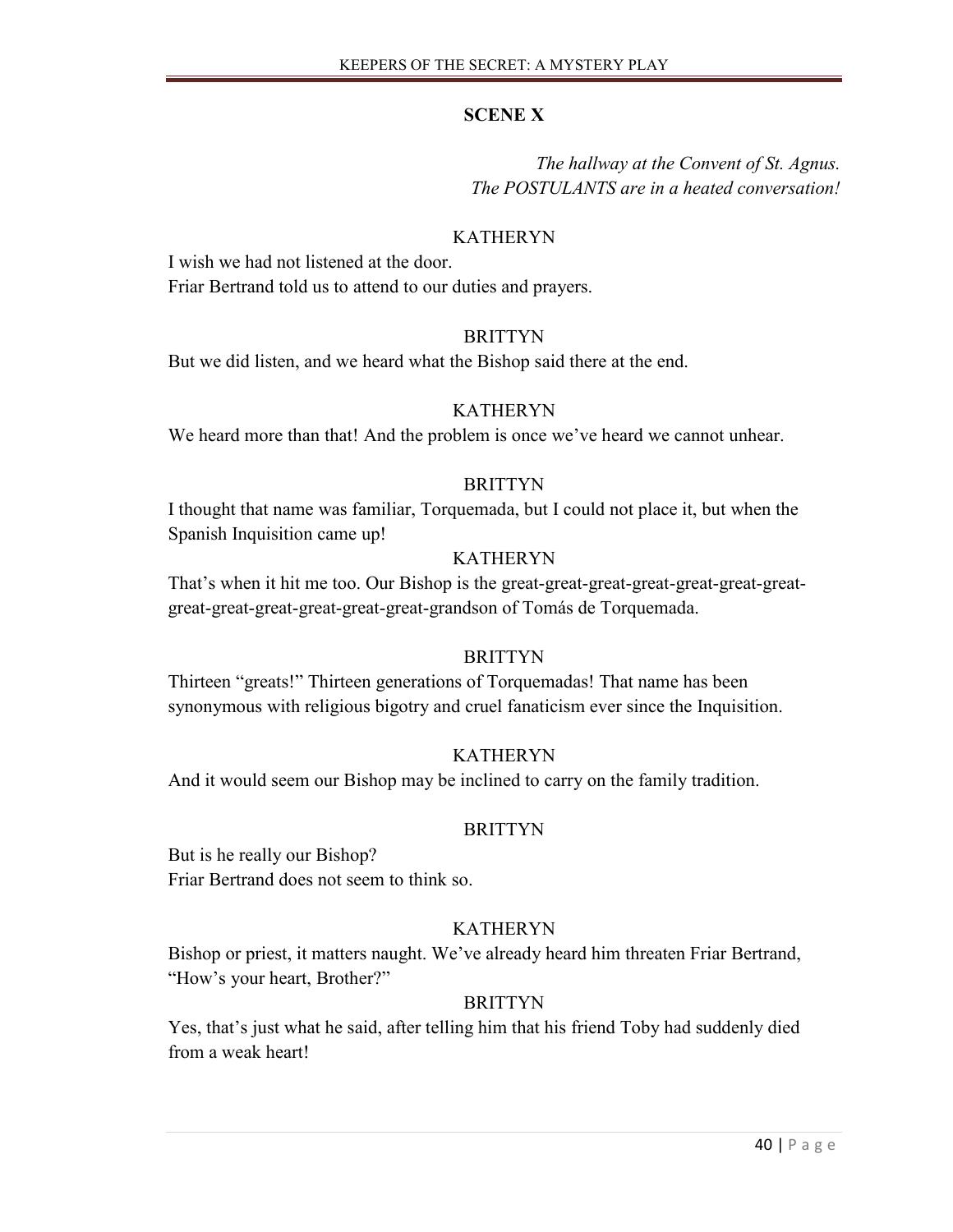## KATHERYN

And what was that banter between Torquemada and Sister Clara...when she said that she did not plan to die soon, "Mensch tracht un Gott lacht?"

## BRITTYN & KATHERYN *(at the same time)*

"Man plans and God laughs!"

*They pause, reflecting on the implications of the Bishop's threats.*

## BRITTYN

We've got to do something, but what? We have no power over a Bishop.

## KATHERYN

This all connects to the Parchment... "everything connects" Friar Bertrand said. Friar Bertrand told me that an angel gave Jesus a parchment in the Garden of Gethsemane. Sister Clara told me I was chosen in the Garden of Gethsemane. We find this Gethsemane parchment; we have the power. *(pause)* Tonight, when the convent is asleep, we return to the Library!

## BRITTYN

But we searched all the cellars and crypts below the Library already.

## KATHERYN

Double-searched! I know. But there was one place we did not search...the Library itself!

## **BRITTYN**

As I recall, Friar Bertrand was sure it was not in the Library; he should know.

## KATHERYN

Yes, he said he knew every book and piece of paper...he did not say parchment. What if it's there, hidden in plain sight?

## **BRITTYN**

Then, it's settled...tonight we search the library.

*Lights down.*

## **End-of-Scene**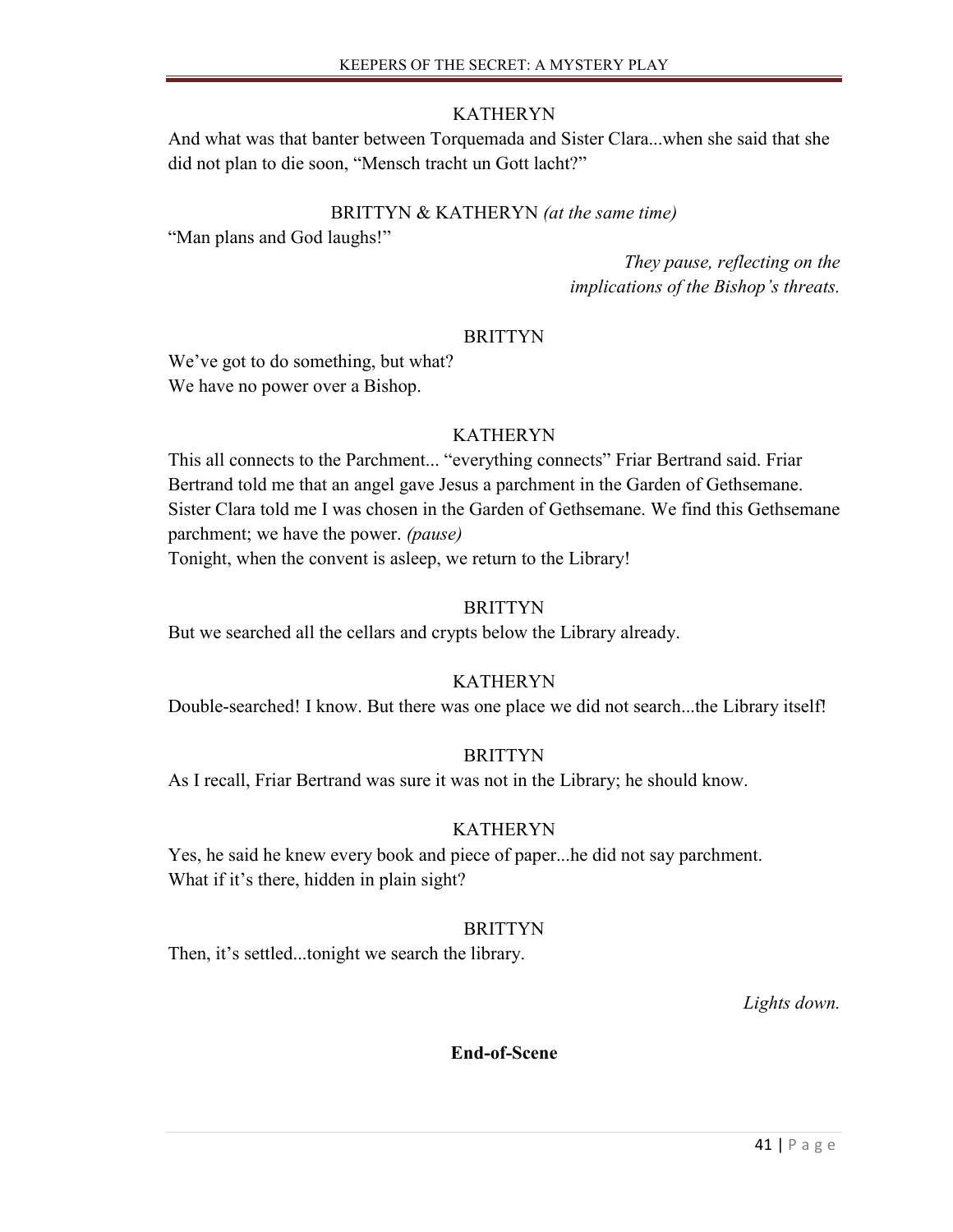#### **SCENE XI**

*The Library at the Cathedral of St. Agnus. There are open drawers, books strewn about, and stacks of papers. We see the POSTULANTS. They have been searching all night. The now sit/lay on the floor exhausted. Lights are low...it is pre-dawn.*

## **BRITTYN**

Kate?

## KATHERYN

Uh-huh?

#### **BRITTYN**

Are you sleeping?

## KATHERYN

No...thinking.

## BRITTYN

Something deep and profound, no doubt?

#### KATHERYN

We've been over it, before.

#### **BRITTYN**

Give me a hint.

#### KATHERYN

You just said it..." doubt."

## BRITTYN

Oh, that.

#### KATHERYN

Yeah, that. It just feels like Friar Bertrand brushed it off... everyone has doubts so it's no big deal.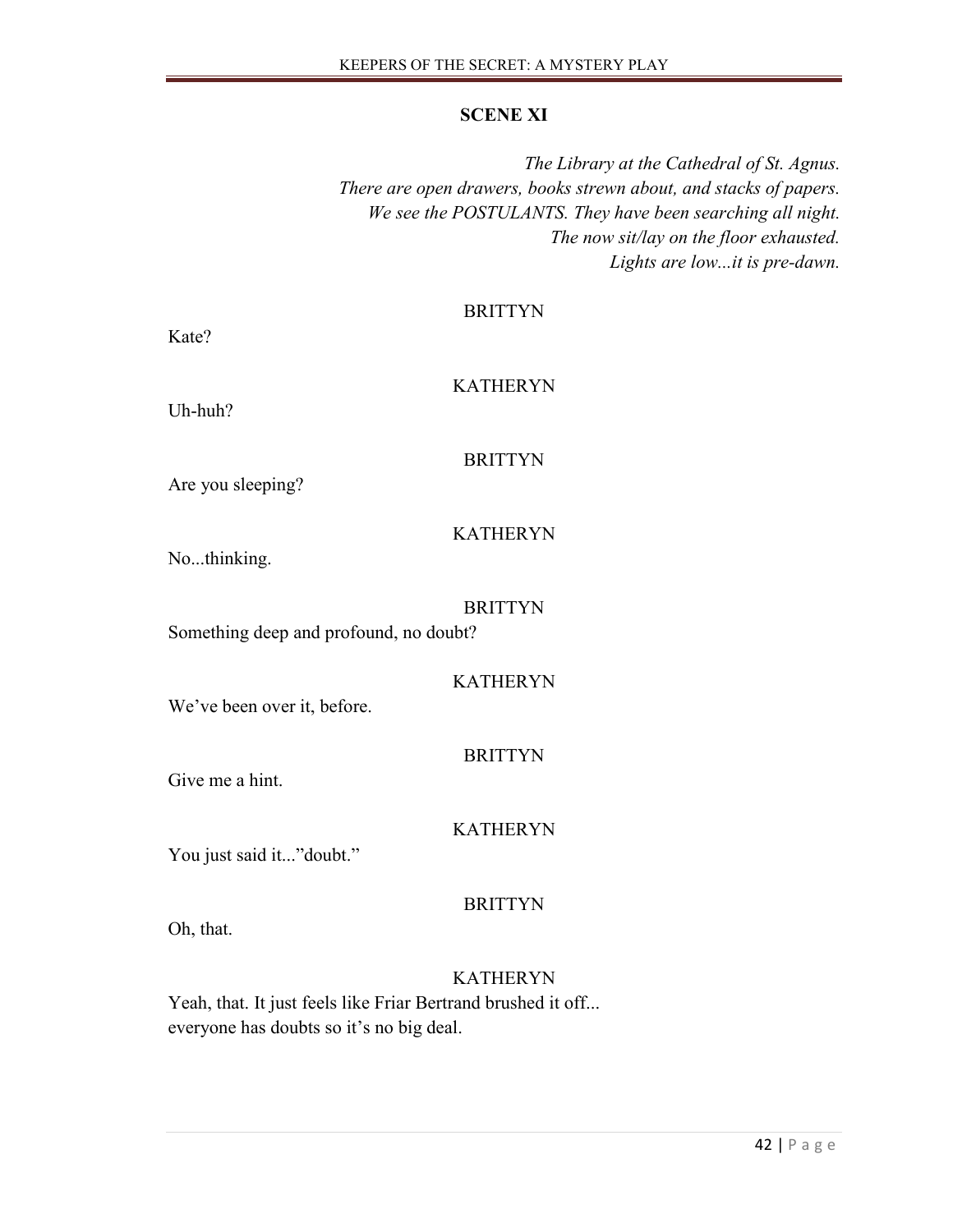Actually, he said it's no big secret.

## KATHERYN

Well it was *my* secret...and to me it was a big deal...it's still is a big deal.

## BRITTYN

So, what are your doubts? They no longer need to be a secret...from me.

## KATHERYN

It's not that my core beliefs are in doubt... I'm mean I do not doubt there is a God in Heaven.

## BRITTYN

But?

## KATHERYN

But, I am having doubts about God's representatives here on earth. I mean, we are about to commit ourselves to a lifetime of obedience.

## BRITTYN

We've always been obedient...or we'd get our wrists whacked by Sister Cruella.

## KATHERYN

Don't you ever feel like just saying NO?

## **BRITTYN**

No! I don't want to be told when to go to bed.

## KATHERYN

When to get up.

When to pray.

## KATHERYN

BRITTYN

What to eat...or what not eat.

## KATHERYN

No meat on Friday...what's that about? I mean...did God ever say "Thou shalt not eat meat on Friday?"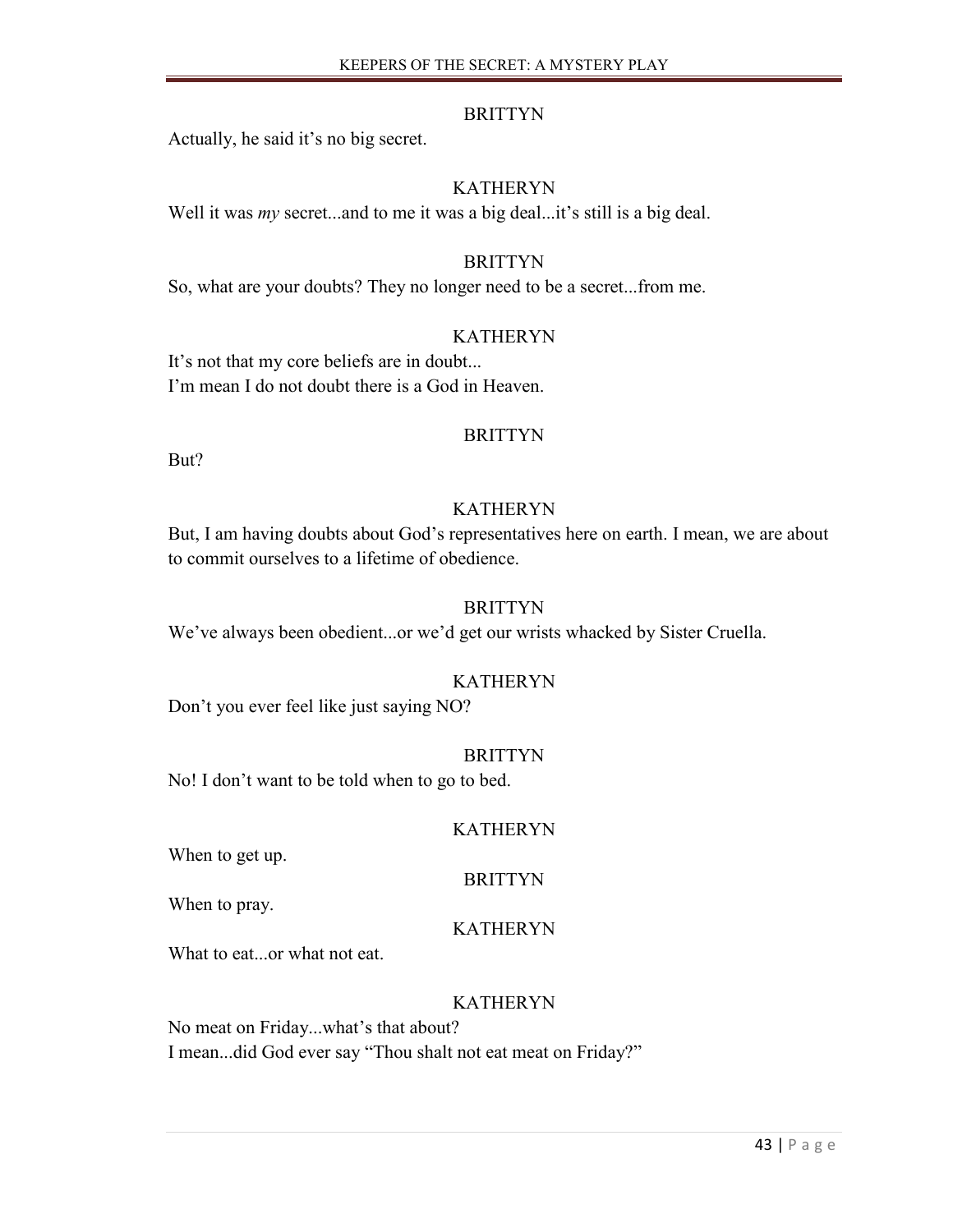I don't think its mentioned in the Bible, but it's never going to change...a hundred years from now people will still be eating fish on Fridays...no doubt about that.

## KATHERYN

But that's the point...I do doubt. Who knows? "God's representatives" might just decide one day that it's ok to eat meat on Fridays and what we believe to be true now will no longer be true!

## **BRITTYN**

I have a confession to make.

## KATHERYN

To me? I'm not a priest...you should talk to Friar Bernard.

## BRITTYN

You are the only one I can say this to. I have bigger doubts than when to pray or when to eat.

## KATHERYN

And they are...?

## BRITTYN

Okay...I'll just come right out and say it. *(She hesitates)*

## KATHERYN

Well...what are you waiting for...say it.

## **BRITTYN**

You're always rushing me...this is not easy.

## KATHERYN

Sorry...I know I do that...take your time, Brit.

## **BRITTYN**

Okay, here goes... Kate...I don't want to be a nun!

## KATHERYN

What?! That's been our whole goal since we turned twelve!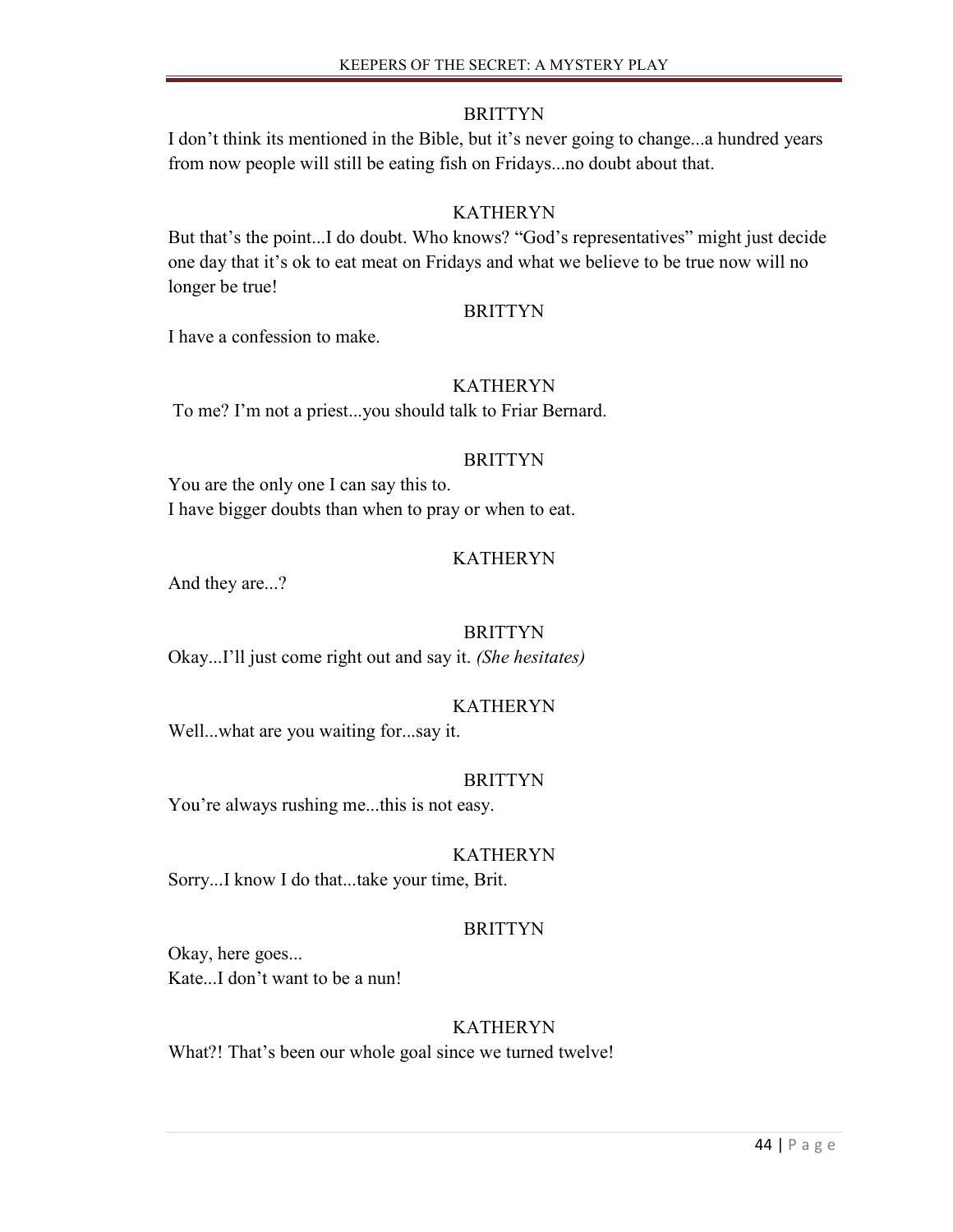Well...I'm not twelve anymore...and...

## KATHERYN

And...

#### BRITTYN

I've been having...I don't know...certain feelings.

## KATHERYN

Feelings?

#### BRITTYN

Feelings inconsistent with being a nun.

## KATHERYN

What inconsistencies?

#### BRITTYN

Do I have to spell it out for you?

## KATHERYN *(after thinking about it)*

Feeling inconsistent with being a *celibate* nun?

## BRITTYN

I want a life! I don't want to dress in a bag tied by a rope until I'm ninety.

*Brittyn indicates her postulant's dress and twirls the rope.*

## KATHERYN

What do you want? Romance...sex?

## BRITTYN

I want a family...children...someone to love...someone to love me.

## KATHERYN *(pause)*

I love you.

## BRITTYN

And I love you...dear Kate...but you know that's not the kind of love I'm talking about.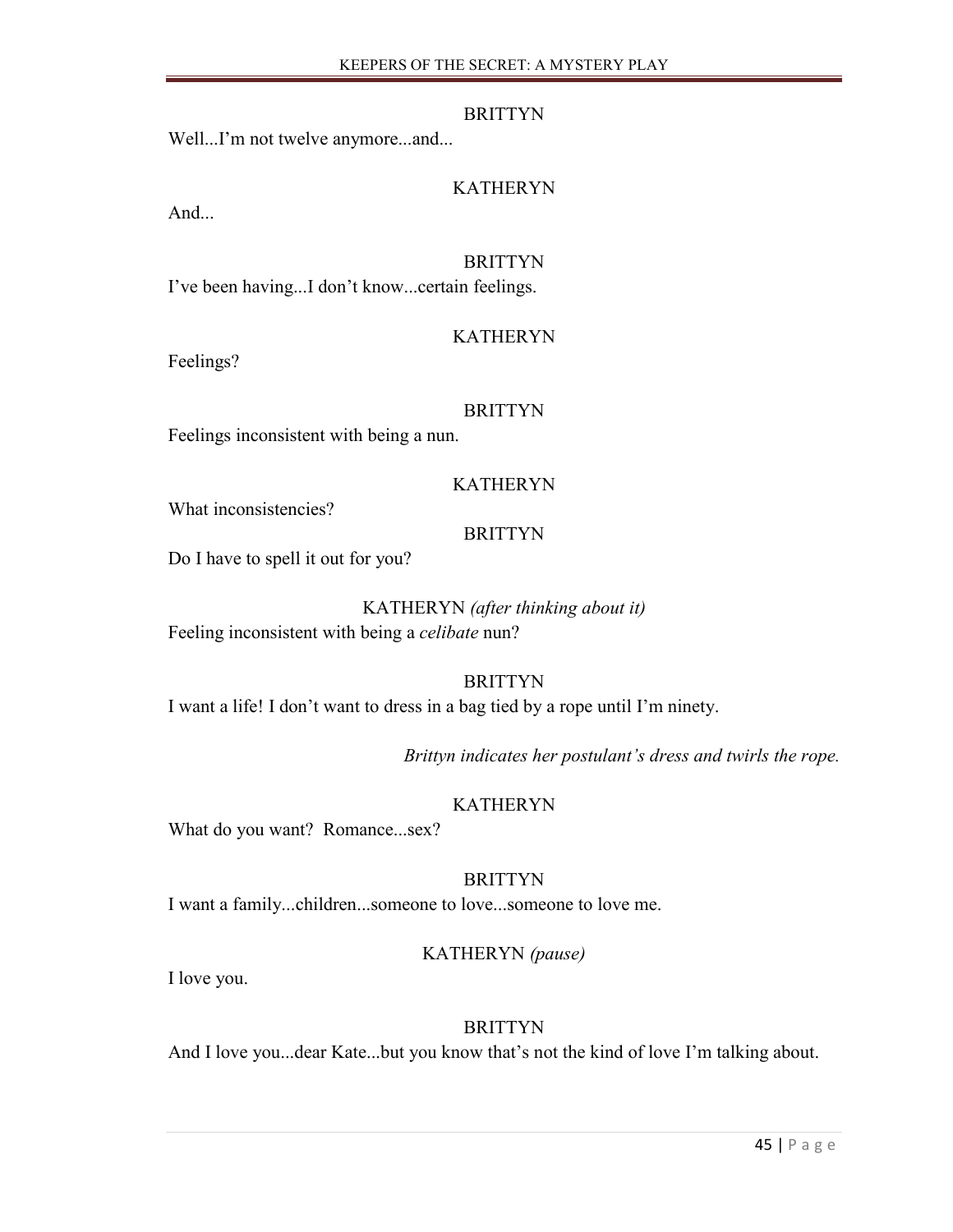#### KATHERYN *(long pause)*

So...our paths diverge...like in Robert Frost's new poem?

#### BRITTYN

Yeah...I guess...but perhaps I'll be taking the path *most* traveled by. I don't know....these are recent feelings...I need to work it out.

#### KATHERYN

Fair enough...we'll work it out together.

#### BRITTYN

Thank you, but shouldn't we be getting back to looking for the parchment?

#### KATHERYN

Yes...we should...the sun will be up soon!

#### **BRITTYN**

Back to work!

*They commence searching, crawling around on the floor, lifting books and papers.*

#### KATHERYN

Anything?

#### BRITTYN

Nothing that we've not looked at many times.

## KATHERYN

I just have this feeling that we're missing something, like its right under our noses.

*They continue searching.*

BRITTYN *(exasperated)*

Where on earth can it be?

*As the words are spoken the sun rises and it is dawn. With the sunrise, a beam of light comes through the stained-glass window and shines directly on the Globe of the Earth.*

## KATHERYN

What did you say, Brittyn?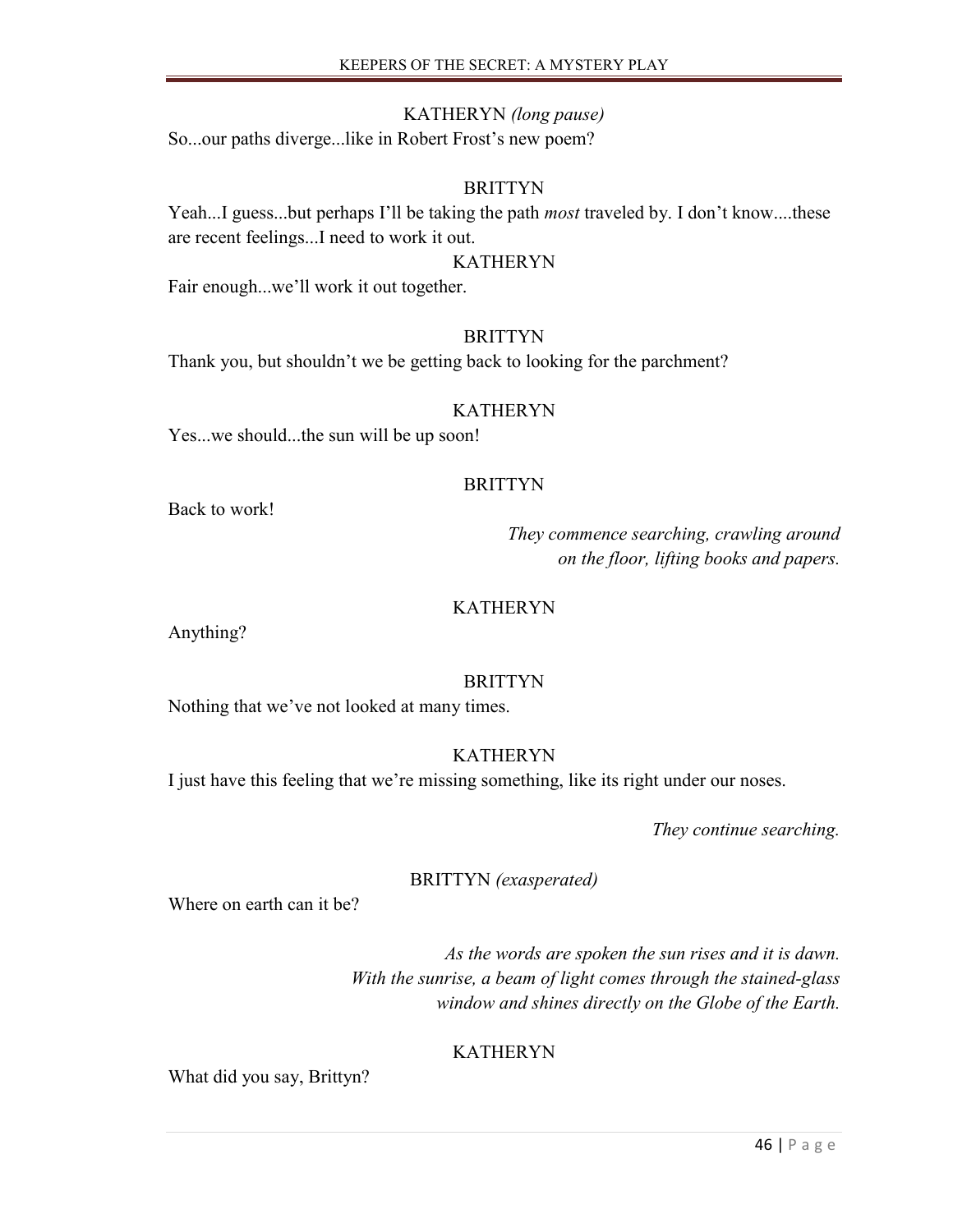Just muttering. I said, "Where on earth can it be?"

*They look at one another then look toward the globe bathed in light. They jump up and go to the globe when suddenly the BISHOP enters! The POSTULANTS freeze!*

#### BISHOP

Looking for something, my children?

Quite a mess you've made here, Friar Bertrand will not be pleased. Speak up! What are you two doing here at dawn...and, do not lie to me; I will know if you lie.

*The POSTULANTS are clearly nervous and fearful.*

## BRITTYN

Your Grace...we were just...ah...we...*(stammering)*

## **KATHERYN**

We were helping Friar Bertrand. He's lost an important document, we promised to help him find it...that's all.

## BISHOP

Indeed, it must be a very important document because, from the looks of things, you've been here all night.

#### BRITTYN

We did not want to disappoint Friar Bertrand.

## BISHOP

And you should not want to disappoint me either. I am your Bishop; you need to remember that.

> *The BISHOP holds out is ring for them to kiss. BRITTYN immediately bows low and kisses the ring. KATHERYN hesitates.*

## BISHOP *(menacingly)*

Katheryn?

*KATHERYN bows and kisses the ring never taking her eyes off The BISHOP. She rises then holds hands with BRITTYN somewhat fearfully.*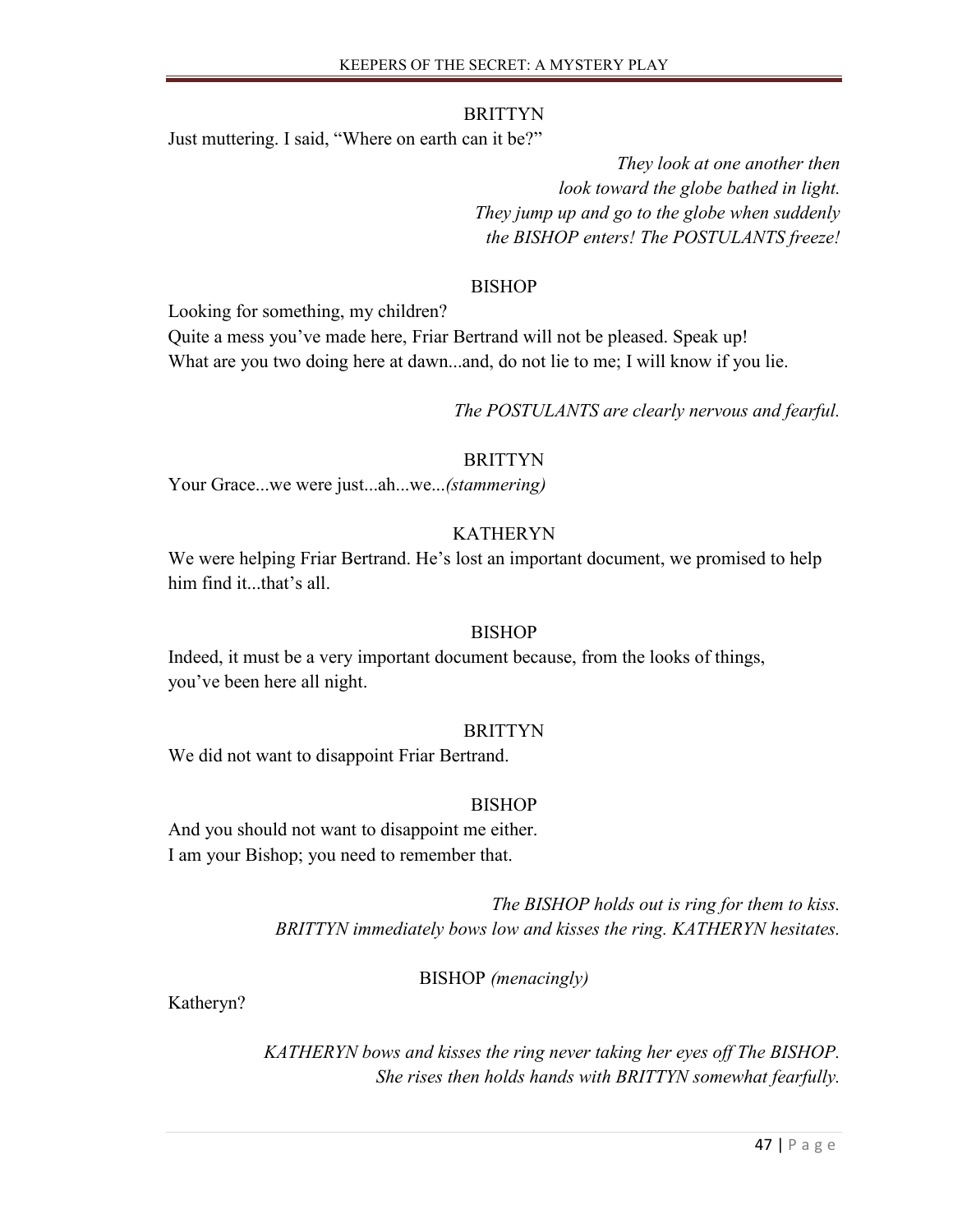## *BISHOP (smiling...change in tone)*

My children, you are afraid.

No need...no need. I know I can be a bit...oh, shall we say, "gruffy?" Yes, that's it. I can be gruffy at times. I have little experience with...with...you know...

#### BRITTYN

With women?

## **BISHOP**

With postulants. I've been at the Vatican for too long. Very few postulants there. But here we are now...you young ladies and gruffy old me.

Now...please...sit down...let me tell you a story and then we can look for Friar Bertrand's document together.

> *The POSTULANTS sit facing The BISHOP who stays standing. As he speaks, he moves around on the stage.*

## **BISHOP**

Let me tell you about the "document" that is such importance to Friar Bertrand and indeed to me and our Holy Mother Church. It is a very ancient parchment believed to have been given to Jesus by an Angel of God in the Garden of Gethsemane. We believe that it was a list of names.

#### KATHERYN

Names, your Grace?

**BRITTYN** 

Bertrand's name!?

## **BISHOP**

No, not Bertrand...poor simple Bertrand. I doubt he would merit mention on a message from God. The Gethsemane Parchment contains a list of enemies of Christ born and as yet to be born for the next 2000 years. These are Satan's minions and their Master has managed to hide the list and therefore the identities of the named individuals for all these many centuries.

## KATHERYN

Are you telling us that Satan hid the parchment? Satan...the Prince of Evil who rebelled against God and was cast out of heaven before the creation of humankind? That Satan?

## BISHOP *(becoming impatient)*

Yes...of course...that Satan...there's only one..*.(pause)...*but here I am being gruffy again. Now...please, bear with me and I will tell you why it is so important that we learn the names on that parchment.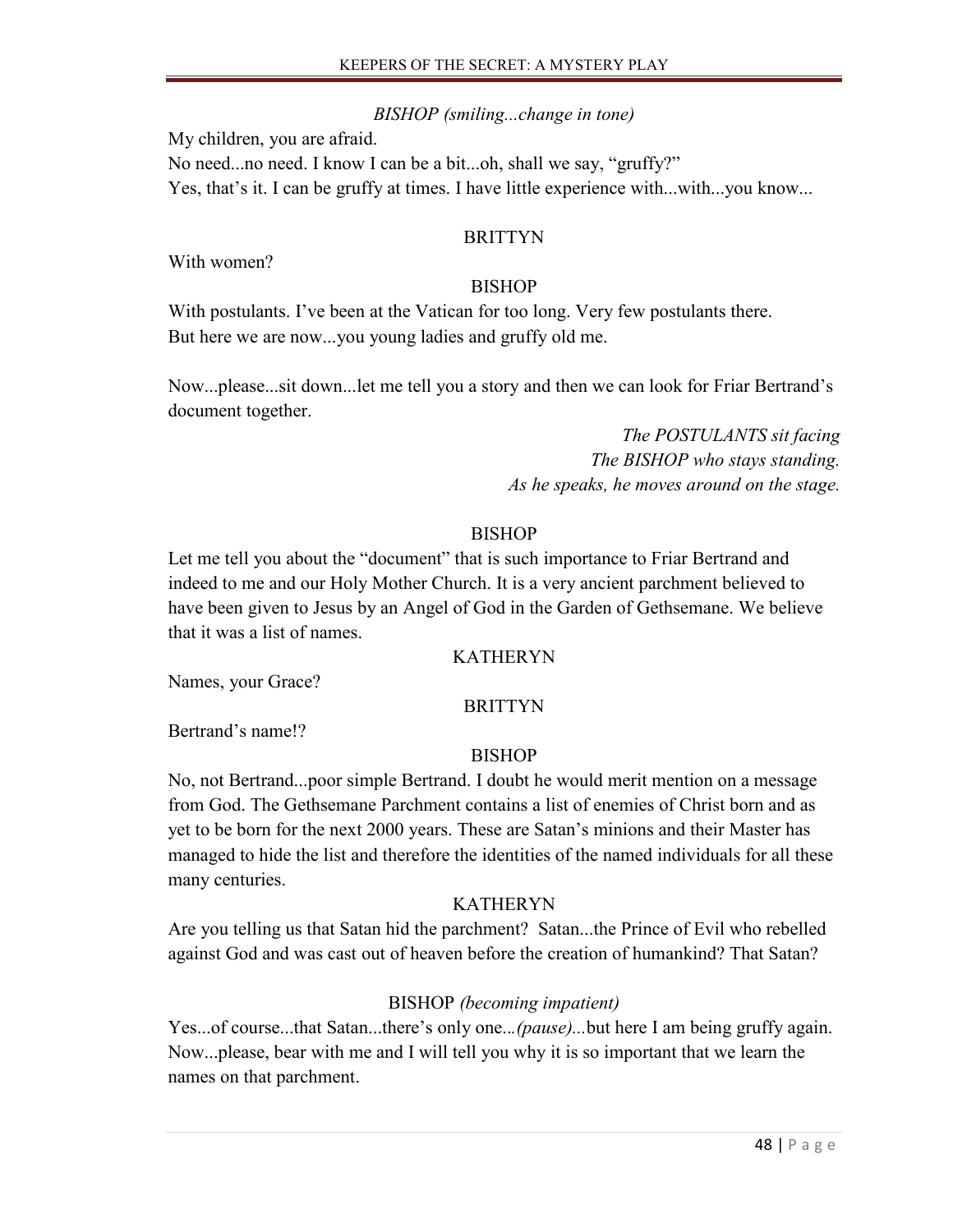## KATHERYN

But, your Grace, you said it is a list of names, from the first century, of those born and yet to be born for the next 1900 years. Well, the 1900 years are almost up and all of the humans on that list must surely be dead by now.

> *As The BISHOP delivers the following lines , he stands behind the table with the globe. He absent-mindedly spins the globe as he speaks.*

## BISHOP

All but one! The last name on the list is of a person alive today; a profoundly evil being who only purpose is to destroy the church and profane our lord Jesus Christ. When we learn the name, we can find this devil and...well, you know.

## KATHERYN

Kill him?

## BISHOP

Her! The names are all women...she-devils! Now... help me find that parchment.

> *The POSTULANTS automatically look towards the globe when the parchment is mentioned. The BISHOP notices.*

## BISHOP

What's this!!? Ah...I see...you have found it haven't you, or you know where it is...

*The BISHOP looks down at the globe when KATHERYN springs from her seat and snatches it from his hands and passes it to BRITTYN. What follows is a keep-away game with the BISHOP awkwardly chasing after the faster more agile postulants.*

*The BISHOP finally intercepts and catches the globe but KATHERYN, who has removed the rope belt on her gown, throws the rope over the BISHOP to restrain him. BRITTYN follows suit and soon the BISHOP is tied to a chair and protesting loudly.*

## BISHOP

What do think you're doing? Untie me you wretched women. I am your Bishop! *(Continue protest adlib)*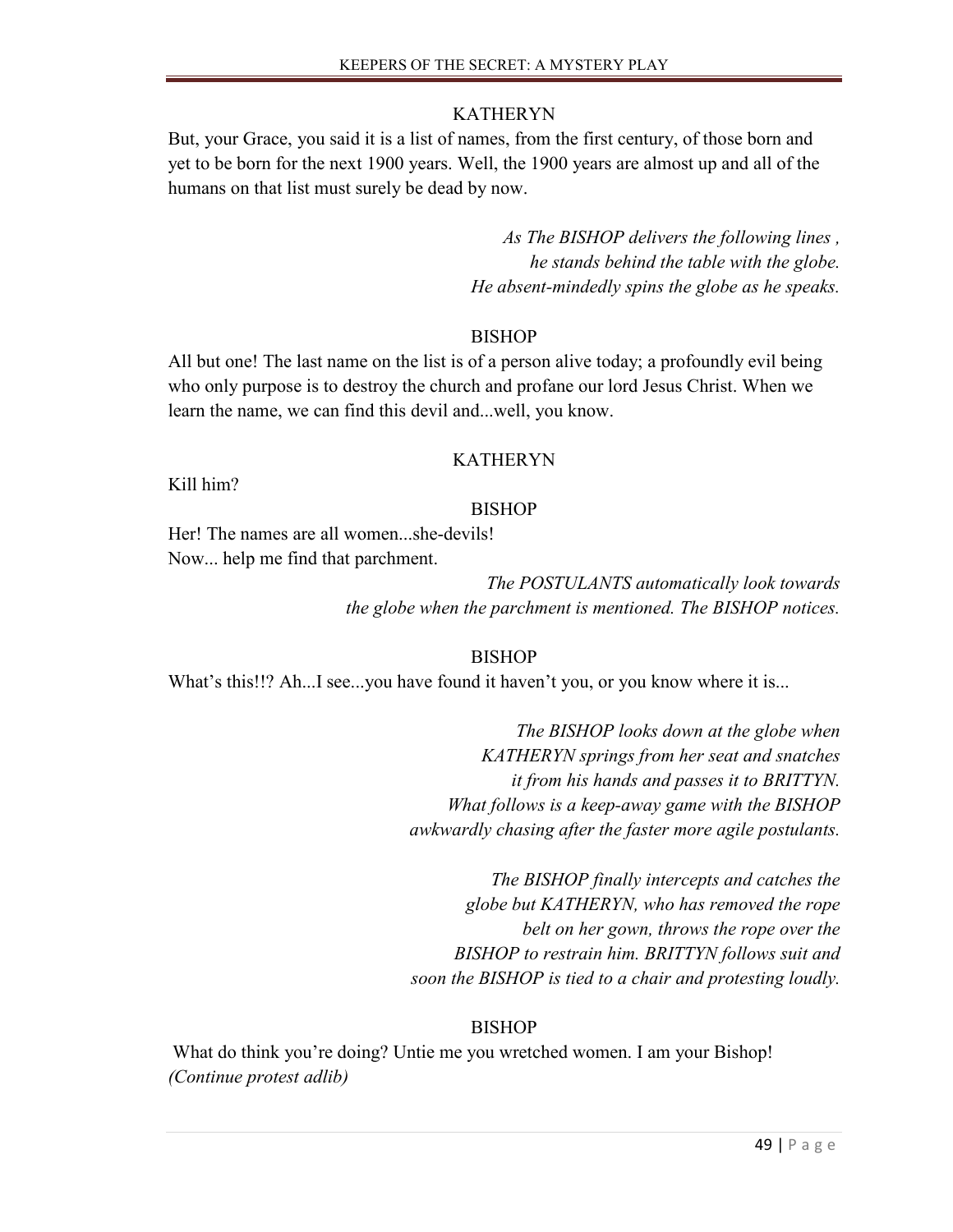*The POSTULANTS stand in front of The BISHOP's chair so he cannot be seen from the doorway. FRIAR BERTRAND pushing SISTER CLARA (in her wheelchair) suddenly enters!*

#### BERTRAND

What is going here! Who disturbs the quiet of a Library!

*The POSTULANTS look a bit guilty as they spread out revealing the tied-up BISHOP.*

#### BISHOP *(angrily)*

Bertrand! Bertrand you scoundrel; look at what your minions have done!

#### BERTRAND

I see! I see! *(to Clara)* Sister Clara, look what our postulants have done!

#### CLARA

Oh my goodness, Berti, is that Tomás tied to his chair and fuming smoke from his ears?

#### BERTRAND

Indeed Clara...it is he, tied and fuming!

#### BISHOP

And what are you going to do about it? I insist you do something...I am your Bishop! *(continues adlib)*

#### CLARA

I suggest you shut him up, Berti.

#### BERTRAND

Excellent suggestion, Clara. Katheryn, if you don't mind doing the honors, you'll find a roll of rather strong tape in my desk drawer.

#### KATHERYN

I don't mind at all, Brother. Brittyn...hold him still.

> *BRITTYN holds BISHOP'S arms while KATHERYN tapes his mouth shut.*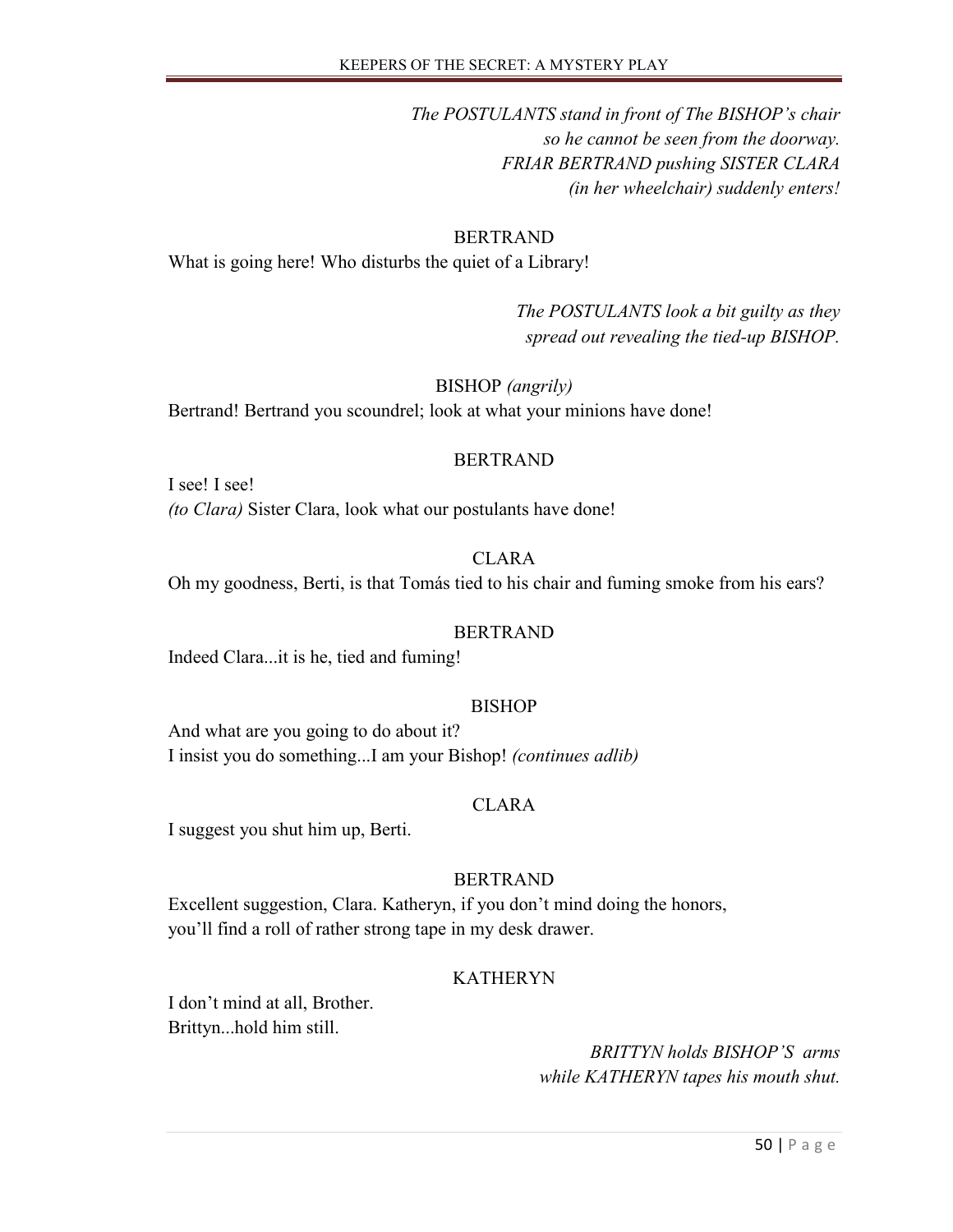Wait...wait...don't you dare...I will excommun...mmmm (mouth is taped).

*KATHERYN takes the globe from the BISHOP who is still clutching it. She brings it to BERTRAND.*

#### KATHERYN

We think what you seek may be hidden inside.

*BERTRAND plays with the globe a bit and discovers it will open into two halves. He opens the globe a looks inside as everyone holds their breath. Finally, BERTRAND speaks.*

#### BERTRAND

It's here...we've found it...I dare not touch it... a 1900 year old parchment could crumble in my hands.

#### CLARA

That is wise, Berti...we'll call on experts to remove it from its hiding place...people who can preserve it... we could not read it anyway, it's in Aramaic, the language Jesus spoke.

#### BERTRAND

Of course, so what do we do now?

#### CLARA

I know an ancient document restorer who also reads Aramaic. Sister Maria, one of St. Joe's...she works at the Dublin Museum, she'll know how to handle our parchment. And, best of all...she can keep a secret. She can be here in the morning

#### *BERTRAND (still holding the globe)*

What do we do with it in the meantime?

#### CLARA

Just put it back in the globe as it was.

It's been safe there for a long time, one more night will not matter.

*BERTRAND reassembles the globe and carefully returns it to its stand.*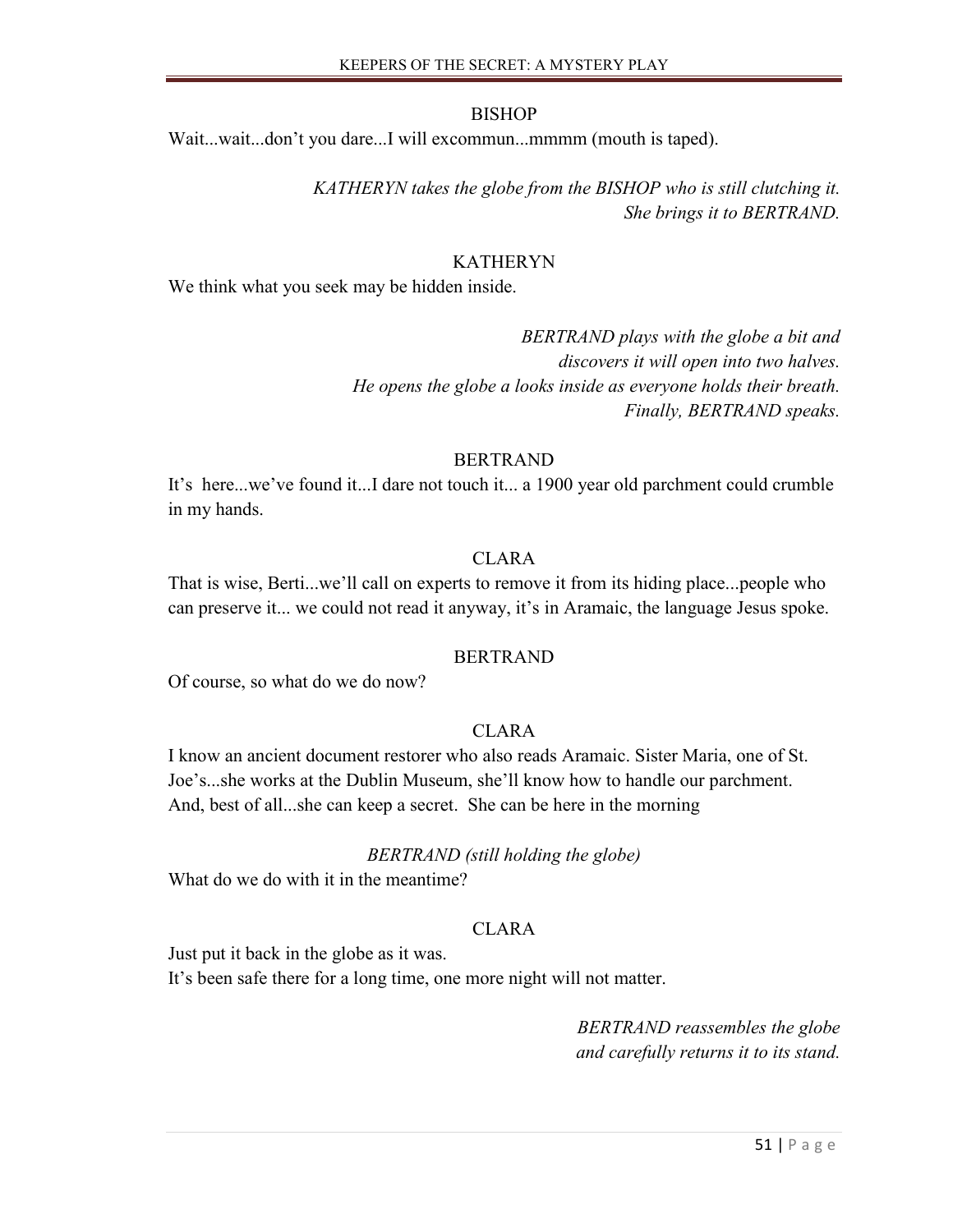#### BERTRAND

And, this one? *(indicating Bishop*) What do we do with him?

#### CLARA

I will let the Vatican deal with him.

#### BERTRAND

Cardinal Cisneros? You can't trust him.

#### CLARA

No, not Cisneros...you don't serve as Abbess to the largest Community of St. Agnus in Ireland for forty years without getting know a Cardinal or two. I have many friends in Rome, Berti...friends in red robes who can be trusted.

#### BISHOP (still muted)

Mmmmm...mmmm....

*CLARA, with some difficulty, rises out of her wheelchair and goes to The BISHOP who is still seated and tied to his chair. She stands over him with a sense of authority.*

## CLARA

Tomás Torquemada...you will listen to me now and you will pay attention. Whatever your purpose is here, it is clear it is not the Bishopric of St. Agnus. I will be in touch with the Vatican and we will see what your mission here is. In the meantime, we will untie you if you agree to be confined to your chamber until we settle this business. Do you agree?

## **BISHOP**

*(still muted, shaking his head "no")*

Mmmm...mmmm....!!!!!

## CLARA

As you wish...stay as you are.

## BISHOP

*(still muted, shaking his head "yes")*

 $M$ mmm $m...m$ mmm....

## CLARA

Very well. Katheryn please untie Friar Torquemada.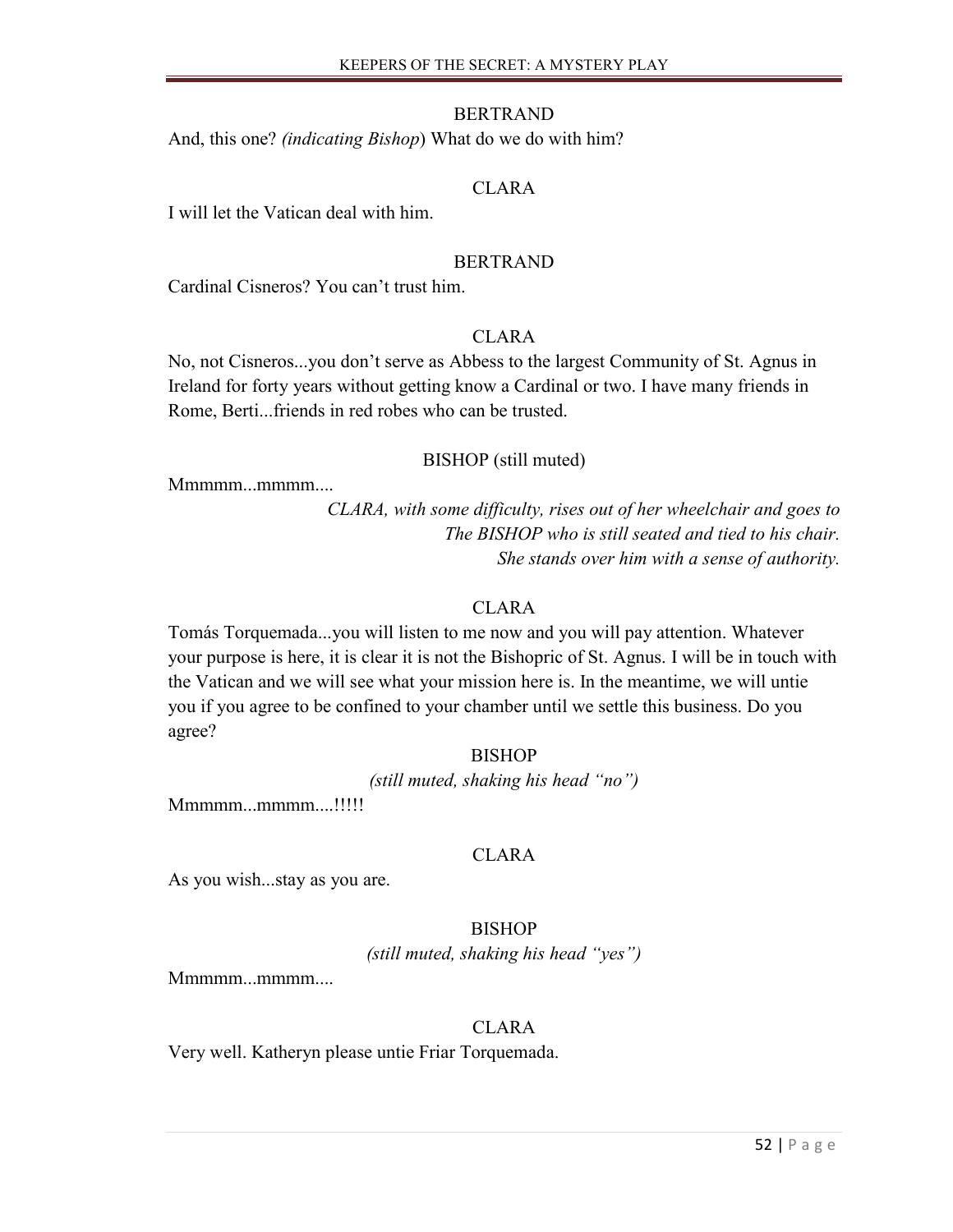#### *(stands up angry, rips the tape from his mouth)*

Mmmmm...mmmm....!!!!!"Bishop!" You will address me as your Bishop! And I demand to see that parchment.

#### CLARA

You are in no position to make demands, Tomás. Friar Bertrand, would you please escort Friar Torquemada to his chamber.

#### BERTRAND

With pleasure, Sister, with pleasure.

*BERTRAND manhandles the BISHOP to take him away. The BISHOP objects.*

## BISHOP

Take your hands off of me, scoundrel. I'm going...I'm going. All of you...all of you...you will be sorry to have treated a prince of the church thusly...very sorry.

> *The BISHOP exits in a huff. The POSTULANTS reach out to each other.*

> > *Lights down.*

**End-of-Scene**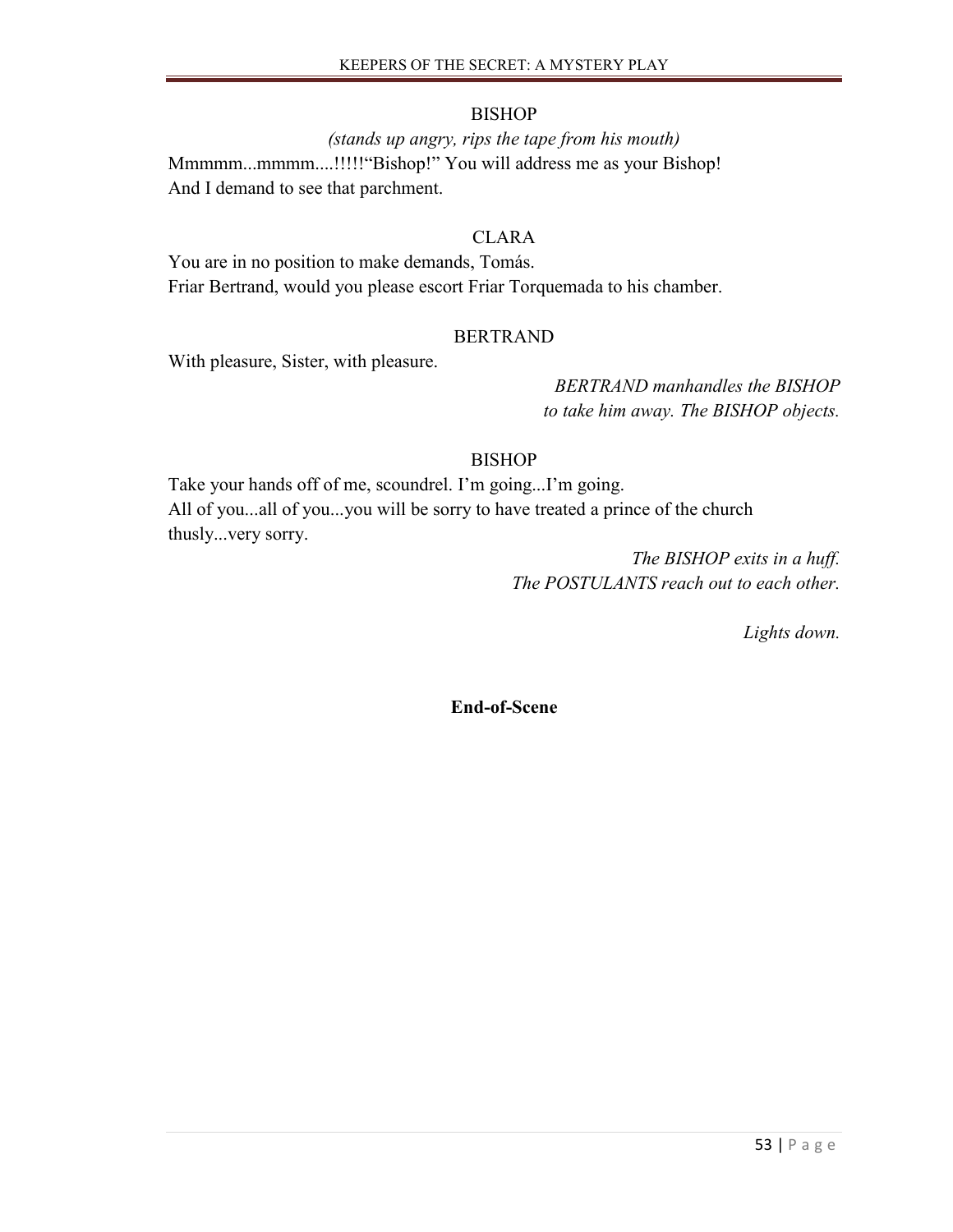## **SCENE XII**

*This is a dual scene suggesting he Library at St. Angus' and the Cardinal's office at the Vatican. Stage right is the table with the globe and telephone from the library. Stage left is the Cardinals' desk. We begin with lights up stage left. The BISHOP enters still in a huff.*

 **BISHOP** *(muttering to himself)*

Confined to chambers...indeed! Fools, all of them, especially that simian Bertrand. La mona aunque se vista de seda, mona se queda! Well...the monkey will soon regret his foolery.

> *BISHOP picks up a telephone. He dials, waits a moment or two.*

*The telephone on the Cardinal's desk rings. The CARDINAL is very busy and annoyed to be interrupted.*

## **CARDINAL**

*(Answers in Italian)* Questo è il cardinale Francisco Cisneros... chi sta chiamando? Pronto! Who is calling?

## **BISHOP**

Francisco! It's me... Tomás, calling from Dublin!

## CARDINAL

Tomás! Tomás, my friend! I've been anxious to hear from you! Have you found it...the Gethsemane Parchment...do you have it?

BISHOP *(hesitating)*

Yes and no. I have found it...ah...but...ah...I don't have it.

## CARDINAL

What are you saying...spit it out.

## BISHOP

It was hidden inside a globe in the library. Those meddlesome postulants figured out where it was and they led me right to it.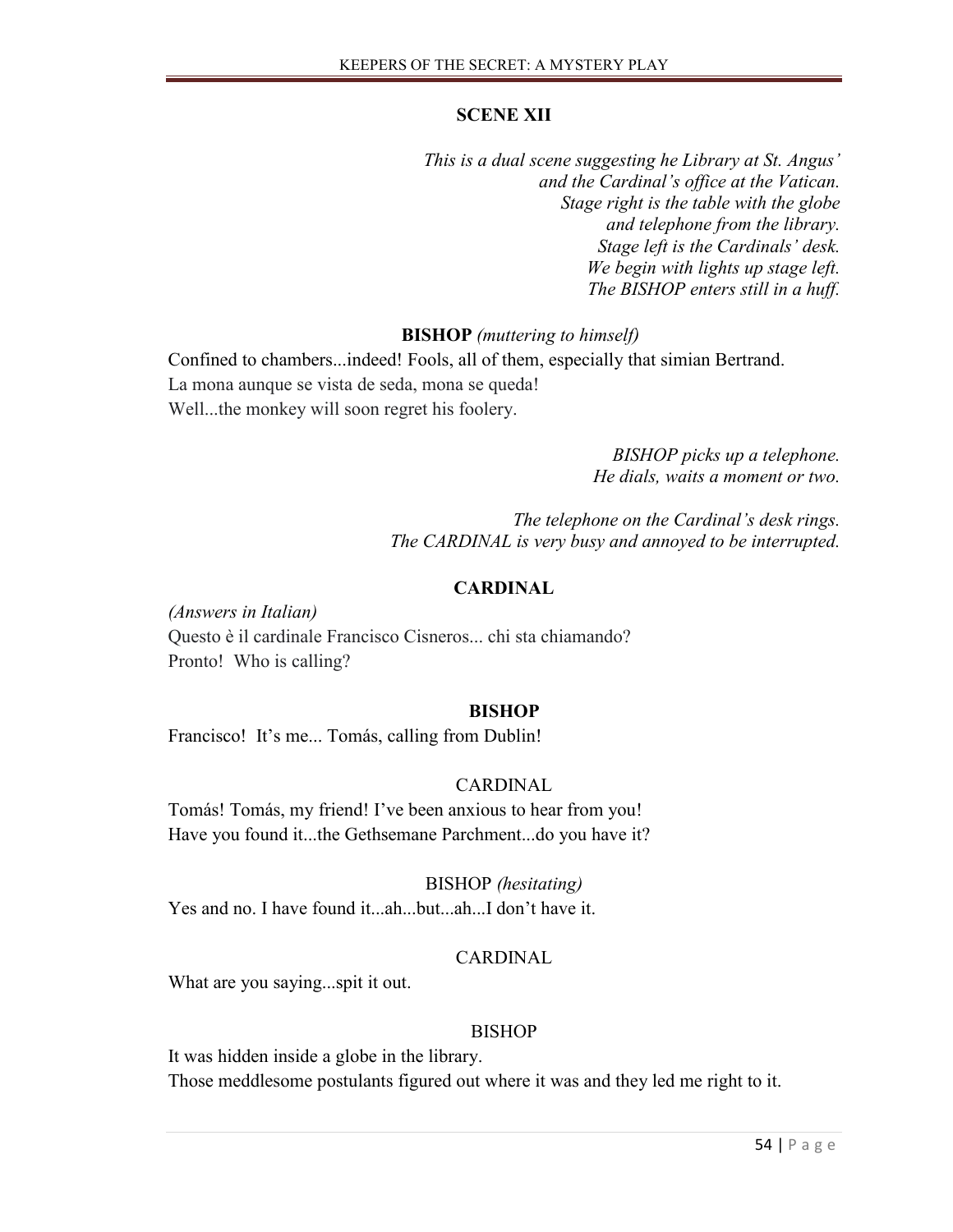## CARDINAL

Then you do have it?

## BISHOP

I had it right in my hands when, out of nowhere, Bertrand snuck up behind me and subdued me with ropes and muzzled me with tape. He's a quite a big fellow, you know.

## CARDINAL

You let a 76 year old librarian get the best of you Torquemada!

## **BISHOP**

He surprised me...that's all, Francisco.

## CARDINAL

Its "Your Eminence!" Friar Torquemada. It is only my friends who may call me Francisco...my friends do not disappoint me.

## BISHOP

Forgive me, your Eminence...let me make it right...I have a plan.

## CARDINAL

Your plans have not worked so well thus far Friar.

## **BISHOP**

I overheard Bertrand taking with Sister Clara. They could not read the parchment but they have summoned someone who can...a Maria with the Sisters of St. Joseph Order. She arrives in the morning. The parchment is hidden in an old globe. I will sneak into the library tonight and steal it.

## CARDINAL

They will suspect you when they find it gone.

## BISHOP

No...there is a globe in the hallway...the same thing...I will replace the globe containing the Gethsemane Parchment with the hall globe. Won't Bertrand be surprised when he can't open it? By the time he figures it out, I can on a plane back to Rome.

## CARDINAL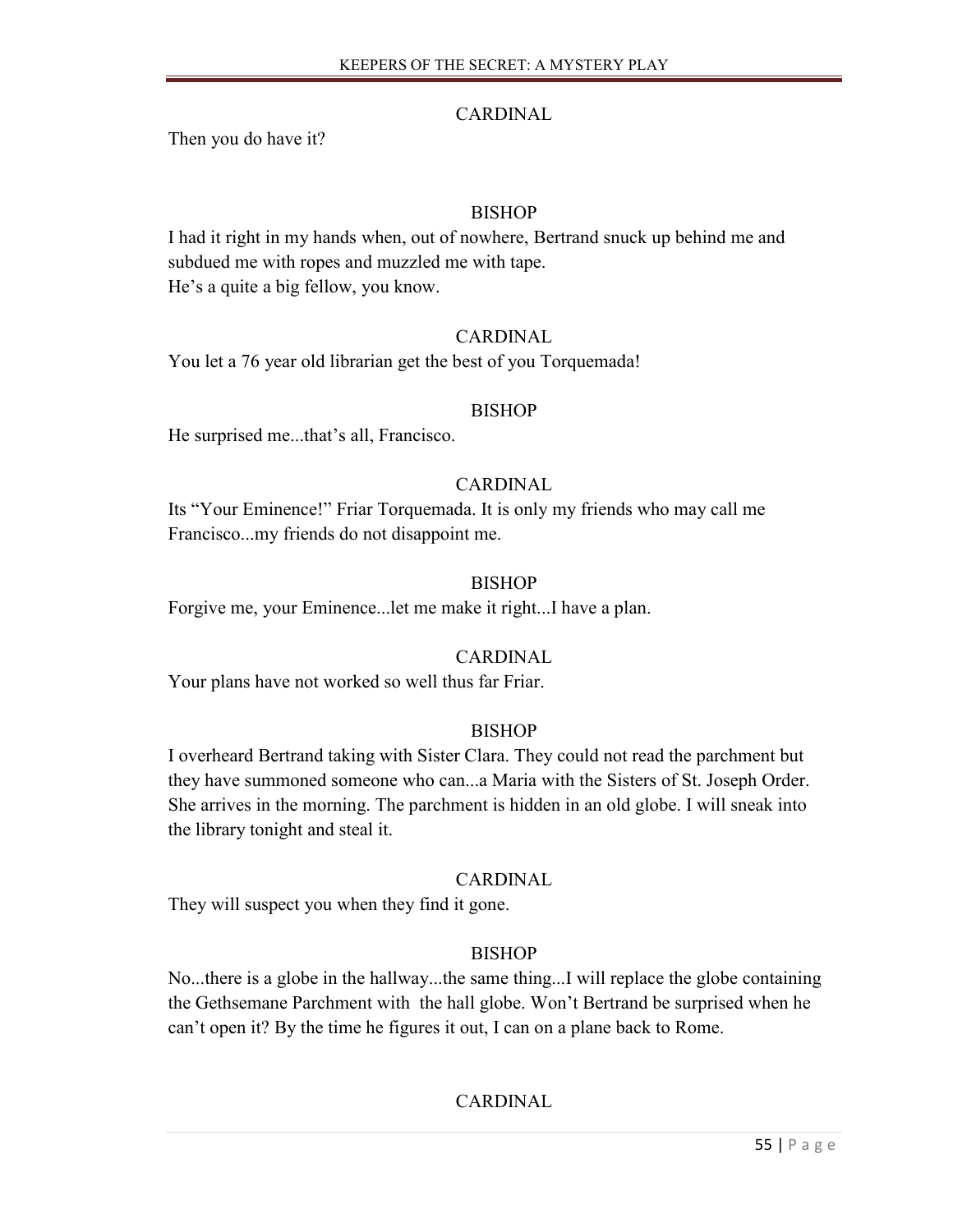No...the parchment is very delicate...it must not travel... Hide it until I get there. I can catch a flight out tonight and be in Dublin in the morning.

## BISHOP

Your, Eminence! There is no need for you to come all the way to Dublin. I can handle things here... I will have that globe in my hands before anyone gets there in the morning! I remind you...I have a plan.

## CARDINAL

And, I remind you... "Mensch tracht un Gott lacht!"

*Lights down.*

**End-of-Scene**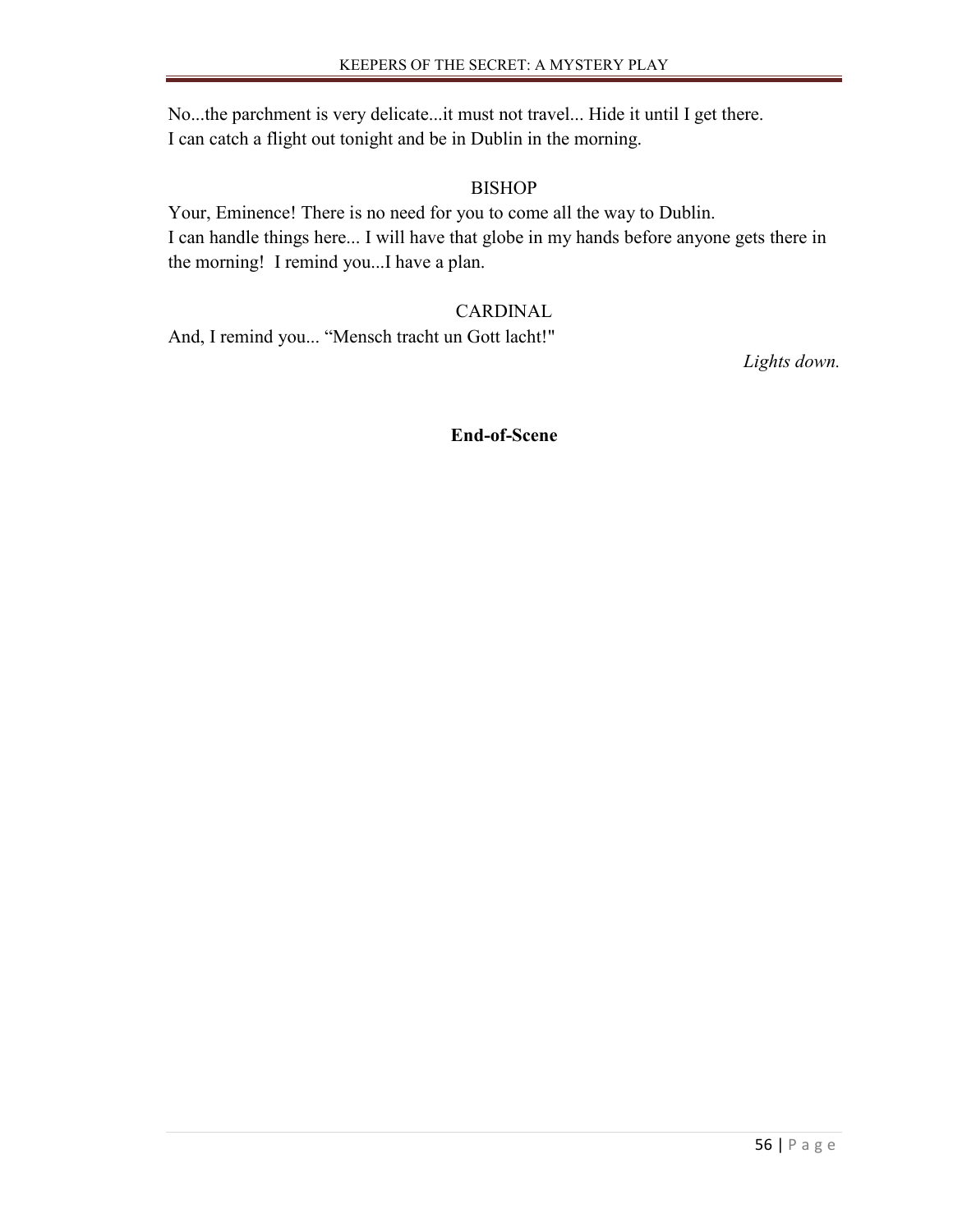## **SCENE XIII**

*Later that night in The Library. Lights are low. The BISHOP enters stealthily with a flashlight... he is carrying the replacement globe. He carefully removes the globe on the table and replaces it with the one he brought when he hears voices. He panics and hides the globe behind a large bookcase then quickly exits. After a moment or two, we see the POSTULANTS emerge from behind Bertrand's big desk.*

## KATHERYN

Bother Bertrand was right!

## **BRITTYN**

Just what he said the Bishop would do!

## KATHERYN

Listen! Someone's coming...hide!

## *The POSTULANTS scramble behind* the desk again. *BERTRAND and CLARA enter.*

CLARA Katheryn? Brittyn? It's Sister Clara and Friar Bertrand...come out!

> *POSTULANTS pop up from behind the desk. BERTRAND turns on the lights.*

## KATHERYN

We're here, Mother. *(popping up)*

## BRITTYN

You were right, Mother...The Bishop came just before dawn and took the globe; the one that we switched for the real globe with the parchment.

## KATHERYN

And your timing was perfect...he hid it behind that bookcase without examining it.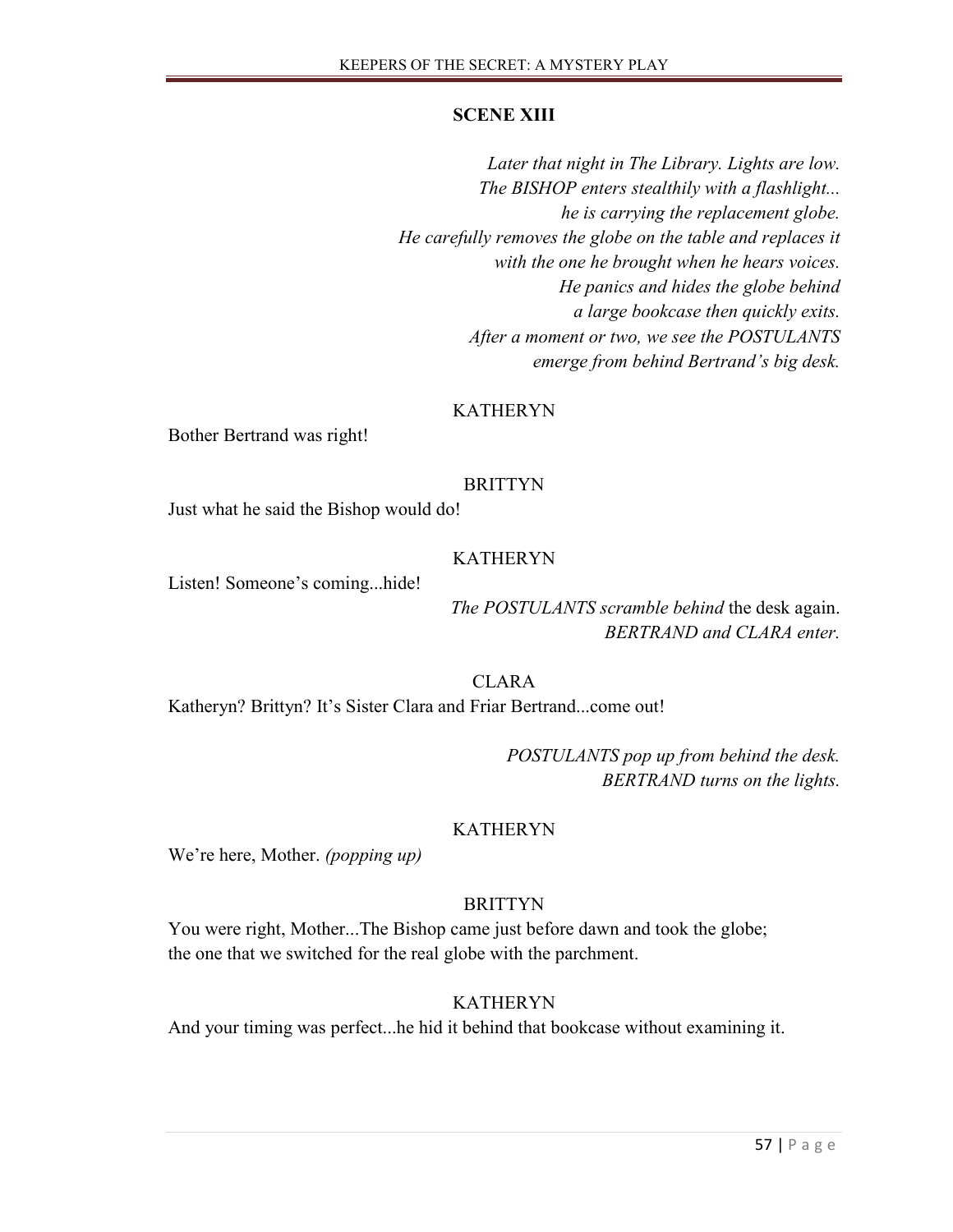#### BERTRAND

Excellent...and where is the real globe?

*KATHERYN goes behind Bertrand's desk and emerges with the globe.*

#### KATHERYN

Here Brother!

## *KATHERYN hands the globe to BERTRAND. A doorbell rings loudly.*

#### BERTRAND

That will be Sister Maria come to translate the Gethsemane Parchment.

#### CLARA

I've instructed her to go to directly to the chapel. Bertrand...take the globe to her now and bring it back the moment she is done. I will wait here with our dear postulants.

> *BERTRAND exits with the globe. Lights dim as we watch the POSTULANTS pacing waiting. Lights go up again indicating some time has passed.*

#### KATHERYN

Sister Clara, it's been four hours!

## CLARA

Patience, my child. It is not an easy task translating from the ancient Aramaic, even for Sister Maria who is an expert.

#### BRITTYN

I am bursting with curiosity! Can you imagine hearing the actual word of God?

## KATHERYN

Literally the words of God, not some story-teller's years or centuries later!

*The doorbell rings again, then there is a pounding and more ringing/pounding.*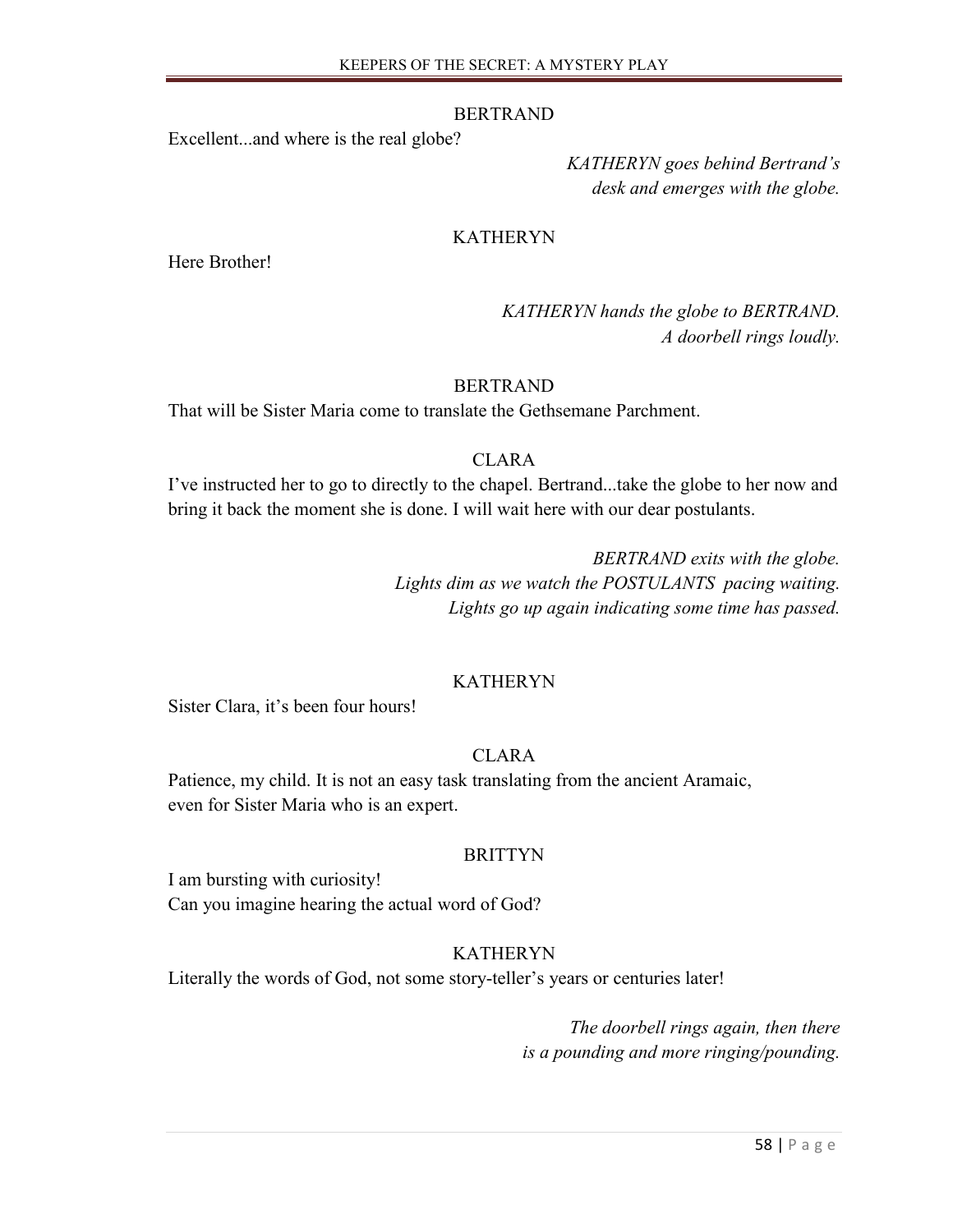#### CLARA

Now, who could that be...pounding like that? Brittyn...see who it is.

*BRITTYN exits quickly.*

#### KATHERYN

It must be an emergency from the way they're pounding on the door!

## CLARA

Look out the window...what do you see!

*KATHERYN hurries to the window.*

#### KATHERYN

It is a man, Mother, in a black cape and hood. Wait, wait...I see a red robe underneath...a Cardinal's red robe.

## CLARA

That would be Cisneros...I thought he might show up ...not trusting his dog to fetch as told.

*The CARDINAL bursts in, throws off his cape.*

#### CLARA

I thought we might be seeing you, Francisco

## CARDINAL

Is that how you address a Prince of the Church, Sister?

## CLARA

That is how I address you, Francisco...I've known you since you were a simple Friar and I the Abbess of the greatest cathedral in Erie. And, by the way, you will address me as Mother Abbess; you are not in the Vatican now. ...So, Francisco...why are you here?

## CARDINAL

You know why I'm here...for the Globe!

## CLARA

*(pointing to the table with the switched globe)* Why didn't you say so...there it is.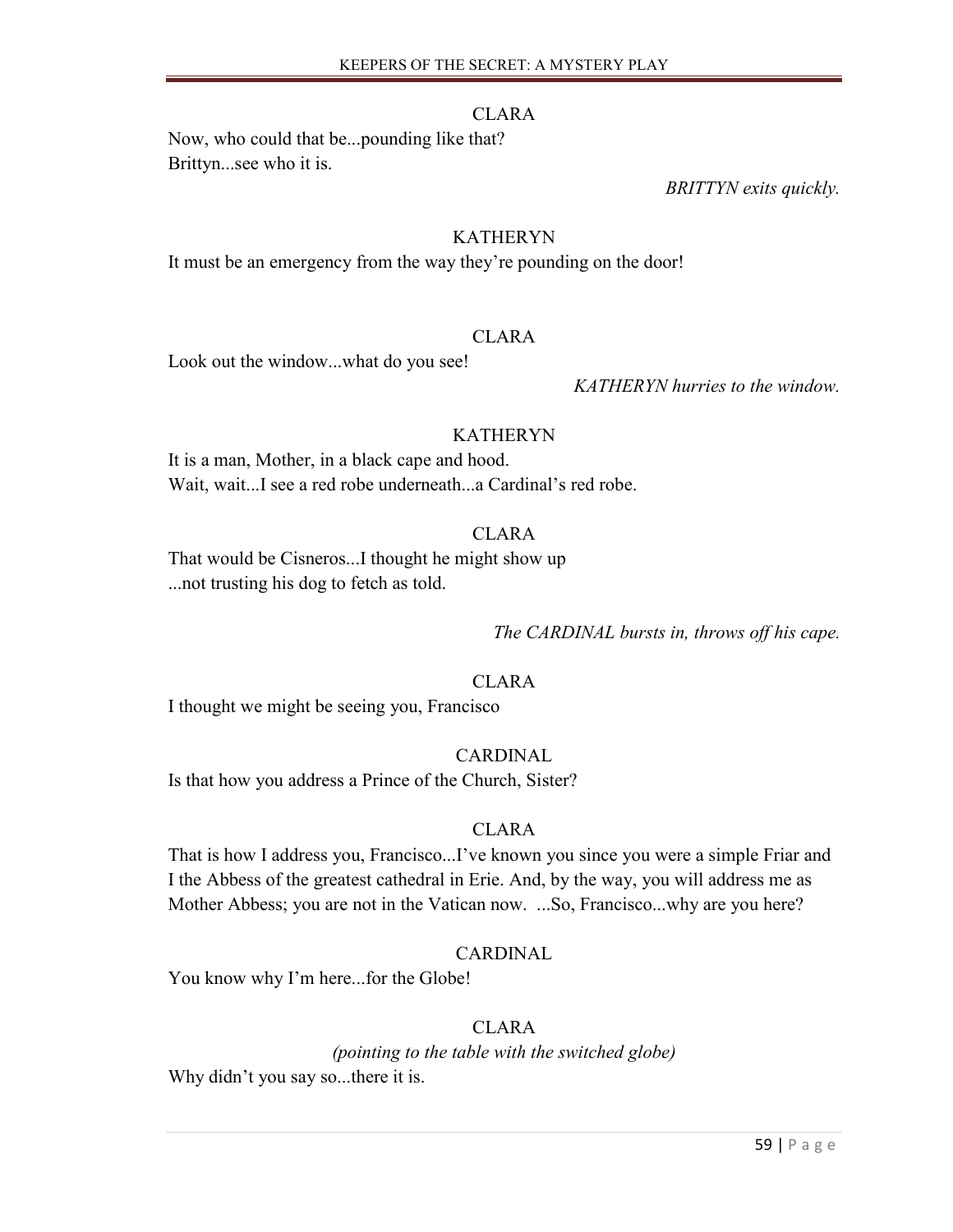No, your Eminence, that is not the globe containing the parchment you seek. I have it here...the true Gethsemane Parchment.

> *The BISHOP takes the globe from its hiding place, removes the globe and tries to take it apart.*

BISHOP *(struggling)* The parchment is hidden inside...it opens...I saw them open it.

> *BERTRAND enters carrying the real globe. He stops short when he sees the CARDINAL.*

#### CARDINAL

Three globes?!! Torquemada, you fool, they pulled a double-switch.

#### BERTRAND

Indeed...and this, Your Eminence, is what you came for.

#### CARDINAL

Give it here, Priest!

#### BERTRAND

Of course, your Eminence...as you wish. It is all yours. The Cardinal grabs the globe and tears it open.

#### CARDINAL

It's empty! Where is the Gethsemane Parchment...where is it?!!

#### BERTRAND

Oh...the parchment? You mean the one with a long list of names.

#### CARDINAL

Do not play with me, Brother! You know I mean the parchment with the names.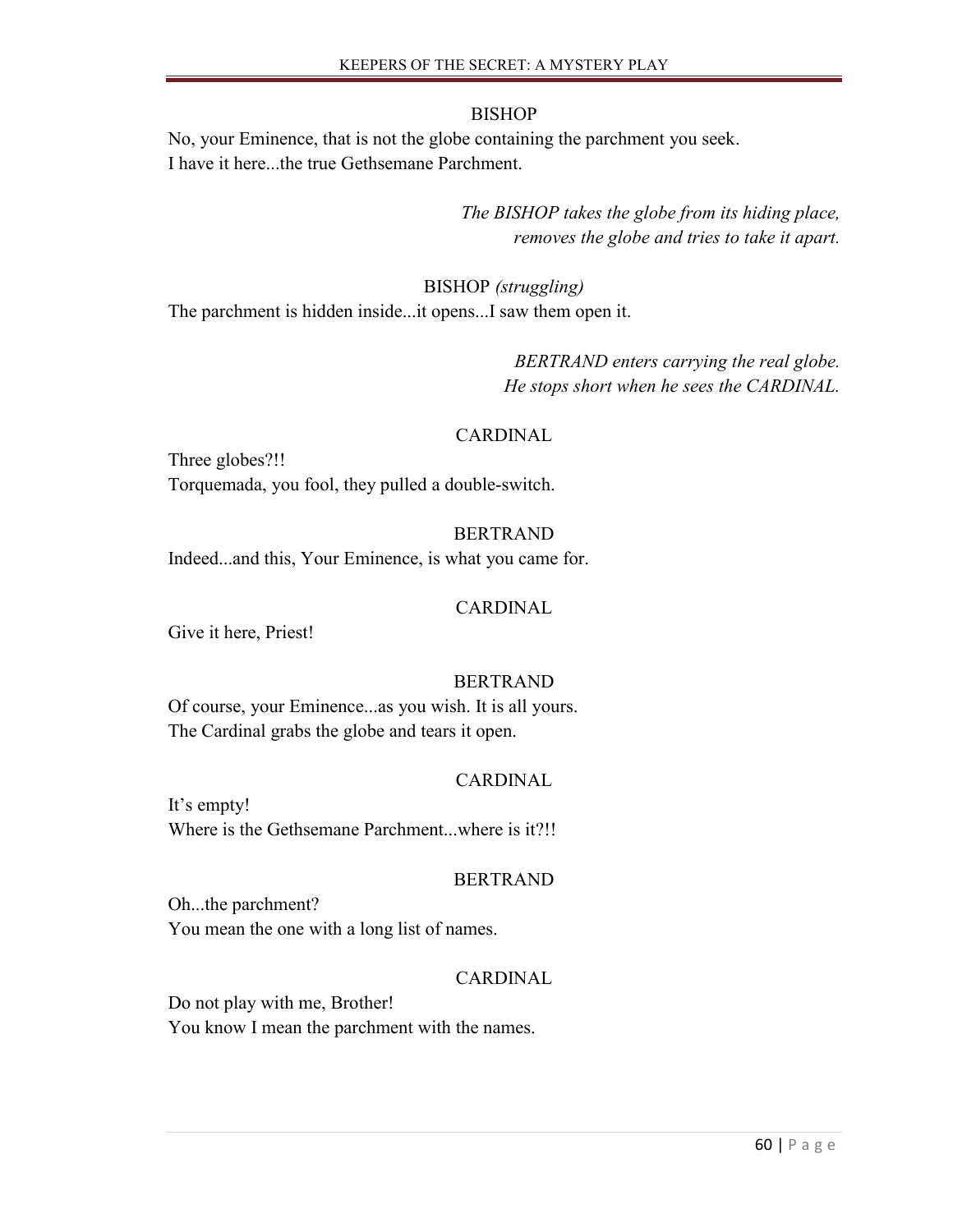## BERTRAND

Oh, that parchment, with the names, and much more actually...quite a lot more. It is the hands of one who can read it...a lovely sister of St. Joseph.

## CARDINAL

Tomás, quickly, find her and get the Parchment.

*The Bishop starts to leave but Bertrand stops him.*

## BERTRAND

I don't think so, Friar Torquemada...this is a very large Convent and by the time you find Sister Maria she will be done translating and copying. She has been instructed to leave it in the Chapel, in a secret hiding place known only to Sister Clara.

## CLARA

Indeed, that was the plan and, this time, God did not laugh for the plan worked. Now, all of you, listen...you may join me in the Chapel in one hour. There Friar Bertrand will read the word of God as given to his Son... and what is written...shall be done...

## KATHERYN & BRITTYN

*(Crossing themselves)*

...on Earth as it is in Heaven.

*Lights down.*

**End-of-Scene**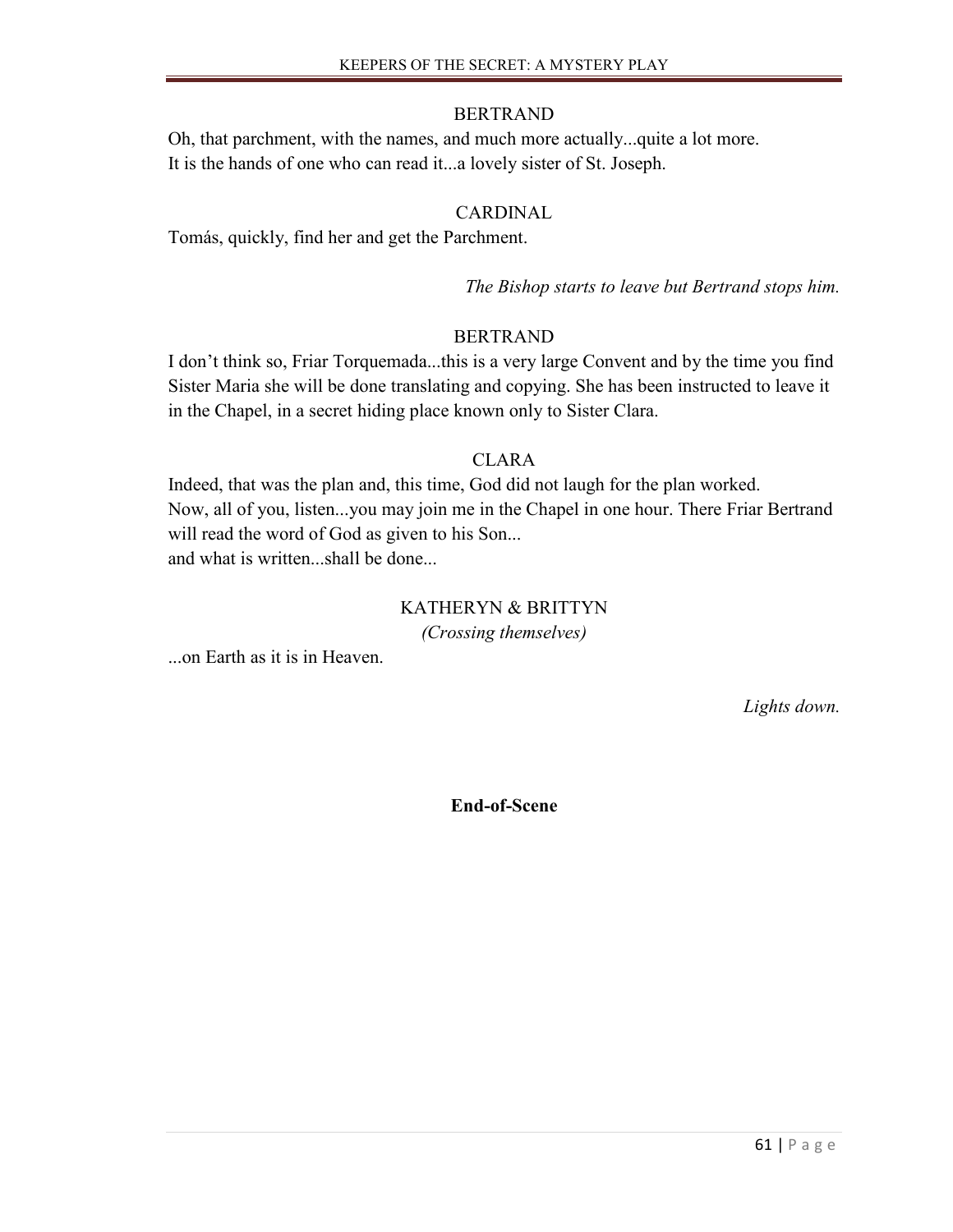## **SCENE XIV**

*The chapel. All but BERTRAND are assembled. Clara and the Postulants are chatting separately from the BISHOP and CARDINAL. BERTRAND enters carrying a large envelope. He stands before the altar.*

## BERTRAND

Please be seated.

*CARDINAL and BISHOP remain standing. POSTULANTS sit.*

## CARDINAL

Dispense with the formalities, Brother...what do you have to tell us!

## CLARA

Dispense with the rudeness, Cardinal...Friar Bertrand will conduct this as he sees fit. Now sit!

*They sit begrudgingly.*

## BERTRAND

In nomine Patris, et Filii et Spritus Sancti...

## **BISHOP**

This is not a Mass, Bertrand; this is a meeting!

## **BERTRAND**

You are quite right, Friar Torquemada, this is a meeting...a meeting with the Father, Son, and Holy Spirit and it is in the name of this Holy Trinity that I begin this holiest of meetings. *(pause...takes a deep breath)*

I hold here in my trembling hands an envelope delivered to me moments ago by Sister Maria of the St. Joseph order. Maria is a renowned expert in ancient texts and languages. She is able to read Aramaic. She bids me tell you that all translations are subject to interpretations and error including the Scriptures none of which were written in the languages we speak. With that said...it is Sister Maria's belief that she has understood and conveyed to us the essential story, the pertinent facts, and the core messages contained therein. In others words...we can believe this to be the word of God delivered unto his only begotten Son, Jesus by an Angel in the Garden of Gethsemane some 2000 years ago. If anyone present is unwilling to hear this, leave now and forever hold your tongue.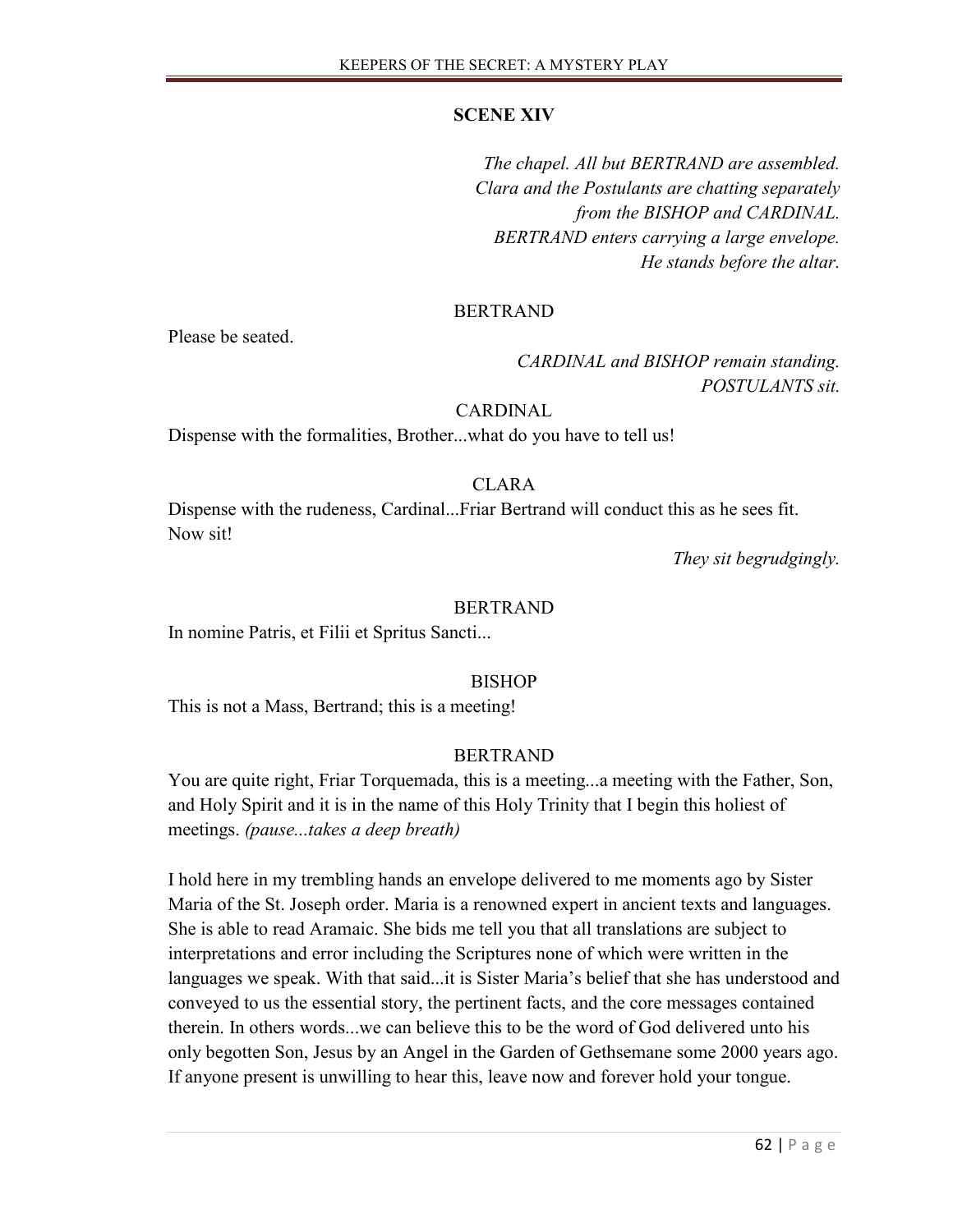*The BISHOP stands up to leave but the CARDINAL pulls him back down. The POSTULANTS kneel and cross themselves.*

## BERTRAND

So be it. *(he opens the envelop and reads)*

The Gethsemane Parchment: Translation and Analysis Report By Maria of Dublin, Sister of St. Joseph

I hesitate... feeling unworthy to read such sacred words.

CARDINAL *(standing up)*

Damn it, man! Give it to me...I will read!

## CLARA

No! It will be Bertrand, perhaps the most worthy of all among us. Go ahead Brother, the Lord is with thee.

## BERTRAND *(deep breath, hands shaking)*

There were two parts to the parchment...a list of names as we anticipated, but also a message...a love note from a father to a son. I shall read the note first.

"Beloved...because we are One, you understand why you do what you must do. Soon you shall sit at my right hand in heaven until it is time for you to return to the earth renewed and reborn. The time of your return shall be an enduring mystery, a secret known only to those I have chosen to be the Keepers of the Secret. And, although 2000 years will ensue, true knowledge of Thy Spirit, that is My Spirit, that is the Holy Spirit, shall be known only to thy daughter Judith born of Mary and then her daughter, her daughter's daughter and her daughter's daughter's daughters, grand and great."

## CARDINAL *(interrupting!)*

The names...get to the names...who are the "Keepers of the Secret?"

## BERTRAND

Patience...please...there is more.

## CLARA

Read on, Friar Bertrand.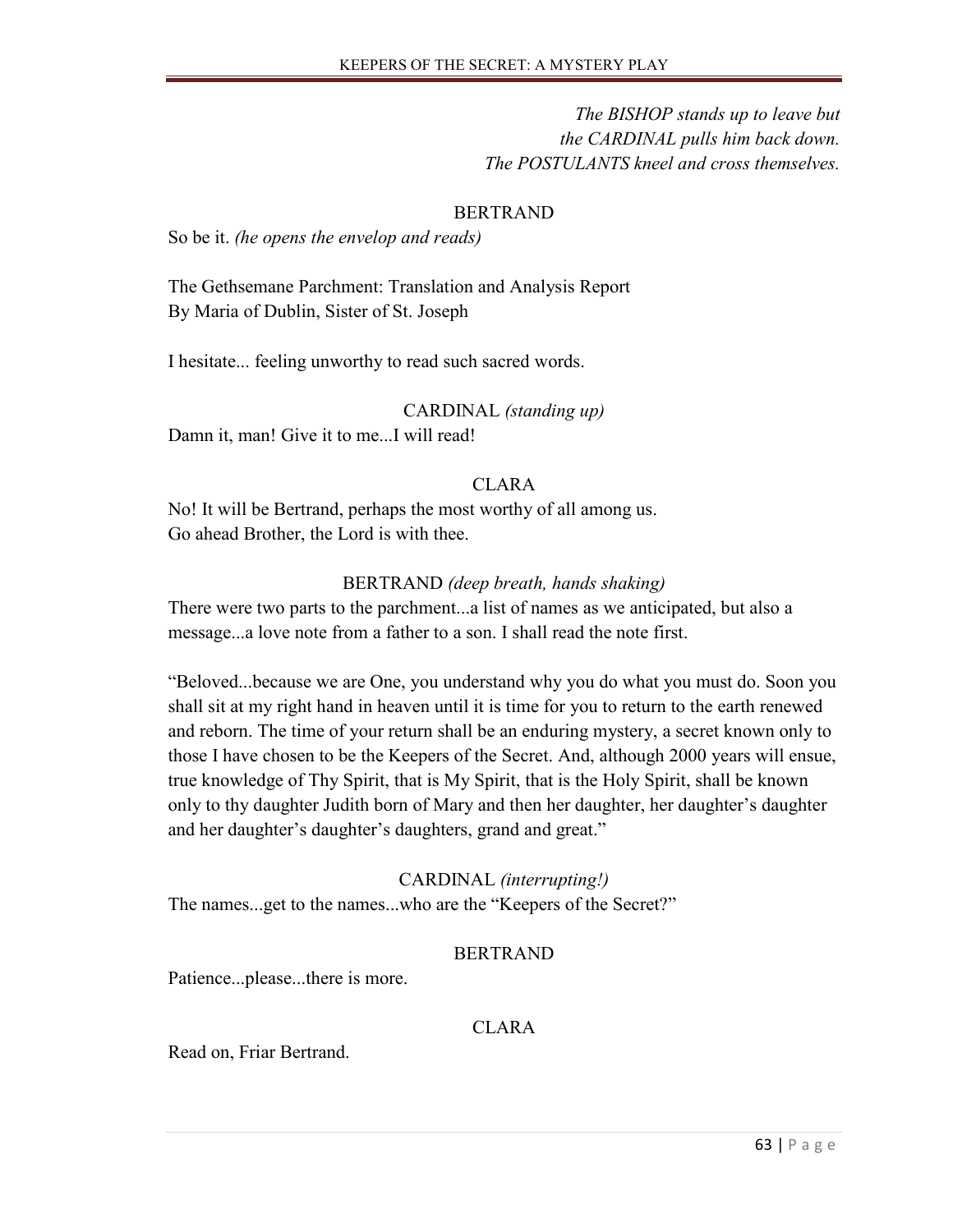## BERTRAND

Just one more sentence..."And when 1900 years have passed, she who is lastly named...

#### BRITTYN *(in awe)*

...shall reveal the secret to the world.

#### BERTRAND

"...shall reveal the secret to the world."

## CARDINAL

Enough speculation...read the name...the last name on the list!

#### BERTRAND

No...it is not for me to do that...

*BERTRAND walks to CLARA who reads silently. CLARA goes to KATHERYN and hands the list to her.*

#### CLARA

Read the name, Child...the name that follow mine.

*KATHERYN reads the name silently then bursts out.*

#### KATHERYN

No! This is not right! This is a mistake!

#### CLARA

No, my daughter. You are the secret...you, Katheryn of Dublin; you are the Messiah returned to the world as promised.

> *With that BRITTYN and BERTRAND fall to their knees. BISHOP and the CARDINAL jump to their feet outraged!*

#### CARDINAL

Outrageous!

#### BISHOP

Preposterous!

## CARDINAL

Ludicrous! That Jesus should return as a woman!?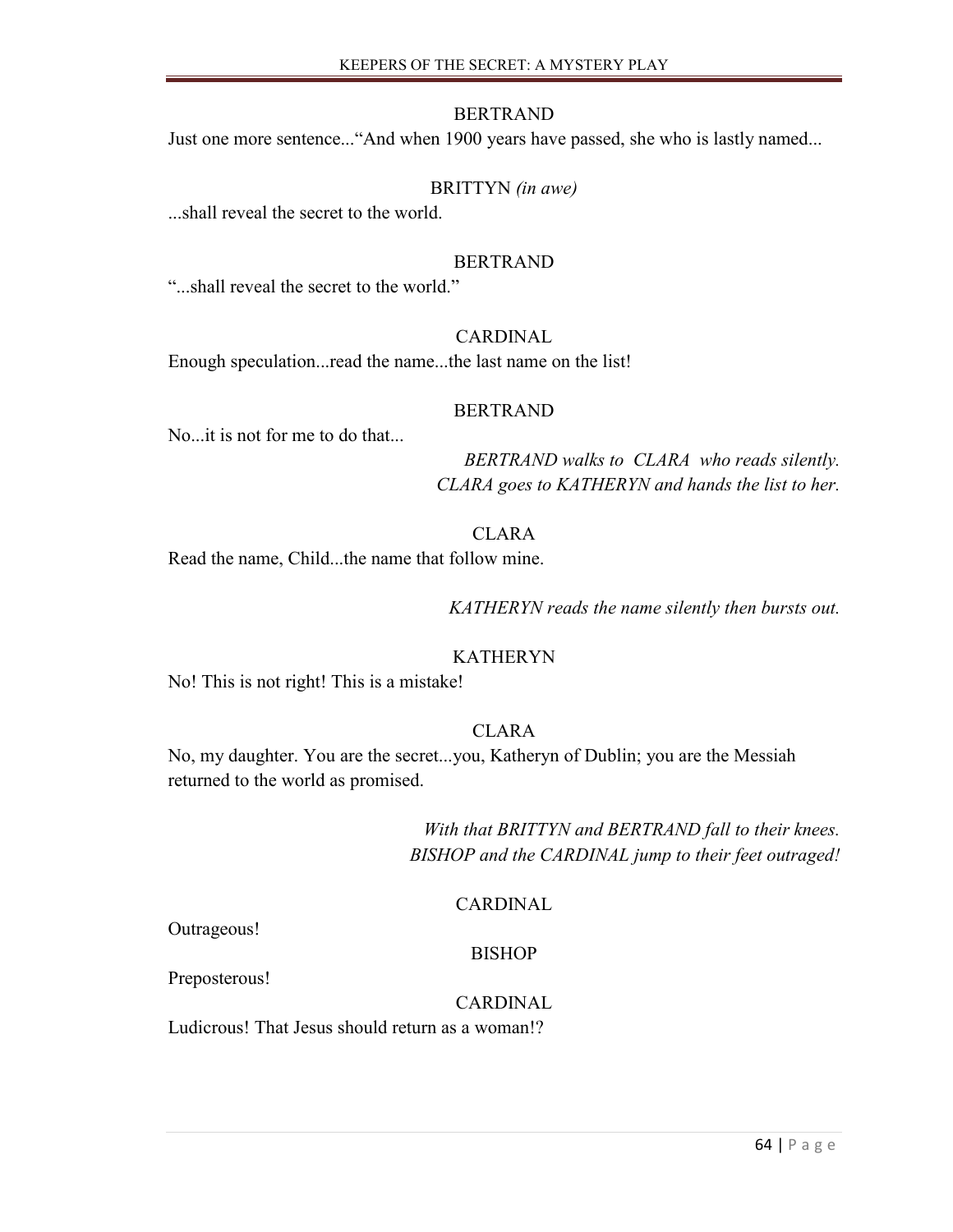It is written that "...the Son of Man will come in His Father's glory with His angels." You see that Mathew says clearly "the son of man," not the daughter of man!

> *In the following sequence the Cardinal and the Bishop becomes increasingly more agitated.*

## CARDINAL

It's not just Mathew, you fools, in every version of the Bible it is "the son of man."

## BISHOP

The New International Version, "the son of man!"

## CARDINAL

The English Standard Version, "the son of man!"

## BISHOP

The New King James Version, "the son of man!"

## CARDINAL

Even the New American Standard Bible, says "the son of man!"

## BISHOP *(screaming)*

Every single valid translation says "the son of man!" It cannot be a woman! It cannot! It cannot!

> *The CARDINAL goes to BRITTYN and BERTRAN Still kneeling and looking up at KATHERYN. He forces BRITTYN to get up*.

## CARDINAL

Off your knees, blasphemer...you worship the golden calf!

## CLARA

Unhand her!

## BERTRAND

And you, Friar...be quiet in the presence of the Holy Spirit.